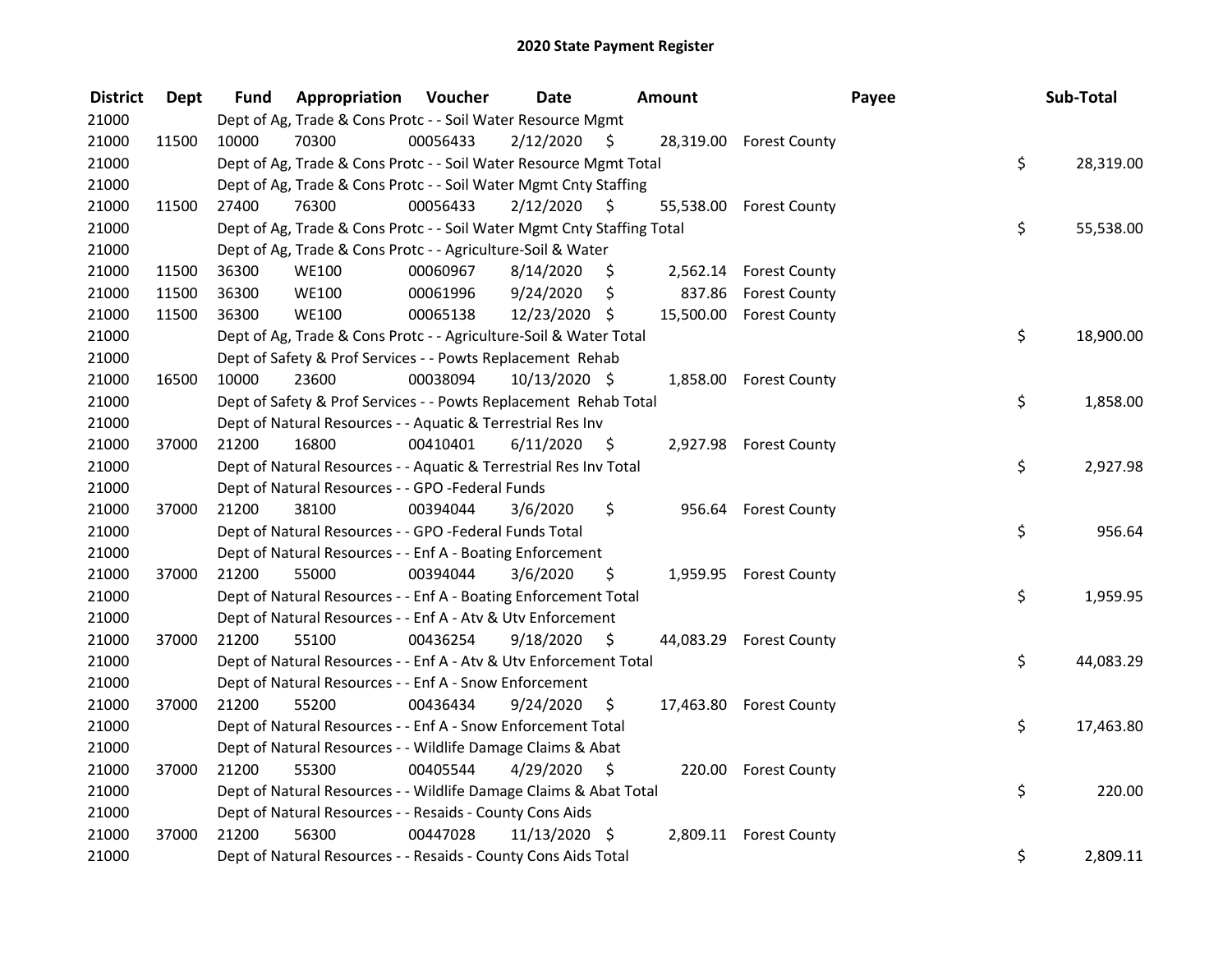| <b>District</b> | <b>Dept</b> | Fund  | Appropriation                                                      | Voucher  | Date      |     | Amount     |                          | Payee | Sub-Total  |
|-----------------|-------------|-------|--------------------------------------------------------------------|----------|-----------|-----|------------|--------------------------|-------|------------|
| 21000           |             |       | Dept of Natural Resources - - Ra- Fish, WI & Forestry              |          |           |     |            |                          |       |            |
| 21000           | 37000       | 21200 | 56400                                                              | 00400721 | 4/9/2020  | \$  | 692.70     | <b>Forest County</b>     |       |            |
| 21000           |             |       | Dept of Natural Resources - - Ra- Fish, WI & Forestry Total        |          |           |     |            |                          | \$    | 692.70     |
| 21000           |             |       | Dept of Natural Resources - - Resaids - Forest Croplnd & Mfl       |          |           |     |            |                          |       |            |
| 21000           | 37000       | 21200 | 56600                                                              | 00436091 | 9/18/2020 | \$  |            | 50,715.70 Forest County  |       |            |
| 21000           |             |       | Dept of Natural Resources - - Resaids - Forest CropInd & Mfl Total |          |           |     |            |                          | \$    | 50,715.70  |
| 21000           |             |       | Dept of Natural Resources - - Resaids - County Forest Loans        |          |           |     |            |                          |       |            |
| 21000           | 37000       | 21200 | 56700                                                              | 00381390 | 1/7/2020  | \$  |            | 150,627.91 Forest County |       |            |
| 21000           |             |       | Dept of Natural Resources - - Resaids - County Forest Loans Total  |          |           |     |            |                          | \$    | 150,627.91 |
| 21000           |             |       | Dept of Natural Resources - - Ra- Suppl Snow Trail Aids            |          |           |     |            |                          |       |            |
| 21000           | 37000       | 21200 | 56900                                                              | 00385599 | 1/28/2020 | \$. |            | 121,737.00 Forest County |       |            |
| 21000           |             |       | Dept of Natural Resources - - Ra- Suppl Snow Trail Aids Total      |          |           |     |            |                          | \$    | 121,737.00 |
| 21000           |             |       | Dept of Natural Resources - - Resaids - Cnty Forest Prj Loan       |          |           |     |            |                          |       |            |
| 21000           | 37000       | 21200 | 57000                                                              | 00381390 | 1/7/2020  | \$  | 191,577.09 | <b>Forest County</b>     |       |            |
| 21000           |             |       | Dept of Natural Resources - - Resaids - Cnty Forest Prj Loan Total |          |           |     |            |                          | \$    | 191,577.09 |
| 21000           |             |       | Dept of Natural Resources - - Resaids - Cnty Forst & Admin         |          |           |     |            |                          |       |            |
| 21000           | 37000       | 21200 | 57200                                                              | 00438824 | 9/30/2020 | \$  | 8,000.00   | <b>Forest County</b>     |       |            |
| 21000           |             |       | Dept of Natural Resources - - Resaids - Cnty Forst & Admin Total   |          |           |     |            |                          | \$    | 8,000.00   |
| 21000           |             |       | Dept of Natural Resources - - Ra- Cnty Snow Trail & Area Aid       |          |           |     |            |                          |       |            |
| 21000           | 37000       | 21200 | 57400                                                              | 00421270 | 7/6/2020  | \$  | 4,260.00   | <b>Forest County</b>     |       |            |
| 21000           |             |       | Dept of Natural Resources - - Ra- Cnty Snow Trail & Area Aid Total |          |           |     |            |                          | \$    | 4,260.00   |
| 21000           |             |       | Dept of Natural Resources - - Ra- Snowmobile Trail Areas           |          |           |     |            |                          |       |            |
| 21000           | 37000       | 21200 | 57500                                                              | 00421270 | 7/6/2020  | \$  | 58,680.00  | <b>Forest County</b>     |       |            |
| 21000           | 37000       | 21200 | 57500                                                              | 00426647 | 7/31/2020 | \$  | 30.00      | <b>Forest County</b>     |       |            |
| 21000           | 37000       | 21200 | 57500                                                              | 00429027 | 8/14/2020 | \$  | 60,250.00  | <b>Forest County</b>     |       |            |
| 21000           | 37000       | 21200 | 57500                                                              | 00438051 | 9/30/2020 | \$  | 121,650.00 | <b>Forest County</b>     |       |            |
| 21000           |             |       | Dept of Natural Resources - - Ra- Snowmobile Trail Areas Total     |          |           |     |            |                          | \$    | 240,610.00 |
| 21000           |             |       | Dept of Natural Resources - - Ra- Atv Prj Aids, Gas Tax Pymt       |          |           |     |            |                          |       |            |
| 21000           | 37000       | 21200 | 57600                                                              | 00429028 | 8/14/2020 | \$  | 6,610.00   | <b>Forest County</b>     |       |            |
| 21000           | 37000       | 21200 | 57600                                                              | 00429029 | 8/14/2020 | \$  | 24,840.00  | <b>Forest County</b>     |       |            |
| 21000           | 37000       | 21200 | 57600                                                              | 00430838 | 8/25/2020 | \$  | 21,731.76  | <b>Forest County</b>     |       |            |
| 21000           | 37000       | 21200 | 57600                                                              | 00449791 | 12/4/2020 | \$  | 3,105.00   | <b>Forest County</b>     |       |            |
| 21000           |             |       | Dept of Natural Resources - - Ra- Atv Prj Aids, Gas Tax Pymt Total |          |           |     |            |                          | \$    | 56,286.76  |
| 21000           |             |       | Dept of Natural Resources - - Resaids - Nat Forest Income          |          |           |     |            |                          |       |            |
| 21000           | 37000       | 21200 | 58200                                                              | 00402527 | 4/20/2020 | \$  |            | 28,191.72 Forest County  |       |            |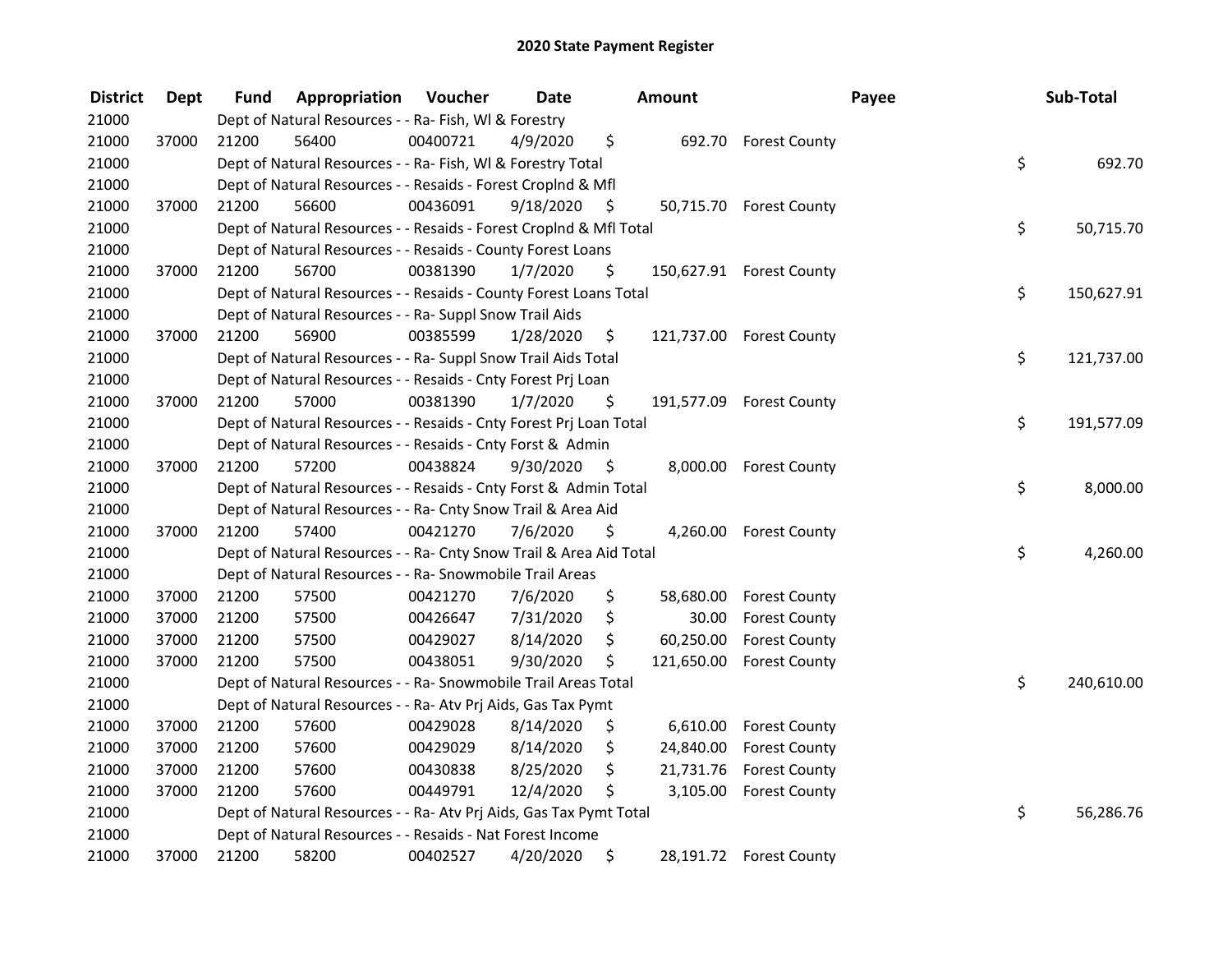| <b>District</b> | <b>Dept</b> | Fund  | Appropriation                                                      | Voucher  | <b>Date</b> |      | <b>Amount</b> |                          | Payee | Sub-Total  |
|-----------------|-------------|-------|--------------------------------------------------------------------|----------|-------------|------|---------------|--------------------------|-------|------------|
| 21000           |             |       | Dept of Natural Resources - - Resaids - Nat Forest Income Total    |          |             |      |               |                          | \$    | 28,191.72  |
| 21000           |             |       | Dept of Natural Resources - - Resaids - Pymt In Lieu Tax Fed       |          |             |      |               |                          |       |            |
| 21000           | 37000       | 21200 | 58400                                                              | 00410771 | 5/22/2020   | \$.  |               | 20,065.00 Forest County  |       |            |
| 21000           |             |       | Dept of Natural Resources - - Resaids - Pymt In Lieu Tax Fed Total |          |             |      |               |                          | \$    | 20,065.00  |
| 21000           |             |       | Dept of Natural Resources - - Fin Asst For Responsible Units       |          |             |      |               |                          |       |            |
| 21000           | 37000       | 27400 | 67000                                                              | 00412963 | 5/29/2020   | \$   |               | 79,227.56 Forest County  |       |            |
| 21000           |             |       | Dept of Natural Resources - - Fin Asst For Responsible Units Total |          |             |      |               |                          | \$    | 79,227.56  |
| 21000           |             |       | Dept of Natural Resources - - Recycling Consolidation Grants       |          |             |      |               |                          |       |            |
| 21000           | 37000       | 27400 | 67300                                                              | 00412963 | 5/29/2020   | - \$ |               | 2,320.83 Forest County   |       |            |
| 21000           |             |       | Dept of Natural Resources - - Recycling Consolidation Grants Total |          |             |      |               |                          | \$    | 2,320.83   |
| 21000           |             |       | WI Dept of Transportation - - Eldly&Disa Co/Aid Sf                 |          |             |      |               |                          |       |            |
| 21000           | 39500       | 21100 | 16800                                                              | 00481676 | 1/16/2020   | \$   | 79,889.00     | <b>Forest County</b>     |       |            |
| 21000           |             |       | WI Dept of Transportation - - Eldly&Disa Co/Aid Sf Total           |          |             |      |               |                          | \$    | 79,889.00  |
| 21000           |             |       | WI Dept of Transportation - - Trans Aids To Co.-Sf                 |          |             |      |               |                          |       |            |
| 21000           | 39500       | 21100 | 19000                                                              | 00475444 | 1/6/2020    | \$   | 66,705.34     | <b>Forest County</b>     |       |            |
| 21000           | 39500       | 21100 | 19000                                                              | 00542291 | 7/6/2020    | \$   |               | 133,410.68 Forest County |       |            |
| 21000           | 39500       | 21100 | 19000                                                              | 00585117 | 10/5/2020   | \$   | 66,705.35     | <b>Forest County</b>     |       |            |
| 21000           |             |       | WI Dept of Transportation - - Trans Aids To Co.-Sf Total           |          |             |      |               |                          | \$    | 266,821.37 |
| 21000           |             |       | WI Dept of Transportation - - Loc Rd Imp Prg St Fd                 |          |             |      |               |                          |       |            |
| 21000           | 39500       | 21100 | 27800                                                              | 00555835 | 7/31/2020   | \$   |               | 3,256.81 Forest County   |       |            |
| 21000           |             |       | WI Dept of Transportation - - Loc Rd Imp Prg St Fd Total           |          |             |      |               |                          | \$    | 3,256.81   |
| 21000           |             |       | WI Dept of Transportation - - St Hwy Rehab, Sf                     |          |             |      |               |                          |       |            |
| 21000           | 39500       | 21100 | 36300                                                              | 00553382 | 7/17/2020   | \$   | 541.96        | <b>Forest County</b>     |       |            |
| 21000           |             |       | WI Dept of Transportation - - St Hwy Rehab, Sf Total               |          |             |      |               |                          | \$    | 541.96     |
| 21000           |             |       | WI Dept of Transportation - - Hwy Mgmt & Opers Sf                  |          |             |      |               |                          |       |            |
| 21000           | 39500       | 21100 | 36500                                                              | 00480710 | 1/13/2020   | \$   | 189.00        | <b>Forest County</b>     |       |            |
| 21000           | 39500       | 21100 | 36500                                                              | 00492360 | 2/13/2020   | \$   | 378.00        | <b>Forest County</b>     |       |            |
| 21000           | 39500       | 21100 | 36500                                                              | 00504907 | 3/23/2020   | \$   | 216.00        | <b>Forest County</b>     |       |            |
| 21000           | 39500       | 21100 | 36500                                                              | 00514721 | 4/14/2020   | \$   | 216.00        | <b>Forest County</b>     |       |            |
| 21000           | 39500       | 21100 | 36500                                                              | 00535695 | 6/11/2020   | \$   | 432.00        | <b>Forest County</b>     |       |            |
| 21000           | 39500       | 21100 | 36500                                                              | 00553382 | 7/17/2020   | \$   | 216.00        | <b>Forest County</b>     |       |            |
| 21000           | 39500       | 21100 | 36500                                                              | 00566862 | 8/14/2020   | \$   | 216.00        | <b>Forest County</b>     |       |            |
| 21000           | 39500       | 21100 | 36500                                                              | 00584330 | 9/17/2020   | \$   | 216.00        | <b>Forest County</b>     |       |            |
| 21000           | 39500       | 21100 | 36500                                                              | 00594193 | 10/5/2020   | \$   | 216.00        | <b>Forest County</b>     |       |            |
| 21000           | 39500       | 21100 | 36500                                                              | 00621890 | 12/2/2020   | \$   | 216.00        | <b>Forest County</b>     |       |            |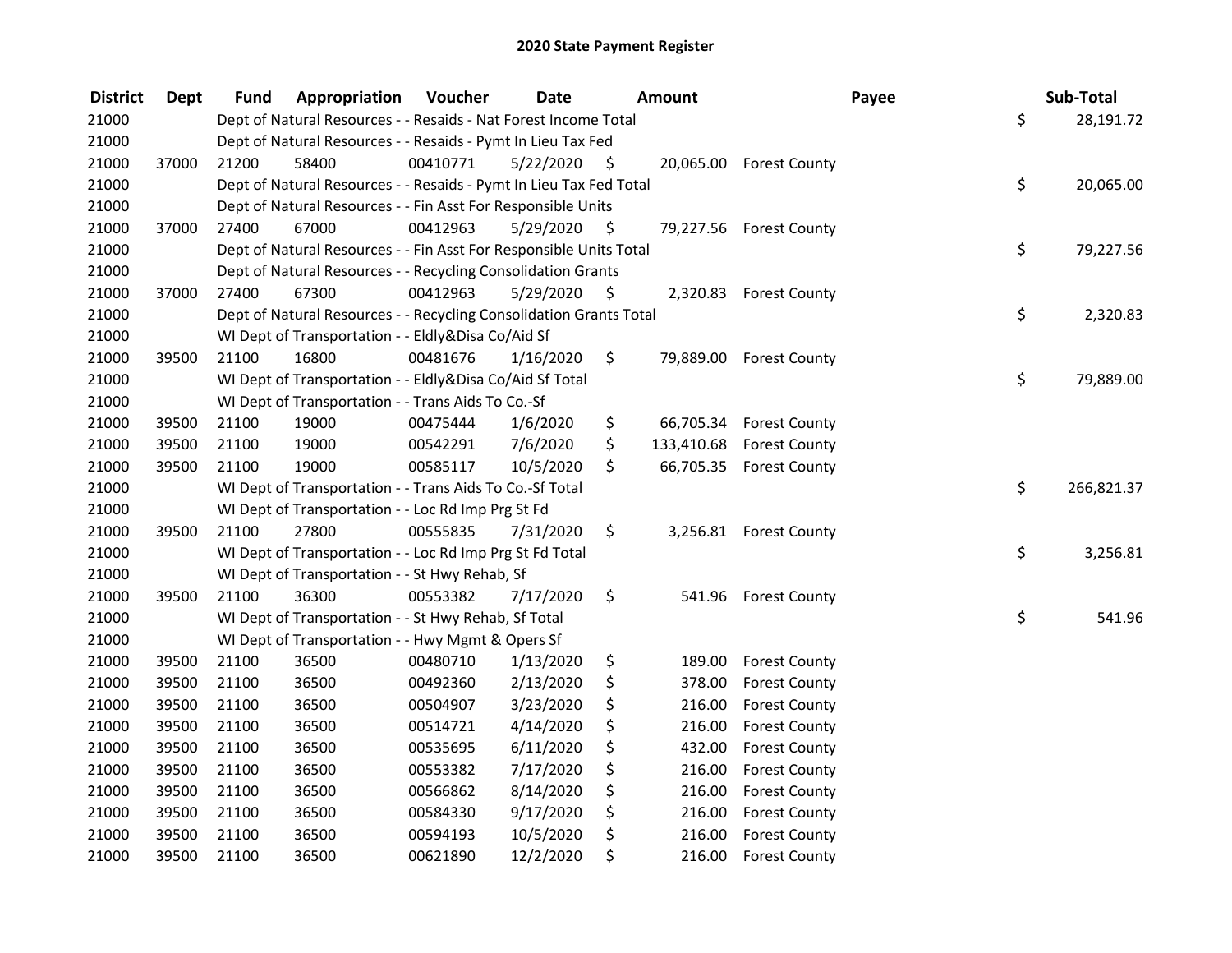| <b>District</b> | <b>Dept</b> | <b>Fund</b> | Appropriation                                           | Voucher  | <b>Date</b> | <b>Amount</b>    |                      | Payee | Sub-Total |          |
|-----------------|-------------|-------------|---------------------------------------------------------|----------|-------------|------------------|----------------------|-------|-----------|----------|
| 21000           | 39500       | 21100       | 36500                                                   | 00625058 | 12/9/2020   | \$<br>216.00     | <b>Forest County</b> |       |           |          |
| 21000           |             |             | WI Dept of Transportation - - Hwy Mgmt & Opers Sf Total |          |             |                  |                      |       | \$        | 2,727.00 |
| 21000           |             |             | WI Dept of Transportation - - Routine Maint Sf          |          |             |                  |                      |       |           |          |
| 21000           | 39500       | 21100       | 36800                                                   | 00468281 | 1/2/2020    | \$<br>232.00     | <b>Forest County</b> |       |           |          |
| 21000           | 39500       | 21100       | 36800                                                   | 00480710 | 1/13/2020   | \$<br>84,799.89  | <b>Forest County</b> |       |           |          |
| 21000           | 39500       | 21100       | 36800                                                   | 00482109 | 2/6/2020    | \$<br>232.00     | <b>Forest County</b> |       |           |          |
| 21000           | 39500       | 21100       | 36800                                                   | 00492360 | 2/13/2020   | \$<br>180,324.56 | <b>Forest County</b> |       |           |          |
| 21000           | 39500       | 21100       | 36800                                                   | 00492557 | 2/20/2020   | \$<br>89,955.10  | <b>Forest County</b> |       |           |          |
| 21000           | 39500       | 21100       | 36800                                                   | 00492558 | 2/20/2020   | \$<br>8,478.21   | <b>Forest County</b> |       |           |          |
| 21000           | 39500       | 21100       | 36800                                                   | 00502443 | 3/13/2020   | \$<br>198,368.91 | <b>Forest County</b> |       |           |          |
| 21000           | 39500       | 21100       | 36800                                                   | 00503057 | 3/16/2020   | \$<br>141,739.14 | <b>Forest County</b> |       |           |          |
| 21000           | 39500       | 21100       | 36800                                                   | 00504952 | 3/23/2020   | \$<br>154.17     | <b>Forest County</b> |       |           |          |
| 21000           | 39500       | 21100       | 36800                                                   | 00509725 | 3/31/2020   | \$<br>1,718.37   | <b>Forest County</b> |       |           |          |
| 21000           | 39500       | 21100       | 36800                                                   | 00510273 | 4/1/2020    | \$<br>10,676.80  | <b>Forest County</b> |       |           |          |
| 21000           | 39500       | 21100       | 36800                                                   | 00516244 | 4/17/2020   | \$<br>221.13     | <b>Forest County</b> |       |           |          |
| 21000           | 39500       | 21100       | 36800                                                   | 00520703 | 4/29/2020   | \$<br>137,715.68 | <b>Forest County</b> |       |           |          |
| 21000           | 39500       | 21100       | 36800                                                   | 00521927 | 5/4/2020    | \$<br>20,935.53  | <b>Forest County</b> |       |           |          |
| 21000           | 39500       | 21100       | 36800                                                   | 00525772 | 5/13/2020   | \$<br>427.04     | <b>Forest County</b> |       |           |          |
| 21000           | 39500       | 21100       | 36800                                                   | 00529969 | 5/26/2020   | \$<br>145,748.14 | <b>Forest County</b> |       |           |          |
| 21000           | 39500       | 21100       | 36800                                                   | 00535695 | 6/11/2020   | \$<br>1,476.62   | <b>Forest County</b> |       |           |          |
| 21000           | 39500       | 21100       | 36800                                                   | 00545483 | 6/30/2020   | \$<br>136,273.46 | <b>Forest County</b> |       |           |          |
| 21000           | 39500       | 21100       | 36800                                                   | 00545492 | 6/30/2020   | \$<br>10,371.42  | <b>Forest County</b> |       |           |          |
| 21000           | 39500       | 21100       | 36800                                                   | 00547195 | 7/6/2020    | \$<br>56,717.66  | <b>Forest County</b> |       |           |          |
| 21000           | 39500       | 21100       | 36800                                                   | 00553080 | 7/17/2020   | \$<br>24,656.54  | <b>Forest County</b> |       |           |          |
| 21000           | 39500       | 21100       | 36800                                                   | 00553772 | 7/22/2020   | \$<br>27,739.03  | <b>Forest County</b> |       |           |          |
| 21000           | 39500       | 21100       | 36800                                                   | 00561318 | 8/5/2020    | \$<br>720.53     | <b>Forest County</b> |       |           |          |
| 21000           | 39500       | 21100       | 36800                                                   | 00565533 | 8/12/2020   | \$<br>22,095.60  | <b>Forest County</b> |       |           |          |
| 21000           | 39500       | 21100       | 36800                                                   | 00566862 | 8/14/2020   | \$<br>1,016.93   | <b>Forest County</b> |       |           |          |
| 21000           | 39500       | 21100       | 36800                                                   | 00572607 | 8/24/2020   | \$<br>24,439.03  | <b>Forest County</b> |       |           |          |
| 21000           | 39500       | 21100       | 36800                                                   | 00576569 | 9/1/2020    | \$<br>42,485.38  | <b>Forest County</b> |       |           |          |
| 21000           | 39500       | 21100       | 36800                                                   | 00590184 | 9/24/2020   | \$<br>17,191.27  | <b>Forest County</b> |       |           |          |
| 21000           | 39500       | 21100       | 36800                                                   | 00594193 | 10/5/2020   | \$<br>167.43     | <b>Forest County</b> |       |           |          |
| 21000           | 39500       | 21100       | 36800                                                   | 00597318 | 10/13/2020  | \$<br>17,521.53  | <b>Forest County</b> |       |           |          |
| 21000           | 39500       | 21100       | 36800                                                   | 00600785 | 10/16/2020  | \$<br>8,383.50   | <b>Forest County</b> |       |           |          |
| 21000           | 39500       | 21100       | 36800                                                   | 00603356 | 10/21/2020  | \$<br>11,132.88  | <b>Forest County</b> |       |           |          |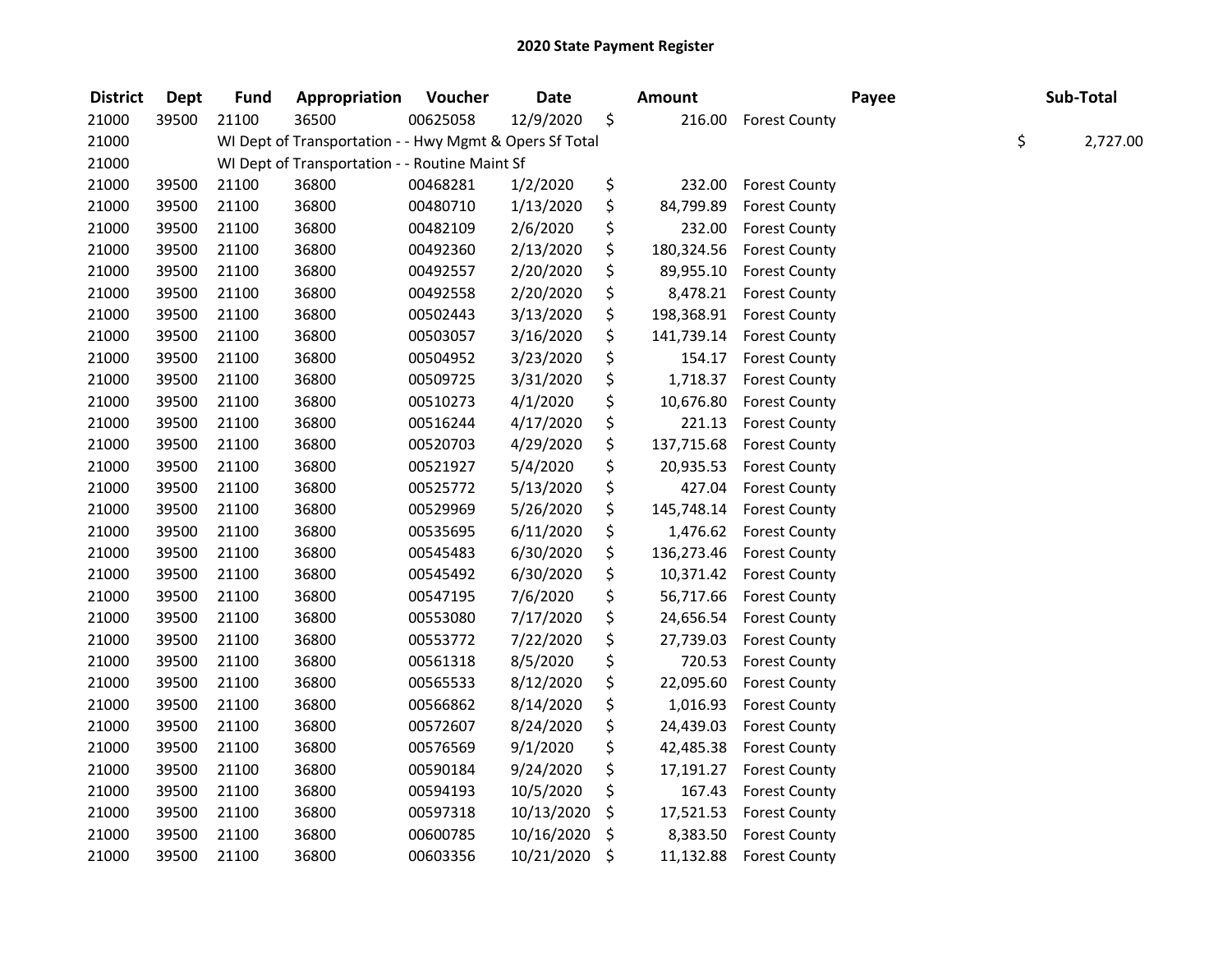| <b>District</b> | Dept  | <b>Fund</b> | Appropriation                                                                                           | Voucher  | <b>Date</b> | <b>Amount</b>    |                         | Payee                                                                                                         | Sub-Total          |
|-----------------|-------|-------------|---------------------------------------------------------------------------------------------------------|----------|-------------|------------------|-------------------------|---------------------------------------------------------------------------------------------------------------|--------------------|
| 21000           | 39500 | 21100       | 36800                                                                                                   | 00603358 | 10/21/2020  | \$<br>60,319.14  | <b>Forest County</b>    |                                                                                                               |                    |
| 21000           | 39500 | 21100       | 36800                                                                                                   | 00606222 | 10/27/2020  | \$<br>11,716.97  | <b>Forest County</b>    |                                                                                                               |                    |
| 21000           | 39500 | 21100       | 36800                                                                                                   | 00617074 | 11/18/2020  | \$<br>7,710.89   | <b>Forest County</b>    |                                                                                                               |                    |
| 21000           | 39500 | 21100       | 36800                                                                                                   | 00620253 | 11/25/2020  | \$<br>79,867.20  | <b>Forest County</b>    |                                                                                                               |                    |
| 21000           | 39500 | 21100       | 36800                                                                                                   | 00625518 | 12/10/2020  | \$<br>245.07     | <b>Forest County</b>    |                                                                                                               |                    |
| 21000           | 39500 | 21100       | 36800                                                                                                   | 00628114 | 12/16/2020  | \$<br>146,014.68 | <b>Forest County</b>    |                                                                                                               |                    |
| 21000           | 39500 | 21100       | 36800                                                                                                   | 00630679 | 12/22/2020  | \$<br>52,341.58  | <b>Forest County</b>    |                                                                                                               |                    |
| 21000           |       |             | WI Dept of Transportation - - Routine Maint Sf Total                                                    |          |             |                  |                         |                                                                                                               | \$<br>1,782,331.01 |
| 21000           |       |             | WI Dept of Transportation - - Hwy Mgmt & Opers Lf                                                       |          |             |                  |                         |                                                                                                               |                    |
| 21000           | 39500 | 21100       | 37500                                                                                                   | 00566862 | 8/14/2020   | \$<br>730.30     | <b>Forest County</b>    |                                                                                                               |                    |
| 21000           |       |             | WI Dept of Transportation - - Hwy Mgmt & Opers Lf Total                                                 |          |             |                  |                         |                                                                                                               | \$<br>730.30       |
| 21000           |       |             | WI Dept of Transportation - - Dept Mgt & Oper St Fd                                                     |          |             |                  |                         |                                                                                                               |                    |
| 21000           | 39500 | 21100       | 46100                                                                                                   | 00555057 | 7/27/2020   | \$<br>300.00     | <b>Forest County</b>    |                                                                                                               |                    |
| 21000           |       |             | WI Dept of Transportation - - Dept Mgt & Oper St Fd Total                                               |          |             |                  |                         |                                                                                                               | \$<br>300.00       |
| 21000           |       |             | Department of Corrections - - Corrections Contracts And Agre                                            |          |             |                  |                         |                                                                                                               |                    |
| 21000           | 41000 | 10000       | 11400                                                                                                   | 00344356 | 2/28/2020   | \$<br>1,235.04   | <b>Forest County</b>    |                                                                                                               |                    |
| 21000           | 41000 | 10000       | 11400                                                                                                   | 00351095 | 4/1/2020    | \$<br>1,029.20   | <b>Forest County</b>    |                                                                                                               |                    |
| 21000           | 41000 | 10000       | 11400                                                                                                   | 00355493 | 4/23/2020   | \$<br>102.92     | <b>Forest County</b>    |                                                                                                               |                    |
| 21000           | 41000 | 10000       | 11400                                                                                                   | 00357291 | 5/4/2020    | \$<br>2,161.32   | <b>Forest County</b>    |                                                                                                               |                    |
| 21000           | 41000 | 10000       | 11400                                                                                                   | 00359827 | 5/22/2020   | \$<br>1,543.80   | <b>Forest County</b>    |                                                                                                               |                    |
| 21000           | 41000 | 10000       | 11400                                                                                                   | 00362022 | 5/27/2020   | \$<br>4,785.78   | <b>Forest County</b>    |                                                                                                               |                    |
| 21000           | 41000 | 10000       | 11400                                                                                                   | 00369444 | 7/1/2020    | \$<br>2,881.76   | <b>Forest County</b>    |                                                                                                               |                    |
| 21000           | 41000 | 10000       | 11400                                                                                                   | 00373185 | 7/16/2020   | \$<br>102.92     | <b>Forest County</b>    |                                                                                                               |                    |
| 21000           | 41000 | 10000       | 11400                                                                                                   | 00379630 | 8/27/2020   | \$<br>1,595.26   | <b>Forest County</b>    |                                                                                                               |                    |
| 21000           | 41000 | 10000       | 11400                                                                                                   | 00386234 | 9/30/2020   | \$<br>566.06     | <b>Forest County</b>    |                                                                                                               |                    |
| 21000           | 41000 | 10000       | 11400                                                                                                   | 00390128 | 10/22/2020  | \$<br>566.06     | <b>Forest County</b>    |                                                                                                               |                    |
| 21000           | 41000 | 10000       | 11400                                                                                                   | 00397408 | 12/4/2020   | \$<br>1,595.26   | <b>Forest County</b>    |                                                                                                               |                    |
| 21000           |       |             | Department of Corrections - - Corrections Contracts And Agre Total                                      |          |             |                  |                         |                                                                                                               | \$<br>18,165.38    |
| 21000           |       |             | Department of Corrections - - Reimbursing Counties For Probation, Extended Supervision And Parole Holds |          |             |                  |                         |                                                                                                               |                    |
| 21000           | 41000 | 10000       | 11600                                                                                                   | 00392589 | 11/5/2020   | \$               | 16,200.00 Forest County |                                                                                                               |                    |
| 21000           |       |             |                                                                                                         |          |             |                  |                         | Department of Corrections - - Reimbursing Counties For Probation, Extended Supervision And Parole Holds Total | \$<br>16,200.00    |
| 21000           |       |             | Child Abuse & Neglect Prev Bd - - General Aids                                                          |          |             |                  |                         |                                                                                                               |                    |
| 21000           | 43300 | 10000       | 99000                                                                                                   | 00002363 | 4/24/2020   | \$<br>8,472.07   | <b>Forest County</b>    |                                                                                                               |                    |
| 21000           |       |             | Child Abuse & Neglect Prev Bd - - General Aids Total                                                    |          |             |                  |                         |                                                                                                               | \$<br>8,472.07     |
| 21000           |       |             | Department of Health Services - - State/Federal Aids                                                    |          |             |                  |                         |                                                                                                               |                    |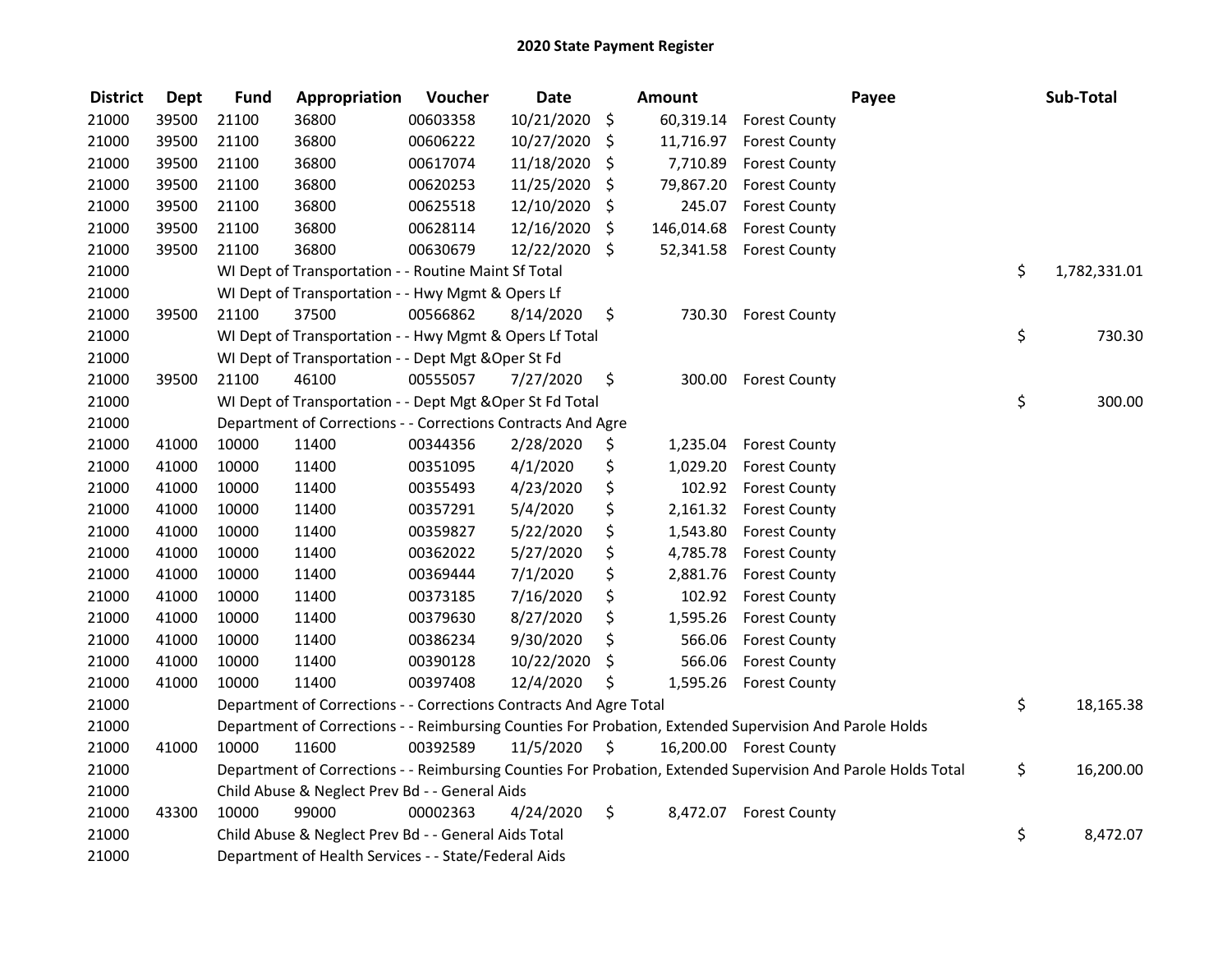| <b>District</b> | <b>Dept</b> | <b>Fund</b> | Appropriation                                                          | Voucher  | <b>Date</b>    | Amount      |                      | Payee | Sub-Total        |
|-----------------|-------------|-------------|------------------------------------------------------------------------|----------|----------------|-------------|----------------------|-------|------------------|
| 21000           | 43500       | 10000       | 00000                                                                  | 92007    | $1/1/2020$ \$  | 10,239.00   | <b>Forest County</b> |       |                  |
| 21000           | 43500       | 10000       | 00000                                                                  | 92008    | $2/1/2020$ \$  | 4,484.00    | <b>Forest County</b> |       |                  |
| 21000           | 43500       | 10000       | 00000                                                                  | 92009    | $3/1/2020$ \$  | 138,187.00  | <b>Forest County</b> |       |                  |
| 21000           | 43500       | 10000       | 00000                                                                  | 92010    | $4/1/2020$ \$  | 8,465.00    | <b>Forest County</b> |       |                  |
| 21000           | 43500       | 10000       | 00000                                                                  | 92011    | $5/1/2020$ \$  | 12,945.00   | <b>Forest County</b> |       |                  |
| 21000           | 43500       | 10000       | 00000                                                                  | 92012    | $6/1/2020$ \$  | 11,854.00   | <b>Forest County</b> |       |                  |
| 21000           | 43500       | 10000       | 00000                                                                  | 92100    | $7/1/2020$ \$  | 8,686.00    | <b>Forest County</b> |       |                  |
| 21000           | 43500       | 10000       | 00000                                                                  | 92101    | $8/1/2020$ \$  | 43,954.00   | <b>Forest County</b> |       |                  |
| 21000           | 43500       | 10000       | 00000                                                                  | 92102    | $9/1/2020$ \$  | 3,909.00    | <b>Forest County</b> |       |                  |
| 21000           | 43500       | 10000       | 00000                                                                  | 92103    | 10/1/2020 \$   | 22,953.00   | <b>Forest County</b> |       |                  |
| 21000           | 43500       | 10000       | 00000                                                                  | 92104    | $11/1/2020$ \$ | 20,845.00   | <b>Forest County</b> |       |                  |
| 21000           | 43500       | 10000       | 00000                                                                  | 92105    | 12/1/2020 \$   | 93,380.00   | <b>Forest County</b> |       |                  |
| 21000           |             |             | Department of Health Services - - State/Federal Aids Total             |          |                |             |                      |       | \$<br>379,901.00 |
| 21000           |             |             | Department of Health Services - - General Program Operations           |          |                |             |                      |       |                  |
| 21000           | 43500       | 10000       | 40100                                                                  | 00369202 | 7/22/2020      | \$<br>1.50  | <b>Forest County</b> |       |                  |
| 21000           | 43500       | 10000       | 40100                                                                  | 00369209 | 7/22/2020      | \$<br>1.50  | <b>Forest County</b> |       |                  |
| 21000           | 43500       | 10000       | 40100                                                                  | 00380165 | 9/22/2020      | \$<br>1.50  | <b>Forest County</b> |       |                  |
| 21000           | 43500       | 10000       | 40100                                                                  | 00385128 | 10/20/2020     | \$<br>1.50  | <b>Forest County</b> |       |                  |
| 21000           | 43500       | 10000       | 40100                                                                  | 00395665 | 12/8/2020      | \$<br>1.50  | <b>Forest County</b> |       |                  |
| 21000           |             |             | Department of Health Services - - General Program Operations Total     |          |                |             |                      |       | \$<br>7.50       |
| 21000           |             |             | Department of Health Services - - Medical Assistance State Admin       |          |                |             |                      |       |                  |
| 21000           | 43500       | 10000       | 44000                                                                  | 00369202 | 7/22/2020      | \$<br>1.50  | <b>Forest County</b> |       |                  |
| 21000           | 43500       | 10000       | 44000                                                                  | 00369209 | 7/22/2020      | \$<br>1.50  | <b>Forest County</b> |       |                  |
| 21000           | 43500       | 10000       | 44000                                                                  | 00380165 | 9/22/2020      | \$<br>1.50  | <b>Forest County</b> |       |                  |
| 21000           | 43500       | 10000       | 44000                                                                  | 00385128 | 10/20/2020     | \$<br>1.50  | <b>Forest County</b> |       |                  |
| 21000           | 43500       | 10000       | 44000                                                                  | 00395665 | 12/8/2020      | \$<br>1.50  | <b>Forest County</b> |       |                  |
| 21000           |             |             | Department of Health Services - - Medical Assistance State Admin Total |          |                |             |                      |       | \$<br>7.50       |
| 21000           |             |             | Department of Health Services - - Administrative And Support-Fis       |          |                |             |                      |       |                  |
| 21000           | 43500       | 10000       | 82100                                                                  | 00370470 | 7/30/2020      | \$<br>5.00  | <b>Forest County</b> |       |                  |
| 21000           | 43500       | 10000       | 82100                                                                  | 00376914 | 9/8/2020       | \$<br>5.00  | <b>Forest County</b> |       |                  |
| 21000           |             |             | Department of Health Services - - Administrative And Support-Fis Total |          |                |             |                      |       | \$<br>10.00      |
| 21000           |             |             | Dept of Children and Families - - Fees For Administrative Servic       |          |                |             |                      |       |                  |
| 21000           | 43700       | 10000       | 23100                                                                  | 00065097 | 1/27/2020      | \$<br>35.00 | <b>Forest County</b> |       |                  |
| 21000           | 43700       | 10000       | 23100                                                                  | 00069710 | 5/1/2020       | \$<br>10.00 | <b>Forest County</b> |       |                  |
| 21000           | 43700       | 10000       | 23100                                                                  | 00076517 | 10/22/2020     | \$<br>15.00 | <b>Forest County</b> |       |                  |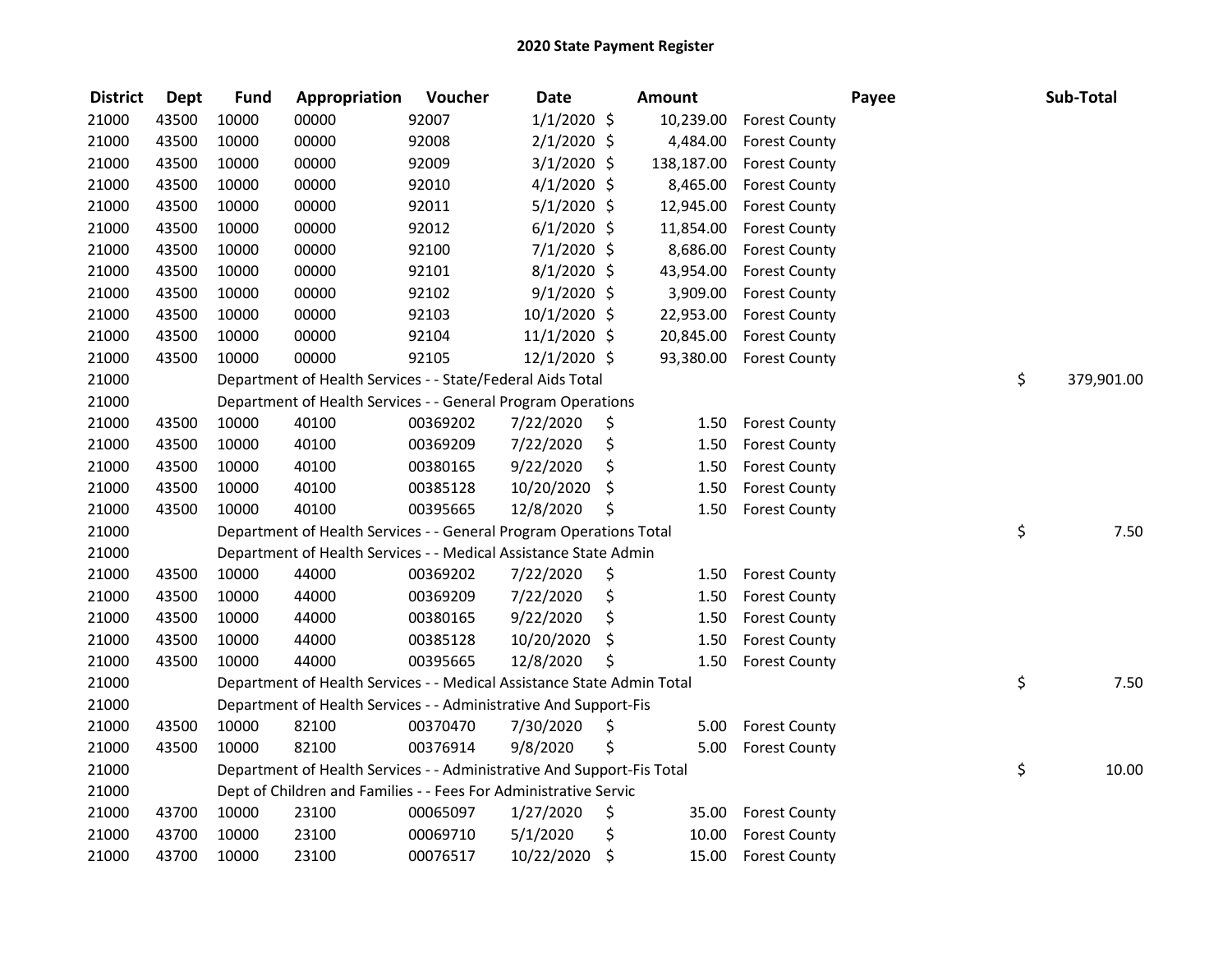| <b>District</b> | <b>Dept</b> | <b>Fund</b> | Appropriation                                                          | Voucher  | <b>Date</b> | Amount           |                      | Payee | Sub-Total   |
|-----------------|-------------|-------------|------------------------------------------------------------------------|----------|-------------|------------------|----------------------|-------|-------------|
| 21000           |             |             | Dept of Children and Families - - Fees For Administrative Servic Total |          |             |                  |                      |       | \$<br>60.00 |
| 21000           |             |             | Dept of Children and Families - - General Aids                         |          |             |                  |                      |       |             |
| 21000           | 43700       | 10000       | 99000                                                                  | 00064498 | 1/6/2020    | \$<br>3.75       | <b>Forest County</b> |       |             |
| 21000           | 43700       | 10000       | 99000                                                                  | 00064637 | 1/7/2020    | \$<br>68,643.34  | <b>Forest County</b> |       |             |
| 21000           | 43700       | 10000       | 99000                                                                  | 00065349 | 1/30/2020   | \$<br>45,873.39  | <b>Forest County</b> |       |             |
| 21000           | 43700       | 10000       | 99000                                                                  | 00065648 | 2/5/2020    | \$<br>19,815.15  | <b>Forest County</b> |       |             |
| 21000           | 43700       | 10000       | 99000                                                                  | 00065892 | 2/13/2020   | \$<br>11,161.08  | <b>Forest County</b> |       |             |
| 21000           | 43700       | 10000       | 99000                                                                  | 00065948 | 2/14/2020   | \$<br>7,666.15   | <b>Forest County</b> |       |             |
| 21000           | 43700       | 10000       | 99000                                                                  | 00066183 | 2/20/2020   | \$<br>27,595.56  | <b>Forest County</b> |       |             |
| 21000           | 43700       | 10000       | 99000                                                                  | 00066844 | 3/5/2020    | \$<br>40,543.38  | <b>Forest County</b> |       |             |
| 21000           | 43700       | 10000       | 99000                                                                  | 00066918 | 3/5/2020    | \$<br>15.15      | <b>Forest County</b> |       |             |
| 21000           | 43700       | 10000       | 99000                                                                  | 00067009 | 3/9/2020    | \$<br>5,105.17   | <b>Forest County</b> |       |             |
| 21000           | 43700       | 10000       | 99000                                                                  | 00067842 | 3/31/2020   | \$<br>1,148.48   | <b>Forest County</b> |       |             |
| 21000           | 43700       | 10000       | 99000                                                                  | 00068254 | 4/6/2020    | \$<br>56,595.04  | <b>Forest County</b> |       |             |
| 21000           | 43700       | 10000       | 99000                                                                  | 00069362 | 4/30/2020   | \$<br>55,788.62  | <b>Forest County</b> |       |             |
| 21000           | 43700       | 10000       | 99000                                                                  | 00069894 | 5/5/2020    | \$<br>18,631.49  | <b>Forest County</b> |       |             |
| 21000           | 43700       | 10000       | 99000                                                                  | 00070039 | 5/8/2020    | \$<br>2,700.00   | <b>Forest County</b> |       |             |
| 21000           | 43700       | 10000       | 99000                                                                  | 00070259 | 5/13/2020   | \$<br>600.00     | <b>Forest County</b> |       |             |
| 21000           | 43700       | 10000       | 99000                                                                  | 00070858 | 6/5/2020    | \$<br>28,119.48  | <b>Forest County</b> |       |             |
| 21000           | 43700       | 10000       | 99000                                                                  | 00072312 | 7/6/2020    | \$<br>12,720.56  | <b>Forest County</b> |       |             |
| 21000           | 43700       | 10000       | 99000                                                                  | 00073319 | 7/30/2020   | \$<br>46,407.35  | <b>Forest County</b> |       |             |
| 21000           | 43700       | 10000       | 99000                                                                  | 00073555 | 8/5/2020    | \$<br>1,000.41   | <b>Forest County</b> |       |             |
| 21000           | 43700       | 10000       | 99000                                                                  | 00073872 | 8/12/2020   | \$<br>8,378.00   | <b>Forest County</b> |       |             |
| 21000           | 43700       | 10000       | 99000                                                                  | 00074661 | 9/8/2020    | \$<br>6,999.98   | <b>Forest County</b> |       |             |
| 21000           | 43700       | 10000       | 99000                                                                  | 00074784 | 9/10/2020   | \$<br>277,360.84 | <b>Forest County</b> |       |             |
| 21000           | 43700       | 10000       | 99000                                                                  | 00075088 | 9/17/2020   | \$<br>293.00     | <b>Forest County</b> |       |             |
| 21000           | 43700       | 10000       | 99000                                                                  | 00075206 | 9/18/2020   | \$<br>8,446.62   | <b>Forest County</b> |       |             |
| 21000           | 43700       | 10000       | 99000                                                                  | 00075901 | 10/5/2020   | \$<br>43,854.95  | <b>Forest County</b> |       |             |
| 21000           | 43700       | 10000       | 99000                                                                  | 00076794 | 10/30/2020  | \$<br>49,474.56  | <b>Forest County</b> |       |             |
| 21000           | 43700       | 10000       | 99000                                                                  | 00077021 | 11/5/2020   | \$<br>18,715.05  | <b>Forest County</b> |       |             |
| 21000           | 43700       | 10000       | 99000                                                                  | 00077151 | 11/6/2020   | \$<br>10,044.00  | <b>Forest County</b> |       |             |
| 21000           | 43700       | 10000       | 99000                                                                  | 00077249 | 11/10/2020  | \$<br>2,055.00   | <b>Forest County</b> |       |             |
| 21000           | 43700       | 10000       | 99000                                                                  | 00078153 | 12/4/2020   | \$<br>2,140.00   | <b>Forest County</b> |       |             |
| 21000           | 43700       | 10000       | 99000                                                                  | 00078240 | 12/7/2020   | \$<br>4,815.90   | <b>Forest County</b> |       |             |
|                 |             |             |                                                                        |          |             |                  |                      |       |             |

21000 Dept of Children and Families - - General Aids Total **Systems** 21000 September 2021711.45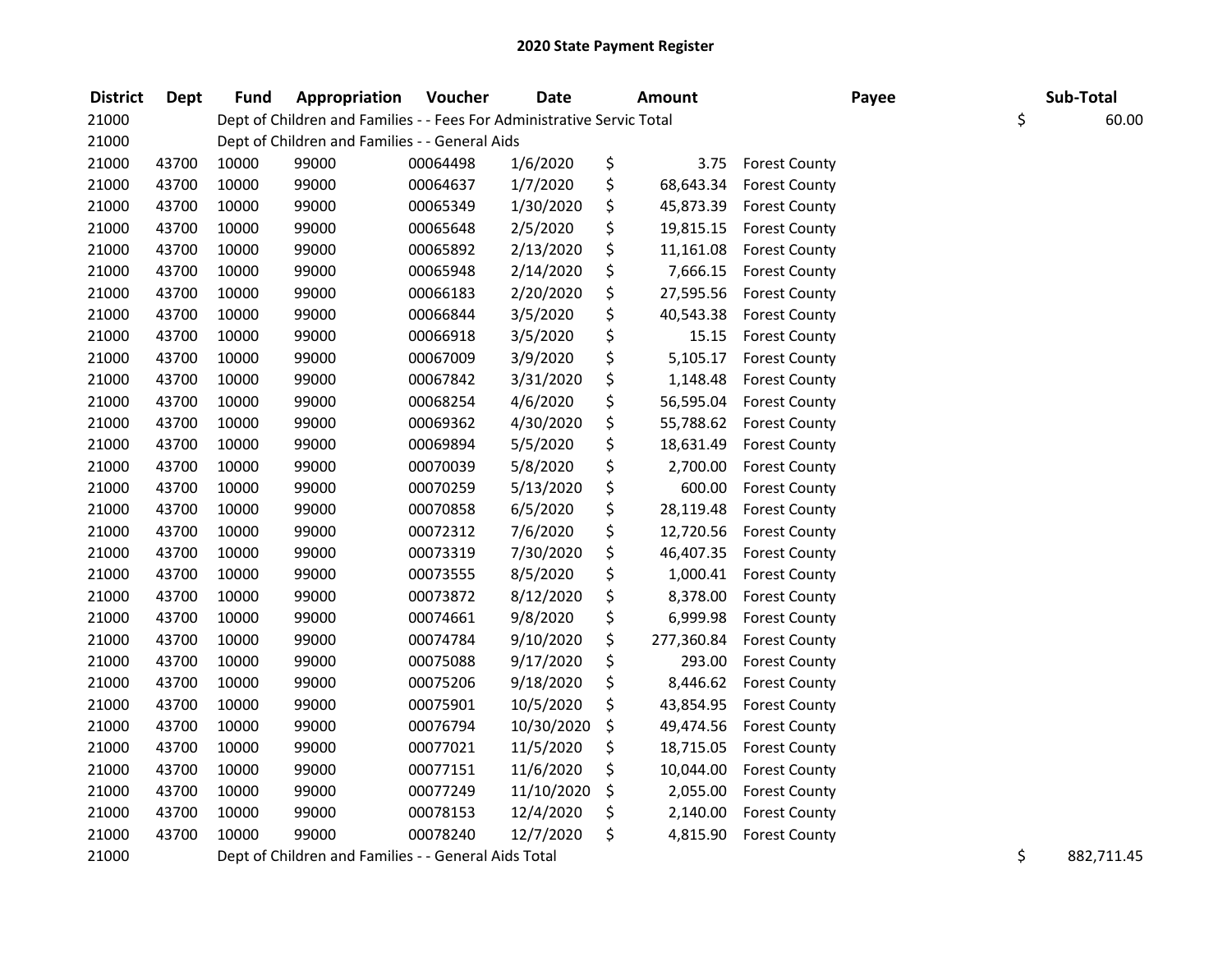| <b>District</b> | <b>Dept</b> | <b>Fund</b> | Appropriation                                                         | Voucher  | <b>Date</b> | <b>Amount</b>    |                      | Payee | Sub-Total        |
|-----------------|-------------|-------------|-----------------------------------------------------------------------|----------|-------------|------------------|----------------------|-------|------------------|
| 21000           |             |             | Dept of Workforce Development - - Auxiliary Services                  |          |             |                  |                      |       |                  |
| 21000           | 44500       | 10000       | 13000                                                                 | 00304253 | 11/3/2020   | \$<br>5.00       | <b>Forest County</b> |       |                  |
| 21000           | 44500       | 10000       | 13000                                                                 | 00307384 | 12/2/2020   | \$<br>30.00      | <b>Forest County</b> |       |                  |
| 21000           |             |             | Dept of Workforce Development - - Auxiliary Services Total            |          |             |                  |                      |       | \$<br>35.00      |
| 21000           |             |             | Dept of Workforce Development - - Ui Admin Fed                        |          |             |                  |                      |       |                  |
| 21000           | 44500       | 10000       | 15100                                                                 | 00267627 | 1/14/2020   | \$<br>55.00      | <b>Forest County</b> |       |                  |
| 21000           | 44500       | 10000       | 15100                                                                 | 00270869 | 2/4/2020    | \$<br>30.00      | <b>Forest County</b> |       |                  |
| 21000           | 44500       | 10000       | 15100                                                                 | 00275599 | 3/3/2020    | \$<br>20.00      | <b>Forest County</b> |       |                  |
| 21000           | 44500       | 10000       | 15100                                                                 | 00280583 | 4/2/2020    | \$<br>35.00      | <b>Forest County</b> |       |                  |
| 21000           | 44500       | 10000       | 15100                                                                 | 00284480 | 5/4/2020    | \$<br>35.00      | <b>Forest County</b> |       |                  |
| 21000           | 44500       | 10000       | 15100                                                                 | 00287328 | 6/2/2020    | \$<br>10.00      | <b>Forest County</b> |       |                  |
| 21000           | 44500       | 10000       | 15100                                                                 | 00290148 | 7/2/2020    | \$<br>15.00      | <b>Forest County</b> |       |                  |
| 21000           | 44500       | 10000       | 15100                                                                 | 00293587 | 8/4/2020    | \$<br>5.00       | <b>Forest County</b> |       |                  |
| 21000           | 44500       | 10000       | 15100                                                                 | 00296621 | 9/2/2020    | \$<br>5.00       | <b>Forest County</b> |       |                  |
| 21000           | 44500       | 10000       | 15100                                                                 | 00300292 | 10/2/2020   | \$<br>10.00      | <b>Forest County</b> |       |                  |
| 21000           |             |             | Dept of Workforce Development - - Ui Admin Fed Total                  |          |             |                  |                      |       | \$<br>220.00     |
| 21000           |             |             | Dept of Workforce Development - - Wc Ops Uninsured Emplyr Admin       |          |             |                  |                      |       |                  |
| 21000           | 44500       | 22700       | 17700                                                                 | 00288598 | 6/17/2020   | \$<br>10.00      | <b>Forest County</b> |       |                  |
| 21000           | 44500       | 22700       | 17700                                                                 | 00288599 | 6/17/2020   | \$<br>10.00      | <b>Forest County</b> |       |                  |
| 21000           | 44500       | 22700       | 17700                                                                 | 00291109 | 7/14/2020   | \$<br>5.00       | <b>Forest County</b> |       |                  |
| 21000           | 44500       | 22700       | 17700                                                                 | 00296837 | 9/3/2020    | \$<br>5.00       | <b>Forest County</b> |       |                  |
| 21000           | 44500       | 22700       | 17700                                                                 | 00296935 | 9/3/2020    | \$<br>15.00      | <b>Forest County</b> |       |                  |
| 21000           |             |             | Dept of Workforce Development - - Wc Ops Uninsured Emplyr Admin Total |          |             |                  |                      |       | \$<br>45.00      |
| 21000           |             |             | Department of Justice - - Drug Trafficking Resp Grants                |          |             |                  |                      |       |                  |
| 21000           | 45500       | 10000       | 20800                                                                 | 00090144 | 11/9/2020   | \$<br>17,036.98  | <b>Forest County</b> |       |                  |
| 21000           |             |             | Department of Justice - - Drug Trafficking Resp Grants Total          |          |             |                  |                      |       | \$<br>17,036.98  |
| 21000           |             |             | Department of Justice - - Crime Laboratories, Dna                     |          |             |                  |                      |       |                  |
| 21000           | 45500       | 10000       | 22100                                                                 | 00085820 | 7/15/2020   | \$<br>300.00     | <b>Forest County</b> |       |                  |
| 21000           |             |             | Department of Justice - - Crime Laboratories, Dna Total               |          |             |                  |                      |       | \$<br>300.00     |
| 21000           |             |             | Department of Justice - - County Law Enforcement Service              |          |             |                  |                      |       |                  |
| 21000           | 45500       | 10000       | 22600                                                                 | 00078394 | 1/15/2020   | \$<br>300,000.00 | <b>Forest County</b> |       |                  |
| 21000           |             |             | Department of Justice - - County Law Enforcement Service Total        |          |             |                  |                      |       | \$<br>300,000.00 |
| 21000           |             |             | Department of Justice - - Law Enforcement Train, Local                |          |             |                  |                      |       |                  |
| 21000           | 45500       | 10000       | 23100                                                                 | 00091209 | 12/2/2020   | \$<br>6,880.00   | <b>Forest County</b> |       |                  |
| 21000           |             |             | Department of Justice - - Law Enforcement Train, Local Total          |          |             |                  |                      |       | \$<br>6,880.00   |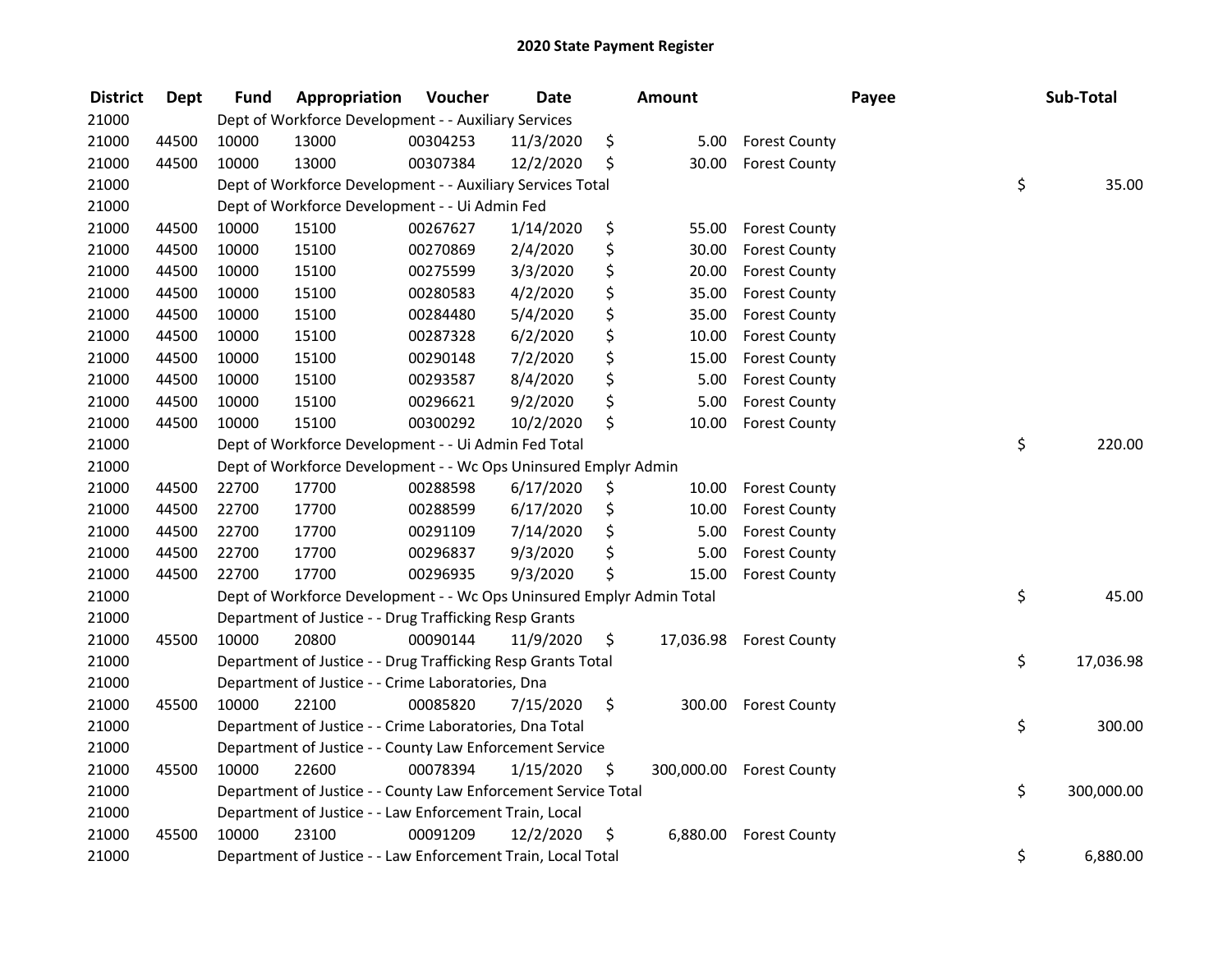| <b>District</b> | <b>Dept</b> | <b>Fund</b> | Appropriation                                                           | Voucher  | <b>Date</b> | Amount          |                        | Payee | Sub-Total  |
|-----------------|-------------|-------------|-------------------------------------------------------------------------|----------|-------------|-----------------|------------------------|-------|------------|
| 21000           |             |             | Department of Justice - - County-Tribal Programs, Local                 |          |             |                 |                        |       |            |
| 21000           | 45500       | 10000       | 26300                                                                   | 00078427 | 1/15/2020   | \$<br>36,110.00 | <b>Forest County</b>   |       |            |
| 21000           | 45500       | 10000       | 26300                                                                   | 00078428 | 1/15/2020   | \$<br>37,069.00 | <b>Forest County</b>   |       |            |
| 21000           |             |             | Department of Justice - - County-Tribal Programs, Local Total           |          |             |                 |                        | \$    | 73,179.00  |
| 21000           |             |             | Department of Justice - - Crime Victim Witness Assist                   |          |             |                 |                        |       |            |
| 21000           | 45500       | 10000       | 53200                                                                   | 00080475 | 2/25/2020   | \$<br>6,758.55  | <b>Forest County</b>   |       |            |
| 21000           | 45500       | 10000       | 53200                                                                   | 00086022 | 7/16/2020   | \$<br>7,661.43  | <b>Forest County</b>   |       |            |
| 21000           |             |             | Department of Justice - - Crime Victim Witness Assist Total             |          |             |                 |                        | \$    | 14,419.98  |
| 21000           |             |             | Department of Military Affairs - - Disaster Recovery Aid                |          |             |                 |                        |       |            |
| 21000           | 46500       | 10000       | 30500                                                                   | 00080213 | 7/8/2020    | \$              | 1,222.11 Forest County |       |            |
| 21000           |             |             | Department of Military Affairs - - Disaster Recovery Aid Total          |          |             |                 |                        | \$    | 1,222.11   |
| 21000           |             |             | Department of Military Affairs - - Emergency Response Equipment         |          |             |                 |                        |       |            |
| 21000           | 46500       | 10000       | 30800                                                                   | 00071816 | 1/14/2020   | \$<br>6,297.65  | <b>Forest County</b>   |       |            |
| 21000           |             |             | Department of Military Affairs - - Emergency Response Equipment Total   |          |             |                 |                        | \$    | 6,297.65   |
| 21000           |             |             | Department of Military Affairs - - Federal Aid, Local Assistance        |          |             |                 |                        |       |            |
| 21000           | 46500       | 10000       | 34200                                                                   | 00074688 | 3/2/2020    | \$<br>17,459.55 | <b>Forest County</b>   |       |            |
| 21000           | 46500       | 10000       | 34200                                                                   | 00080213 | 7/8/2020    | \$<br>7,332.67  | <b>Forest County</b>   |       |            |
| 21000           |             |             | Department of Military Affairs - - Federal Aid, Local Assistance Total  |          |             |                 |                        | \$    | 24,792.22  |
| 21000           |             |             | Department of Military Affairs - - St Emerg Response Bd Grant Pif       |          |             |                 |                        |       |            |
| 21000           | 46500       | 27200       | 36400                                                                   | 00074687 | 3/2/2020    | \$<br>3,802.63  | <b>Forest County</b>   |       |            |
| 21000           |             |             | Department of Military Affairs - - St Emerg Response Bd Grant Pif Total |          |             |                 |                        | \$    | 3,802.63   |
| 21000           |             |             | Department of Veterans Affairs - - County Grants                        |          |             |                 |                        |       |            |
| 21000           | 48500       | 58200       | 26700                                                                   | 00077450 | 2/24/2020   | \$<br>8,500.00  | <b>Forest County</b>   |       |            |
| 21000           |             |             | Department of Veterans Affairs - - County Grants Total                  |          |             |                 |                        | \$    | 8,500.00   |
| 21000           |             |             | Department of Administration - - Federal Aid                            |          |             |                 |                        |       |            |
| 21000           | 50500       | 10000       | 14200                                                                   | 00126628 | 8/12/2020   | \$<br>33,546.45 | <b>Forest County</b>   |       |            |
| 21000           | 50500       | 10000       | 14200                                                                   | 00129857 | 10/2/2020   | \$<br>26,098.92 | <b>Forest County</b>   |       |            |
| 21000           | 50500       | 10000       | 14200                                                                   | 00134477 | 12/10/2020  | \$<br>87,880.07 | <b>Forest County</b>   |       |            |
| 21000           |             |             | Department of Administration - - Federal Aid Total                      |          |             |                 |                        | \$    | 147,525.44 |
| 21000           |             |             | Department of Administration - - Low-Income Assistance Grants           |          |             |                 |                        |       |            |
| 21000           | 50500       | 23500       | 37100                                                                   | 00115852 | 1/15/2020   | \$<br>3,639.03  | <b>Forest County</b>   |       |            |
| 21000           | 50500       | 23500       | 37100                                                                   | 00116683 | 1/29/2020   | \$<br>5,922.72  | <b>Forest County</b>   |       |            |
| 21000           | 50500       | 23500       | 37100                                                                   | 00118339 | 3/2/2020    | \$<br>996.50    | <b>Forest County</b>   |       |            |
| 21000           | 50500       | 23500       | 37100                                                                   | 00119386 | 3/17/2020   | \$<br>5,171.73  | <b>Forest County</b>   |       |            |
| 21000           | 50500       | 23500       | 37100                                                                   | 00121826 | 4/29/2020   | \$<br>2,876.88  | <b>Forest County</b>   |       |            |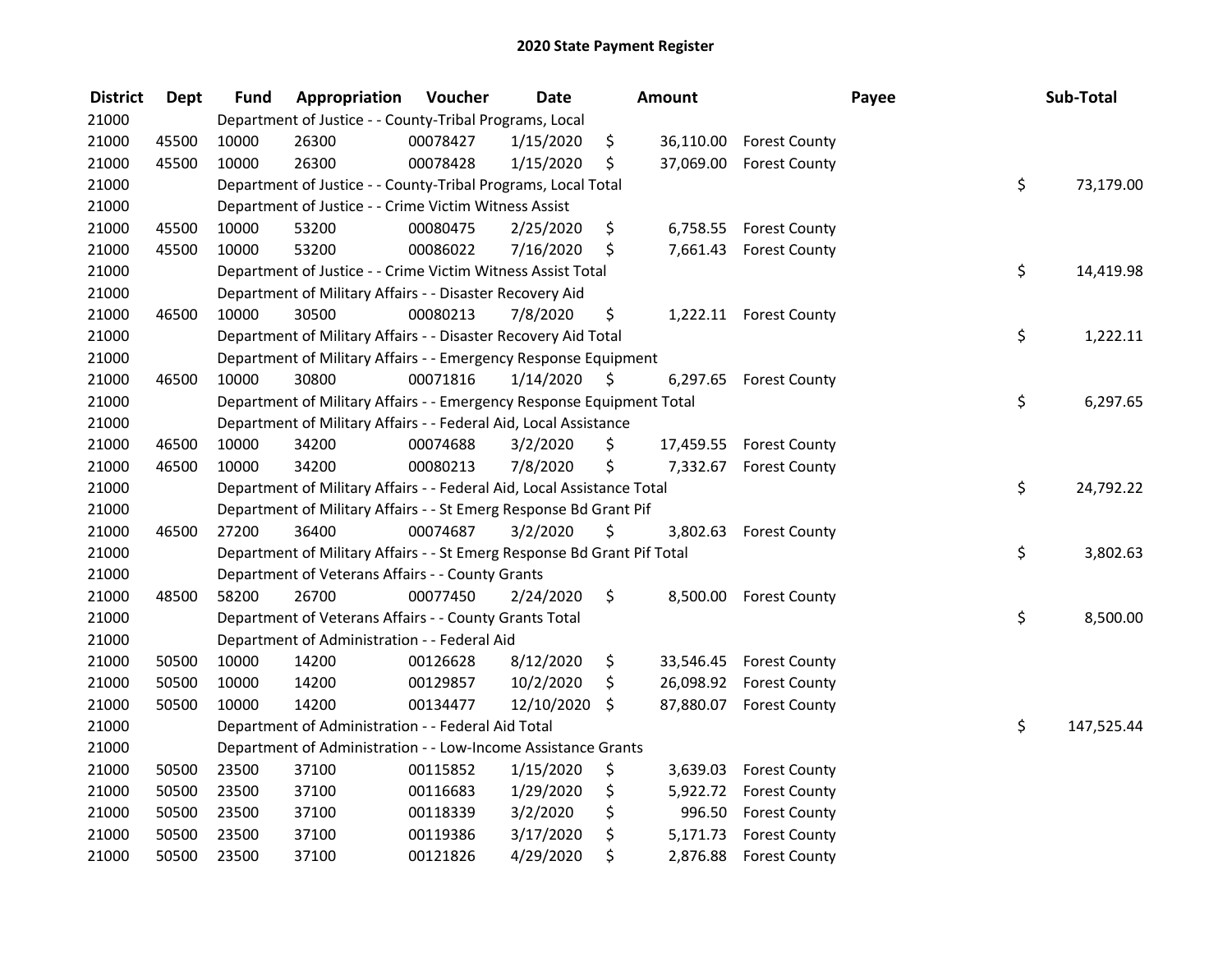| <b>District</b> | <b>Dept</b> | <b>Fund</b> | Appropriation                                                         | Voucher  | <b>Date</b>   | <b>Amount</b>   | Payee                                                                                             | Sub-Total        |
|-----------------|-------------|-------------|-----------------------------------------------------------------------|----------|---------------|-----------------|---------------------------------------------------------------------------------------------------|------------------|
| 21000           | 50500       | 23500       | 37100                                                                 | 00123095 | 5/29/2020     | \$              | 4,511.12 Forest County                                                                            |                  |
| 21000           | 50500       | 23500       | 37100                                                                 | 00123931 | 6/16/2020     | \$<br>5,021.86  | <b>Forest County</b>                                                                              |                  |
| 21000           | 50500       | 23500       | 37100                                                                 | 00126080 | 7/29/2020     | \$<br>6,307.87  | <b>Forest County</b>                                                                              |                  |
| 21000           | 50500       | 23500       | 37100                                                                 | 00128714 | 9/15/2020     | \$<br>3,746.27  | <b>Forest County</b>                                                                              |                  |
| 21000           | 50500       | 23500       | 37100                                                                 | 00129605 | 9/29/2020     | \$<br>2,558.48  | <b>Forest County</b>                                                                              |                  |
| 21000           | 50500       | 23500       | 37100                                                                 | 00132906 | 11/17/2020    | \$<br>3,936.32  | <b>Forest County</b>                                                                              |                  |
| 21000           | 50500       | 23500       | 37100                                                                 | 00136725 | 12/15/2020    | \$<br>5,271.54  | <b>Forest County</b>                                                                              |                  |
| 21000           | 50500       | 23500       | 37100                                                                 | 00137475 | 12/29/2020 \$ | 1,704.25        | <b>Forest County</b>                                                                              |                  |
| 21000           |             |             | Department of Administration - - Low-Income Assistance Grants Total   |          |               |                 |                                                                                                   | \$<br>51,664.57  |
| 21000           |             |             | Department of Administration - - Land                                 |          |               |                 |                                                                                                   |                  |
| 21000           | 50500       | 26900       | 16600                                                                 | 00122430 | 5/14/2020     | \$              | 25,000.00 Forest County                                                                           |                  |
| 21000           |             |             | Department of Administration - - Land Total                           |          |               |                 |                                                                                                   | \$<br>25,000.00  |
| 21000           |             |             | Department of Administration - - Land Information Program; Loca       |          |               |                 |                                                                                                   |                  |
| 21000           | 50500       | 26900       | 17300                                                                 | 00117304 | 2/13/2020     | \$<br>1,000.00  | <b>Forest County</b>                                                                              |                  |
| 21000           | 50500       | 26900       | 17300                                                                 | 00119421 | 4/2/2020      | \$<br>80,872.00 | <b>Forest County</b>                                                                              |                  |
| 21000           | 50500       | 26900       | 17300                                                                 | 00120883 | 4/20/2020     | \$<br>20,000.00 | <b>Forest County</b>                                                                              |                  |
| 21000           |             |             | Department of Administration - - Land Information Program; Loca Total |          |               |                 |                                                                                                   | \$<br>101,872.00 |
| 21000           |             |             | Commissioners of Public Lands - - General Program Operations          |          |               |                 |                                                                                                   |                  |
| 21000           | 50700       | 10000       | 10100                                                                 | 00003034 | 4/24/2020     | \$<br>30.00     | <b>Forest County</b>                                                                              |                  |
| 21000           | 50700       | 10000       | 10100                                                                 | 00003447 | 12/23/2020 \$ | 27.90           | <b>Forest County</b>                                                                              |                  |
| 21000           |             |             | Commissioners of Public Lands - - General Program Operations Total    |          |               |                 |                                                                                                   | \$<br>57.90      |
| 21000           |             |             |                                                                       |          |               |                 | Public Defender Board - - Transcript, Discovery and Records Provided to the Public Defender Board |                  |
| 21000           | 55000       | 10000       | 10600                                                                 | 00234839 | 2/14/2020     | \$<br>7.60      | <b>Forest County</b>                                                                              |                  |
| 21000           | 55000       | 10000       | 10600                                                                 | 00234840 | 2/14/2020     | \$<br>11.20     | <b>Forest County</b>                                                                              |                  |
| 21000           | 55000       | 10000       | 10600                                                                 | 00234841 | 2/14/2020     | \$<br>8.40      | <b>Forest County</b>                                                                              |                  |
| 21000           | 55000       | 10000       | 10600                                                                 | 00234842 | 2/14/2020     | \$<br>84.20     | <b>Forest County</b>                                                                              |                  |
| 21000           | 55000       | 10000       | 10600                                                                 | 00234843 | 2/14/2020     | \$<br>12.80     | <b>Forest County</b>                                                                              |                  |
| 21000           | 55000       | 10000       | 10600                                                                 | 00234844 | 2/14/2020     | \$<br>1.60      | <b>Forest County</b>                                                                              |                  |
| 21000           | 55000       | 10000       | 10600                                                                 | 00234845 | 2/14/2020     | \$<br>8.60      | <b>Forest County</b>                                                                              |                  |
| 21000           | 55000       | 10000       | 10600                                                                 | 00234846 | 2/14/2020     | \$<br>1.20      | <b>Forest County</b>                                                                              |                  |
| 21000           | 55000       | 10000       | 10600                                                                 | 00234847 | 2/14/2020     | \$<br>18.00     | <b>Forest County</b>                                                                              |                  |
| 21000           | 55000       | 10000       | 10600                                                                 | 00234848 | 2/14/2020     | \$<br>23.20     | <b>Forest County</b>                                                                              |                  |
| 21000           | 55000       | 10000       | 10600                                                                 | 00234849 | 2/14/2020     | \$<br>9.80      | <b>Forest County</b>                                                                              |                  |
| 21000           | 55000       | 10000       | 10600                                                                 | 00234850 | 2/14/2020     | \$<br>16.70     | <b>Forest County</b>                                                                              |                  |
| 21000           | 55000       | 10000       | 10600                                                                 | 00241212 | 4/1/2020      | \$<br>13.20     | <b>Forest County</b>                                                                              |                  |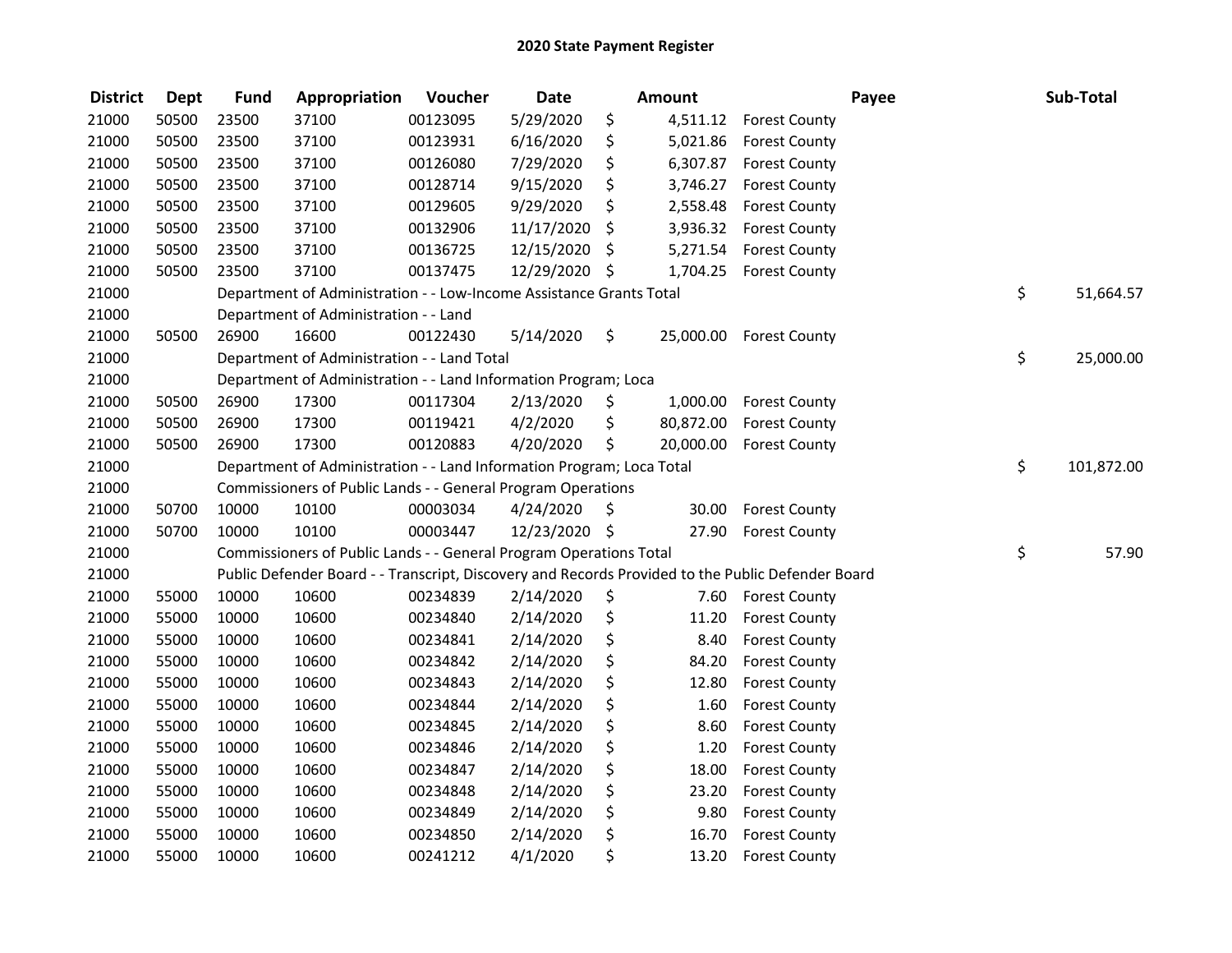| <b>District</b> | <b>Dept</b> | <b>Fund</b> | Appropriation | Voucher  | <b>Date</b> | Amount       |                      | Payee | Sub-Total |
|-----------------|-------------|-------------|---------------|----------|-------------|--------------|----------------------|-------|-----------|
| 21000           | 55000       | 10000       | 10600         | 00241213 | 4/1/2020    | \$<br>8.70   | <b>Forest County</b> |       |           |
| 21000           | 55000       | 10000       | 10600         | 00241214 | 4/1/2020    | \$<br>5.00   | <b>Forest County</b> |       |           |
| 21000           | 55000       | 10000       | 10600         | 00241215 | 4/1/2020    | \$<br>10.60  | <b>Forest County</b> |       |           |
| 21000           | 55000       | 10000       | 10600         | 00241216 | 4/1/2020    | \$<br>98.40  | <b>Forest County</b> |       |           |
| 21000           | 55000       | 10000       | 10600         | 00241217 | 4/1/2020    | \$<br>5.00   | <b>Forest County</b> |       |           |
| 21000           | 55000       | 10000       | 10600         | 00241218 | 4/1/2020    | \$<br>10.00  | <b>Forest County</b> |       |           |
| 21000           | 55000       | 10000       | 10600         | 00241219 | 4/1/2020    | \$<br>10.50  | <b>Forest County</b> |       |           |
| 21000           | 55000       | 10000       | 10600         | 00241220 | 4/1/2020    | \$<br>5.00   | <b>Forest County</b> |       |           |
| 21000           | 55000       | 10000       | 10600         | 00241221 | 4/1/2020    | \$<br>1.20   | <b>Forest County</b> |       |           |
| 21000           | 55000       | 10000       | 10600         | 00241222 | 4/1/2020    | \$<br>7.60   | <b>Forest County</b> |       |           |
| 21000           | 55000       | 10000       | 10600         | 00241223 | 4/1/2020    | \$<br>16.60  | <b>Forest County</b> |       |           |
| 21000           | 55000       | 10000       | 10600         | 00241224 | 4/1/2020    | \$<br>4.40   | <b>Forest County</b> |       |           |
| 21000           | 55000       | 10000       | 10600         | 00241225 | 4/1/2020    | \$<br>10.00  | <b>Forest County</b> |       |           |
| 21000           | 55000       | 10000       | 10600         | 00241226 | 4/1/2020    | \$<br>4.80   | <b>Forest County</b> |       |           |
| 21000           | 55000       | 10000       | 10600         | 00241227 | 4/1/2020    | \$<br>30.70  | <b>Forest County</b> |       |           |
| 21000           | 55000       | 10000       | 10600         | 00241228 | 4/1/2020    | \$<br>109.60 | <b>Forest County</b> |       |           |
| 21000           | 55000       | 10000       | 10600         | 00241229 | 4/1/2020    | \$<br>10.00  | <b>Forest County</b> |       |           |
| 21000           | 55000       | 10000       | 10600         | 00241230 | 4/1/2020    | \$<br>2.00   | <b>Forest County</b> |       |           |
| 21000           | 55000       | 10000       | 10600         | 00241231 | 4/1/2020    | \$<br>19.90  | <b>Forest County</b> |       |           |
| 21000           | 55000       | 10000       | 10600         | 00241232 | 4/1/2020    | \$<br>16.80  | <b>Forest County</b> |       |           |
| 21000           | 55000       | 10000       | 10600         | 00241233 | 4/1/2020    | \$<br>5.00   | <b>Forest County</b> |       |           |
| 21000           | 55000       | 10000       | 10600         | 00241234 | 4/1/2020    | \$<br>5.00   | <b>Forest County</b> |       |           |
| 21000           | 55000       | 10000       | 10600         | 00241235 | 4/1/2020    | \$<br>9.50   | <b>Forest County</b> |       |           |
| 21000           | 55000       | 10000       | 10600         | 00241236 | 4/1/2020    | \$<br>20.60  | <b>Forest County</b> |       |           |
| 21000           | 55000       | 10000       | 10600         | 00241237 | 4/1/2020    | \$<br>3.80   | <b>Forest County</b> |       |           |
| 21000           | 55000       | 10000       | 10600         | 00241238 | 4/1/2020    | \$<br>5.60   | <b>Forest County</b> |       |           |
| 21000           | 55000       | 10000       | 10600         | 00241239 | 4/1/2020    | \$<br>25.40  | <b>Forest County</b> |       |           |
| 21000           | 55000       | 10000       | 10600         | 00241240 | 4/1/2020    | \$<br>1.00   | <b>Forest County</b> |       |           |
| 21000           | 55000       | 10000       | 10600         | 00241241 | 4/1/2020    | \$<br>1.60   | <b>Forest County</b> |       |           |
| 21000           | 55000       | 10000       | 10600         | 00241242 | 4/1/2020    | \$<br>3.00   | <b>Forest County</b> |       |           |
| 21000           | 55000       | 10000       | 10600         | 00241243 | 4/1/2020    | \$<br>18.00  | <b>Forest County</b> |       |           |
| 21000           | 55000       | 10000       | 10600         | 00241244 | 4/1/2020    | \$<br>31.60  | <b>Forest County</b> |       |           |
| 21000           | 55000       | 10000       | 10600         | 00241245 | 4/1/2020    | \$<br>12.40  | <b>Forest County</b> |       |           |
| 21000           | 55000       | 10000       | 10600         | 00241246 | 4/1/2020    | \$<br>2.40   | <b>Forest County</b> |       |           |
| 21000           | 55000       | 10000       | 10600         | 00241247 | 4/1/2020    | \$<br>5.40   | <b>Forest County</b> |       |           |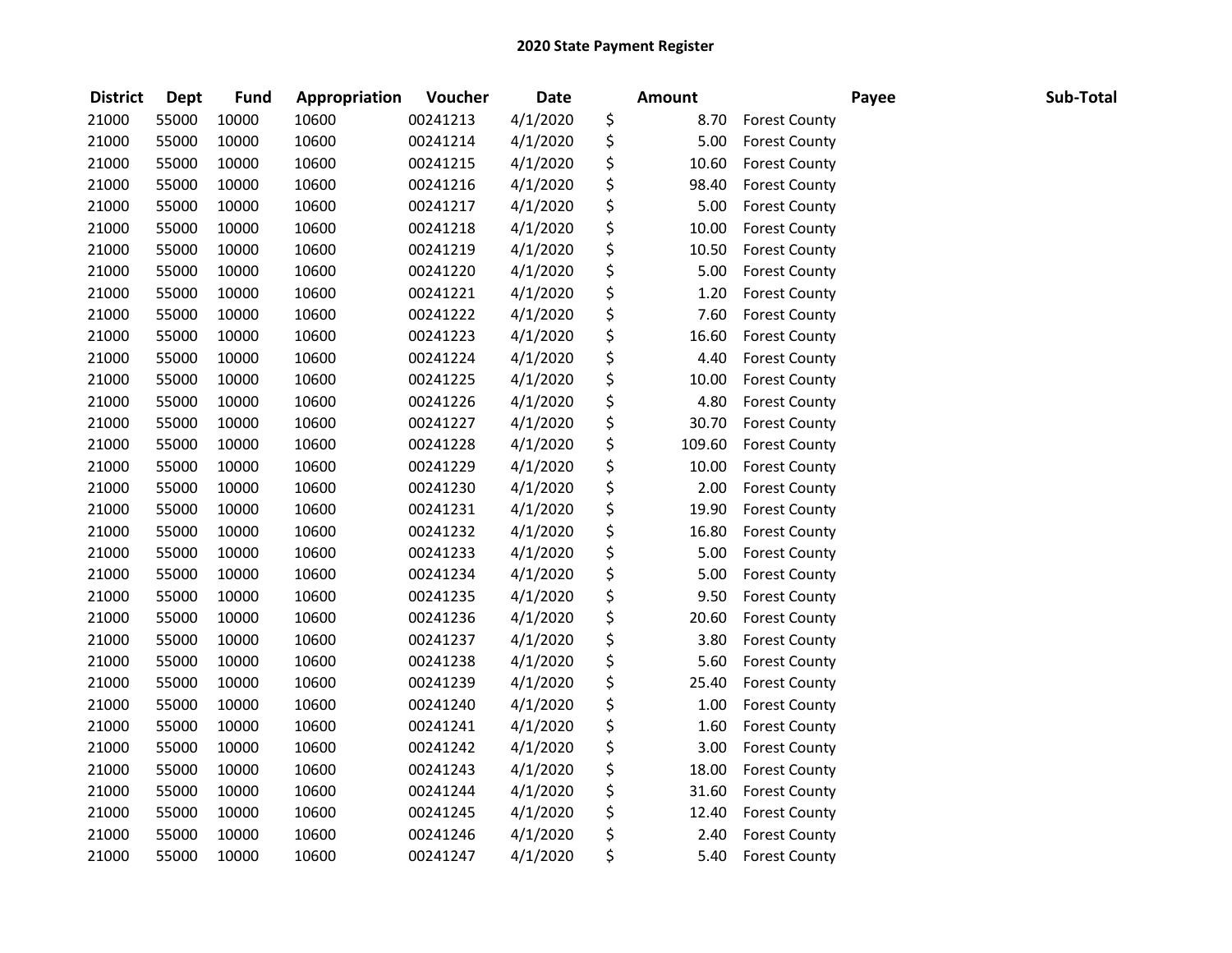| <b>District</b> | <b>Dept</b> | <b>Fund</b> | Appropriation                                                                                           | Voucher  | <b>Date</b>   |         | <b>Amount</b> |                         | Payee | Sub-Total        |
|-----------------|-------------|-------------|---------------------------------------------------------------------------------------------------------|----------|---------------|---------|---------------|-------------------------|-------|------------------|
| 21000           | 55000       | 10000       | 10600                                                                                                   | 00241248 | 4/1/2020      | \$      | 29.30         | <b>Forest County</b>    |       |                  |
| 21000           | 55000       | 10000       | 10600                                                                                                   | 00241249 | 4/1/2020      | \$      | 4.80          | <b>Forest County</b>    |       |                  |
| 21000           | 55000       | 10000       | 10600                                                                                                   | 00241250 | 4/1/2020      | \$      | 6.80          | <b>Forest County</b>    |       |                  |
| 21000           | 55000       | 10000       | 10600                                                                                                   | 00241251 | 4/1/2020      | \$      | 34.90         | <b>Forest County</b>    |       |                  |
| 21000           | 55000       | 10000       | 10600                                                                                                   | 00241252 | 4/1/2020      | \$      | 17.20         | <b>Forest County</b>    |       |                  |
| 21000           | 55000       | 10000       | 10600                                                                                                   | 00241253 | 4/1/2020      | \$      | 2.40          | <b>Forest County</b>    |       |                  |
| 21000           | 55000       | 10000       | 10600                                                                                                   | 00241254 | 4/1/2020      | \$      | 44.40         | <b>Forest County</b>    |       |                  |
| 21000           | 55000       | 10000       | 10600                                                                                                   | 00241255 | 4/1/2020      | \$      | 14.10         | <b>Forest County</b>    |       |                  |
| 21000           | 55000       | 10000       | 10600                                                                                                   | 00241256 | 4/1/2020      | \$      | 31.70         | <b>Forest County</b>    |       |                  |
| 21000           | 55000       | 10000       | 10600                                                                                                   | 00241257 | 4/1/2020      | \$      | 10.40         | <b>Forest County</b>    |       |                  |
| 21000           | 55000       | 10000       | 10600                                                                                                   | 00241258 | 4/1/2020      | \$      | 27.10         | <b>Forest County</b>    |       |                  |
| 21000           | 55000       | 10000       | 10600                                                                                                   | 00241259 | 4/1/2020      | \$      | 5.00          | <b>Forest County</b>    |       |                  |
| 21000           | 55000       | 10000       | 10600                                                                                                   | 00253286 | 6/26/2020     | \$      | 5.00          | <b>Forest County</b>    |       |                  |
| 21000           | 55000       | 10000       | 10600                                                                                                   | 00253287 | 6/26/2020     | \$      | 10.00         | <b>Forest County</b>    |       |                  |
| 21000           | 55000       | 10000       | 10600                                                                                                   | 00253288 | 6/26/2020     | \$      | 10.00         | <b>Forest County</b>    |       |                  |
| 21000           | 55000       | 10000       | 10600                                                                                                   | 00253289 | 6/26/2020     | \$      | 10.00         | <b>Forest County</b>    |       |                  |
| 21000           | 55000       | 10000       | 10600                                                                                                   | 00253290 | 6/26/2020     | \$      | 5.00          | <b>Forest County</b>    |       |                  |
| 21000           | 55000       | 10000       | 10600                                                                                                   | 00260277 | 9/2/2020      | \$      | 630.30        | <b>Forest County</b>    |       |                  |
| 21000           | 55000       | 10000       | 10600                                                                                                   | 00265172 | 10/23/2020    | \$      | 672.90        | <b>Forest County</b>    |       |                  |
| 21000           | 55000       | 10000       | 10600                                                                                                   | 00270635 | 12/11/2020    | \$      | 48.20         | <b>Forest County</b>    |       |                  |
| 21000           | 55000       | 10000       | 10600                                                                                                   | 00270807 | 12/15/2020    | \$      | 93.00         | <b>Forest County</b>    |       |                  |
| 21000           | 55000       | 10000       | 10600                                                                                                   | 00270808 | 12/15/2020    | $\zeta$ | 305.70        | <b>Forest County</b>    |       |                  |
| 21000           | 55000       | 10000       | 10600                                                                                                   | 00270809 | 12/15/2020 \$ |         | 223.40        | <b>Forest County</b>    |       |                  |
| 21000           |             |             | Public Defender Board - - Transcript, Discovery and Records Provided to the Public Defender Board Total |          |               |         |               |                         |       | \$<br>2,995.20   |
| 21000           |             |             | Circuit Courts - - Circuit Court Costs                                                                  |          |               |         |               |                         |       |                  |
| 21000           | 62500       | 10000       | 10500                                                                                                   | 00001755 | 1/17/2020     | \$      | 21,409.00     | <b>Forest County</b>    |       |                  |
| 21000           | 62500       | 10000       | 10500                                                                                                   | 00001949 | 7/17/2020     | \$      | 42,214.00     | <b>Forest County</b>    |       |                  |
| 21000           |             |             | Circuit Courts - - Circuit Court Costs Total                                                            |          |               |         |               |                         |       | \$<br>63,623.00  |
| 21000           |             |             | Supreme Court - - Federal Aid                                                                           |          |               |         |               |                         |       |                  |
| 21000           | 68000       | 10000       | 24100                                                                                                   | 00011443 | 11/13/2020 \$ |         | 3,495.00      | <b>Forest County</b>    |       |                  |
| 21000           |             |             | Supreme Court - - Federal Aid Total                                                                     |          |               |         |               |                         |       | \$<br>3,495.00   |
| 21000           |             |             | Shared Revenue and Tax Relief - - County And Municipal Aid                                              |          |               |         |               |                         |       |                  |
| 21000           | 83500       | 10000       | 10500                                                                                                   | 00068016 | 7/27/2020     | $\zeta$ |               | 18,106.43 Forest County |       |                  |
| 21000           | 83500       | 10000       | 10500                                                                                                   | 00071982 | 11/16/2020 \$ |         | 102,603.11    | <b>Forest County</b>    |       |                  |
| 21000           |             |             | Shared Revenue and Tax Relief - - County And Municipal Aid Total                                        |          |               |         |               |                         |       | \$<br>120,709.54 |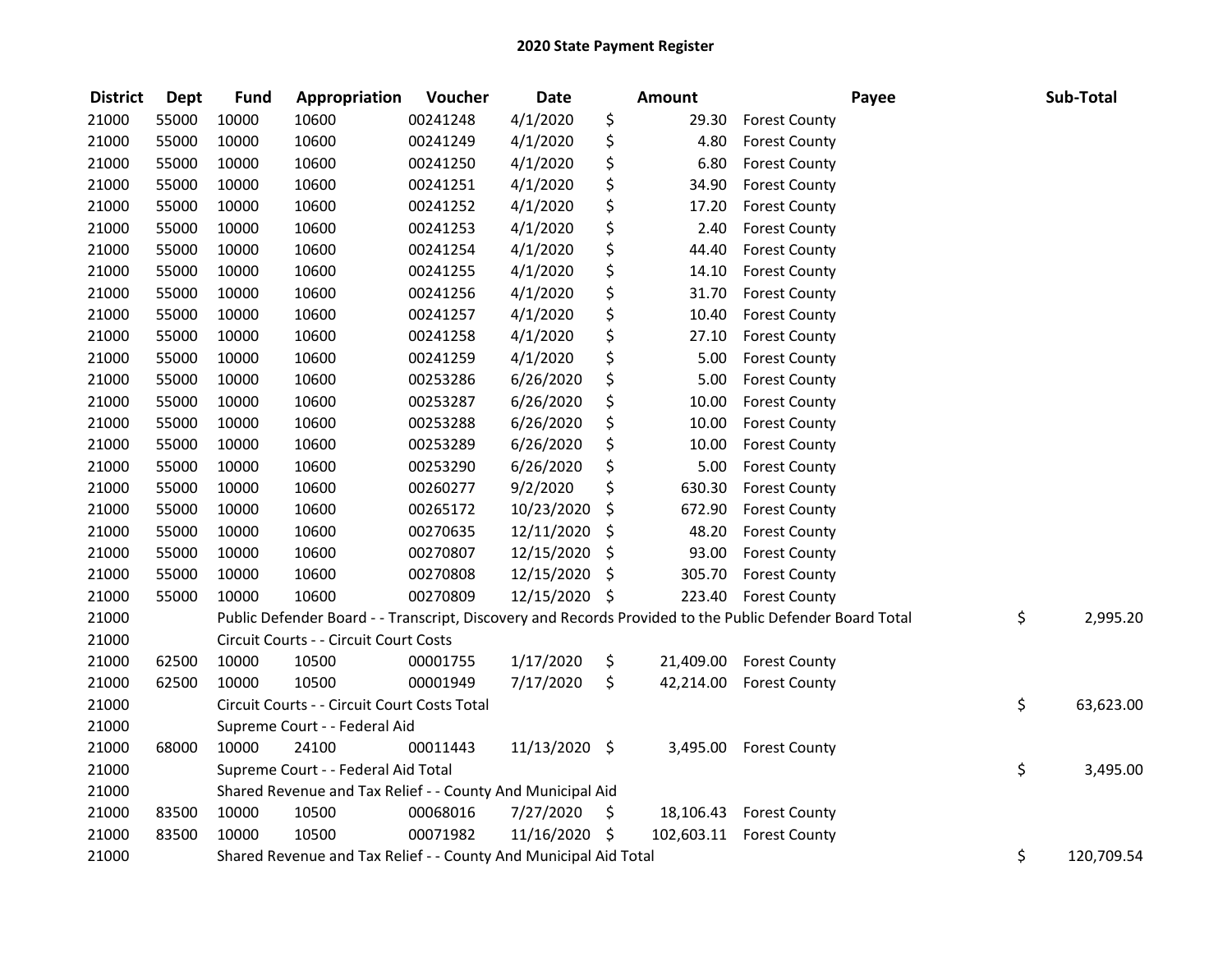| <b>District</b> | Dept  | Fund  | Appropriation                                                         | Voucher  | Date            |      | Amount       |                      | Payee |     | Sub-Total    |
|-----------------|-------|-------|-----------------------------------------------------------------------|----------|-----------------|------|--------------|----------------------|-------|-----|--------------|
| 21000           |       |       | Shared Revenue and Tax Relief - - Exempt Computer Aid                 |          |                 |      |              |                      |       |     |              |
| 21000           | 83500 | 10000 | 10900                                                                 | 00064593 | 7/27/2020       | \$   | 3,434.74     | <b>Forest County</b> |       |     |              |
| 21000           |       |       | Shared Revenue and Tax Relief - - Exempt Computer Aid Total           |          |                 |      |              |                      |       | \$  | 3,434.74     |
| 21000           |       |       | Shared Revenue and Tax Relief - - Utility Aid                         |          |                 |      |              |                      |       |     |              |
| 21000           | 83500 | 10000 | 11000                                                                 | 00068016 | 7/27/2020       | S.   | 1,532.48     | <b>Forest County</b> |       |     |              |
| 21000           | 83500 | 10000 | 11000                                                                 | 00071982 | $11/16/2020$ \$ |      | 14,549.34    | <b>Forest County</b> |       |     |              |
| 21000           |       |       | Shared Revenue and Tax Relief - - Utility Aid Total                   |          |                 |      |              |                      |       | \$. | 16,081.82    |
| 21000           |       |       | Shared Revenue and Tax Relief - - Personal Property Aid               |          |                 |      |              |                      |       |     |              |
| 21000           | 83500 | 10000 | 11100                                                                 | 00059956 | 5/4/2020        | S.   | 4,907.31     | <b>Forest County</b> |       |     |              |
| 21000           |       |       | Shared Revenue and Tax Relief - - Personal Property Aid Total         |          |                 |      |              |                      |       | \$  | 4,907.31     |
| 21000           |       |       | Shared Revenue and Tax Relief - - School Lvy Tx/First Dollar Cr       |          |                 |      |              |                      |       |     |              |
| 21000           | 83500 | 10000 | 30200                                                                 | 00063932 | 7/27/2020       | - \$ | 622,805.52   | <b>Forest County</b> |       |     |              |
| 21000           | 83500 | 10000 | 30200                                                                 | 00067323 | 7/27/2020       | S.   | 2,038,529.67 | <b>Forest County</b> |       |     |              |
| 21000           |       |       | Shared Revenue and Tax Relief - - School Lvy Tx/First Dollar Cr Total |          |                 |      |              |                      |       | \$. | 2,661,335.19 |
| 21000           |       |       | Shared Revenue and Tax Relief - - Lottery & Gaming Credit             |          |                 |      |              |                      |       |     |              |
| 21000           | 83500 | 52100 | 36300                                                                 | 00055655 | 3/23/2020       | S.   | 509,441.64   | <b>Forest County</b> |       |     |              |
| 21000           |       |       | Shared Revenue and Tax Relief - - Lottery & Gaming Credit Total       |          |                 |      |              |                      |       |     | 509,441.64   |
| 21000 Total     |       |       |                                                                       |          |                 |      |              |                      |       | \$  | 8,740,354.31 |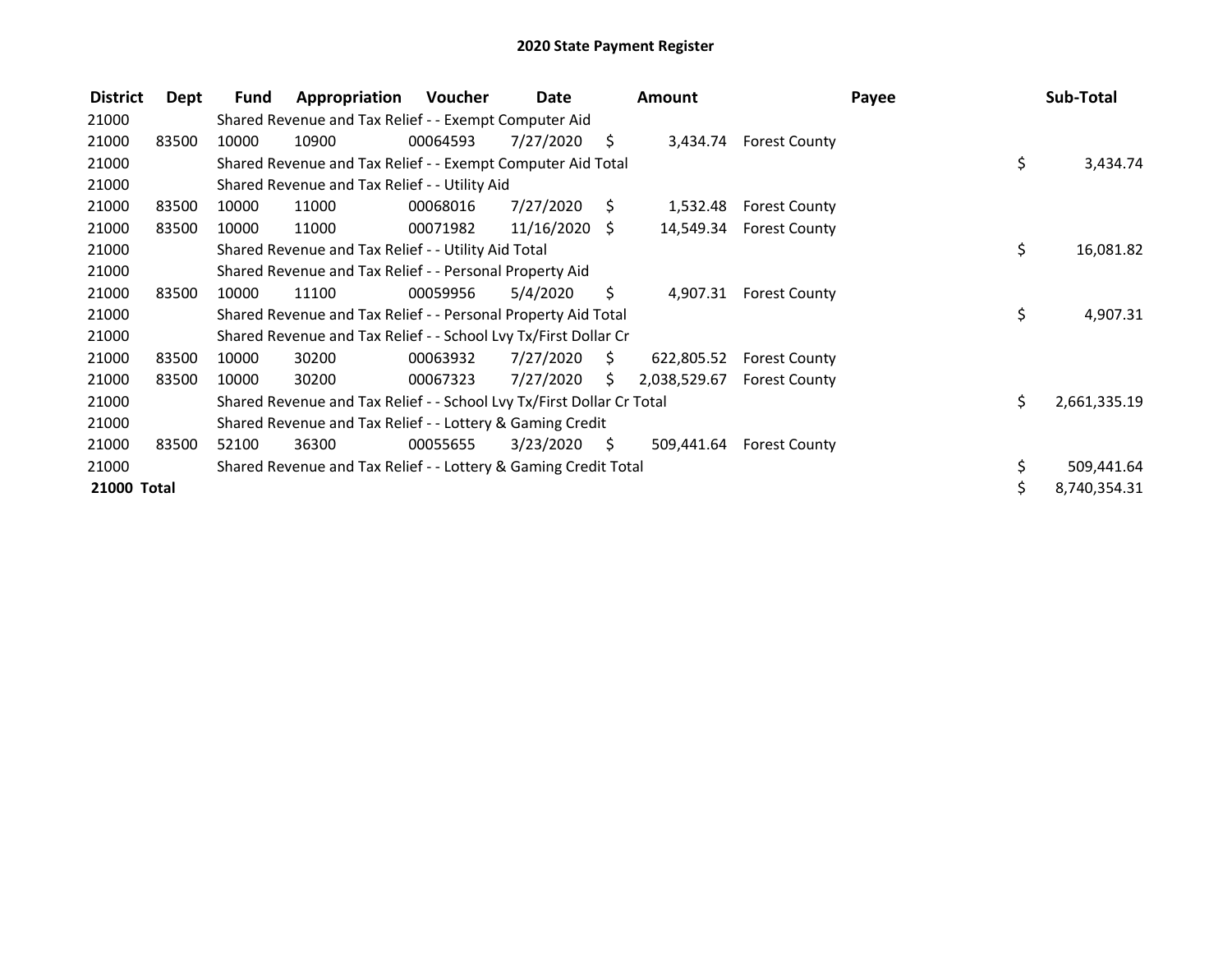| <b>District</b> | Dept  | <b>Fund</b> | Appropriation                                                        | Voucher  | Date          |      | <b>Amount</b> |                          | Payee | Sub-Total  |
|-----------------|-------|-------------|----------------------------------------------------------------------|----------|---------------|------|---------------|--------------------------|-------|------------|
| 21002           |       |             | Dept of Safety & Prof Services - - Fire Dues Distribution            |          |               |      |               |                          |       |            |
| 21002           | 16500 | 10000       | 22500                                                                | 00036099 | 7/20/2020     | - \$ |               | 1,404.36 Town Of Alvin   |       |            |
| 21002           |       |             | Dept of Safety & Prof Services - - Fire Dues Distribution Total      |          |               |      |               |                          | \$    | 1,404.36   |
| 21002           |       |             | Dept of Natural Resources - - Resaids - Cnty Forst, CI & Mfl         |          |               |      |               |                          |       |            |
| 21002           | 37000 | 21200       | 57100                                                                | 00417079 | 6/18/2020     | - \$ | 513.83        | Town Of Alvin            |       |            |
| 21002           |       |             | Dept of Natural Resources - - Resaids - Cnty Forst, Cl & Mfl Total   |          |               |      |               |                          | \$    | 513.83     |
| 21002           |       |             | Dept of Natural Resources - - Resaids - Pymt In Lieu Tax Fed         |          |               |      |               |                          |       |            |
| 21002           | 37000 | 21200       | 58400                                                                | 00439106 | 10/1/2020     | \$   |               | 143,019.82 Town Of Alvin |       |            |
| 21002           | 37000 | 21200       | 58400                                                                | 00443386 | 10/22/2020 \$ |      |               | 4,262.93 Town Of Alvin   |       |            |
| 21002           |       |             | Dept of Natural Resources - - Resaids - Pymt In Lieu Tax Fed Total   |          |               |      |               |                          | \$    | 147,282.75 |
| 21002           |       |             | WI Dept of Transportation - - Trns Aids To Mnc.-Sf                   |          |               |      |               |                          |       |            |
| 21002           | 39500 | 21100       | 19100                                                                | 00476040 | 1/6/2020      | \$   | 45,450.28     | Town Of Alvin            |       |            |
| 21002           | 39500 | 21100       | 19100                                                                | 00505895 | 4/6/2020      | \$   | 45,450.28     | Town Of Alvin            |       |            |
| 21002           | 39500 | 21100       | 19100                                                                | 00542887 | 7/6/2020      | \$   | 45,450.28     | Town Of Alvin            |       |            |
| 21002           | 39500 | 21100       | 19100                                                                | 00585713 | 10/5/2020     | \$   | 45,450.28     | Town Of Alvin            |       |            |
| 21002           |       |             | WI Dept of Transportation - - Trns Aids To Mnc.-Sf Total             |          |               |      |               |                          | \$    | 181,801.12 |
| 21002           |       |             | WI Dept of Transportation - - Supplemental Transportation Aids       |          |               |      |               |                          |       |            |
| 21002           | 39500 | 21100       | 19600                                                                | 00477506 | 1/6/2020      | \$   | 31,712.17     | Town Of Alvin            |       |            |
| 21002           |       |             | WI Dept of Transportation - - Supplemental Transportation Aids Total |          |               |      |               |                          | \$    | 31,712.17  |
| 21002           |       |             | WI Dept of Transportation - - Loc Rd Imp Prg St Fd                   |          |               |      |               |                          |       |            |
| 21002           | 39500 | 21100       | 27800                                                                | 00514234 | 4/13/2020     | \$   | 25,822.40     | Town Of Alvin            |       |            |
| 21002           |       |             | WI Dept of Transportation - - Loc Rd Imp Prg St Fd Total             |          |               |      |               |                          | \$    | 25,822.40  |
| 21002           |       |             | Shared Revenue and Tax Relief - - County And Municipal Aid           |          |               |      |               |                          |       |            |
| 21002           | 83500 | 10000       | 10500                                                                | 00068001 | 7/27/2020     | S    | 365.58        | Town Of Alvin            |       |            |
| 21002           | 83500 | 10000       | 10500                                                                | 00071967 | 11/16/2020    | \$   | 2,071.61      | Town Of Alvin            |       |            |
| 21002           |       |             | Shared Revenue and Tax Relief - - County And Municipal Aid Total     |          |               |      |               |                          | \$    | 2,437.19   |
| 21002 Total     |       |             |                                                                      |          |               |      |               |                          | \$    | 390,973.82 |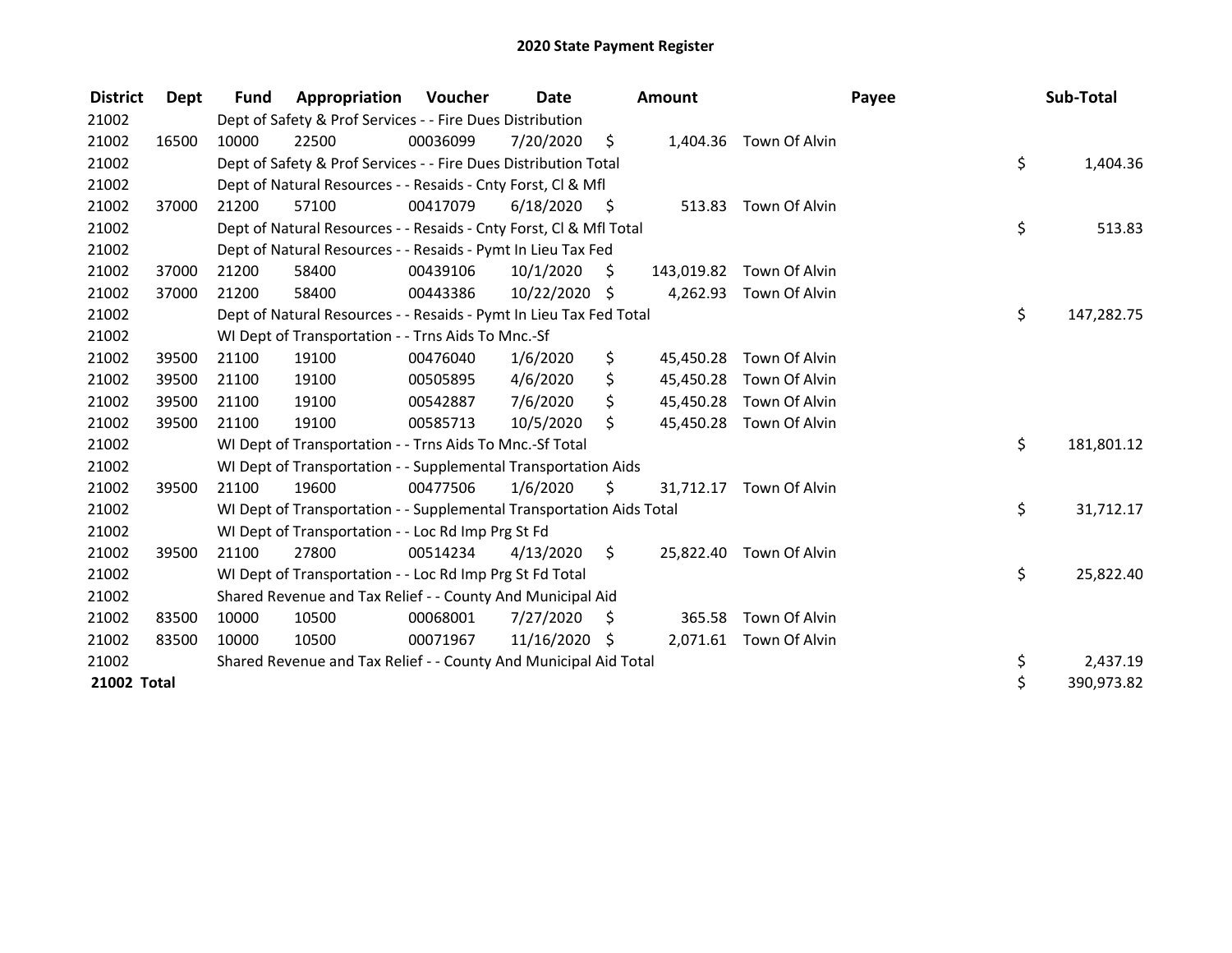| <b>District</b> | <b>Dept</b> | <b>Fund</b> | Appropriation                                                      | Voucher  | <b>Date</b>   |      | Amount    | Payee                     | Sub-Total        |
|-----------------|-------------|-------------|--------------------------------------------------------------------|----------|---------------|------|-----------|---------------------------|------------------|
| 21004           |             |             | Dept of Safety & Prof Services - - Fire Dues Distribution          |          |               |      |           |                           |                  |
| 21004           | 16500       | 10000       | 22500                                                              | 00036100 | 7/20/2020     | \$   |           | 1,549.83 Town Of Argonne  |                  |
| 21004           |             |             | Dept of Safety & Prof Services - - Fire Dues Distribution Total    |          |               |      |           |                           | \$<br>1,549.83   |
| 21004           |             |             | Dept of Natural Resources - - Aids In Lieu Of Taxes - Gener        |          |               |      |           |                           |                  |
| 21004           | 37000       | 10000       | 50300                                                              | 00382727 | 1/15/2020     | - \$ | 932.47    | Town Of Argonne           |                  |
| 21004           |             |             | Dept of Natural Resources - - Aids In Lieu Of Taxes - Gener Total  |          |               |      |           |                           | \$<br>932.47     |
| 21004           |             |             | Dept of Natural Resources - - Resaids - Cnty Forst, Cl & Mfl       |          |               |      |           |                           |                  |
| 21004           | 37000       | 21200       | 57100                                                              | 00417080 | 6/18/2020     | - \$ | 981.05    | Town Of Argonne           |                  |
| 21004           |             |             | Dept of Natural Resources - - Resaids - Cnty Forst, Cl & Mfl Total |          |               |      |           |                           | \$<br>981.05     |
| 21004           |             |             | Dept of Natural Resources - - Resaids - Pymt In Lieu Tax Fed       |          |               |      |           |                           |                  |
| 21004           | 37000       | 21200       | 58400                                                              | 00439107 | 10/1/2020     | \$   |           | 95,075.01 Town Of Argonne |                  |
| 21004           | 37000       | 21200       | 58400                                                              | 00443387 | 10/22/2020 \$ |      |           | 2,833.86 Town Of Argonne  |                  |
| 21004           |             |             | Dept of Natural Resources - - Resaids - Pymt In Lieu Tax Fed Total |          |               |      |           |                           | \$<br>97,908.87  |
| 21004           |             |             | WI Dept of Transportation - - Trns Aids To Mnc.-Sf                 |          |               |      |           |                           |                  |
| 21004           | 39500       | 21100       | 19100                                                              | 00476041 | 1/6/2020      | \$   | 33,342.75 | Town Of Argonne           |                  |
| 21004           | 39500       | 21100       | 19100                                                              | 00505896 | 4/6/2020      | \$   | 33,342.75 | Town Of Argonne           |                  |
| 21004           | 39500       | 21100       | 19100                                                              | 00542888 | 7/6/2020      | \$   | 33,342.75 | Town Of Argonne           |                  |
| 21004           | 39500       | 21100       | 19100                                                              | 00585714 | 10/5/2020     | \$   | 33,342.75 | Town Of Argonne           |                  |
| 21004           |             |             | WI Dept of Transportation - - Trns Aids To Mnc.-Sf Total           |          |               |      |           |                           | \$<br>133,371.00 |
| 21004           |             |             | Department of Administration - - Federal Aid                       |          |               |      |           |                           |                  |
| 21004           | 50500       | 10000       | 14200                                                              | 00134478 | 12/10/2020    | \$.  | 8,470.00  | Town Of Argonne           |                  |
| 21004           | 50500       | 10000       | 14200                                                              | 00136246 | 12/17/2020 \$ |      | 898.94    | Town Of Argonne           |                  |
| 21004           |             |             | Department of Administration - - Federal Aid Total                 |          |               |      |           |                           | \$<br>9,368.94   |
| 21004           |             |             | Shared Revenue and Tax Relief - - County And Municipal Aid         |          |               |      |           |                           |                  |
| 21004           | 83500       | 10000       | 10500                                                              | 00068002 | 7/27/2020     | \$   | 4,790.45  | Town Of Argonne           |                  |
| 21004           | 83500       | 10000       | 10500                                                              | 00071968 | 11/16/2020 \$ |      |           | 27,145.88 Town Of Argonne |                  |
| 21004           |             |             | Shared Revenue and Tax Relief - - County And Municipal Aid Total   |          |               |      |           |                           | \$<br>31,936.33  |
| 21004           |             |             | Shared Revenue and Tax Relief - - Personal Property Aid            |          |               |      |           |                           |                  |
| 21004           | 83500       | 10000       | 11100                                                              | 00060541 | 5/4/2020      | \$   | 30.46     | Town Of Argonne           |                  |
| 21004           |             |             | Shared Revenue and Tax Relief - - Personal Property Aid Total      |          |               |      |           |                           | \$<br>30.46      |
| 21004 Total     |             |             |                                                                    |          |               |      |           |                           | \$<br>276,078.95 |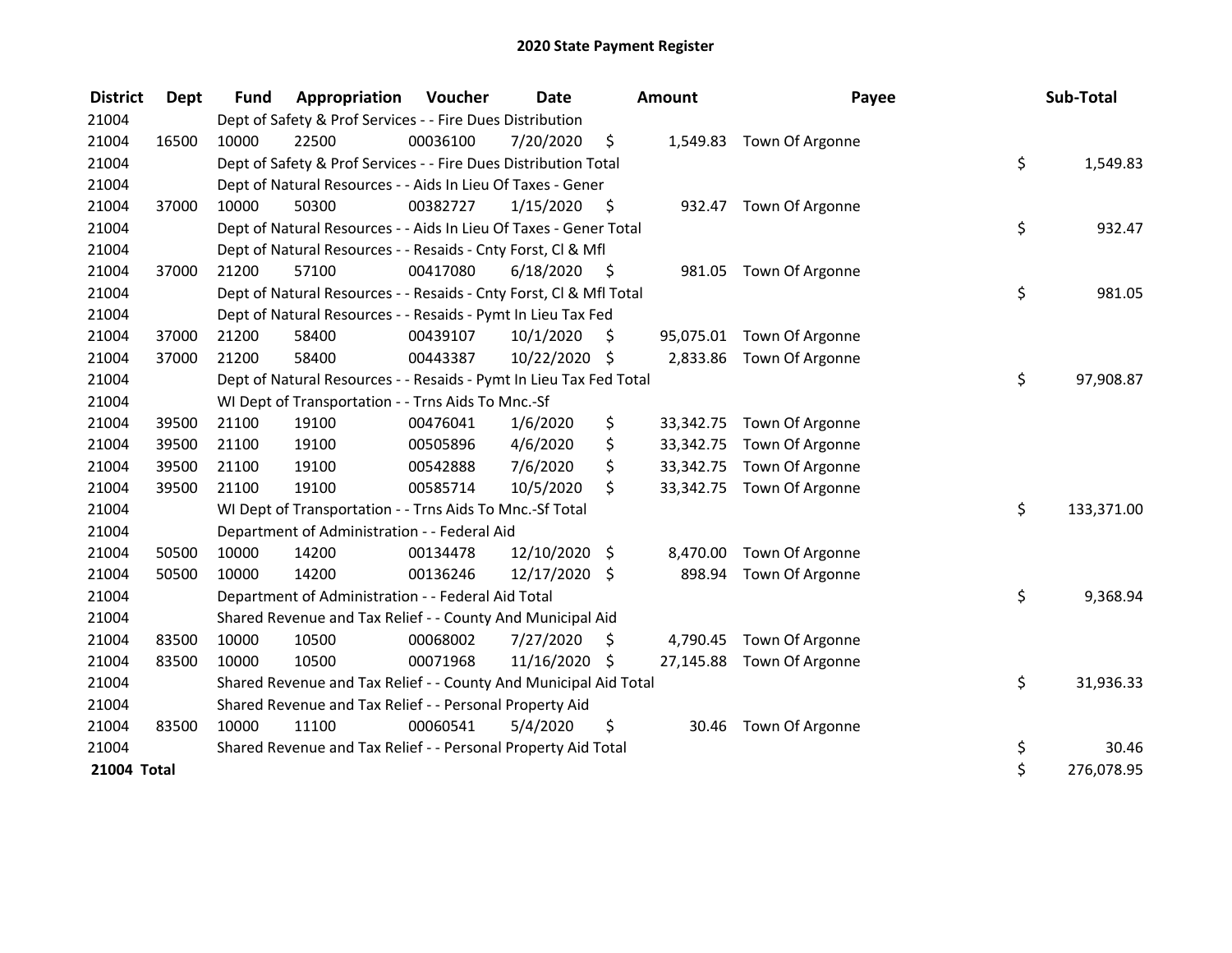| <b>District</b> | <b>Dept</b> | <b>Fund</b> | Appropriation                                                      | Voucher  | <b>Date</b>   |      | Amount   | Payee                             | Sub-Total        |
|-----------------|-------------|-------------|--------------------------------------------------------------------|----------|---------------|------|----------|-----------------------------------|------------------|
| 21006           |             |             | Dept of Safety & Prof Services - - Fire Dues Distribution          |          |               |      |          |                                   |                  |
| 21006           | 16500       | 10000       | 22500                                                              | 00036101 | 7/20/2020     | \$   |          | 1,433.68 Town Of Armstrong Creek  |                  |
| 21006           |             |             | Dept of Safety & Prof Services - - Fire Dues Distribution Total    |          |               |      |          |                                   | \$<br>1,433.68   |
| 21006           |             |             | Dept of Natural Resources - - Resaids - Cnty Forst, Cl & Mfl       |          |               |      |          |                                   |                  |
| 21006           | 37000       | 21200       | 57100                                                              | 00417081 | 6/18/2020     | - \$ |          | 1,588.95 Town Of Armstrong Creek  |                  |
| 21006           |             |             | Dept of Natural Resources - - Resaids - Cnty Forst, Cl & Mfl Total |          |               |      |          |                                   | \$<br>1,588.95   |
| 21006           |             |             | Dept of Natural Resources - - Resaids - Pymt In Lieu Tax Fed       |          |               |      |          |                                   |                  |
| 21006           | 37000       | 21200       | 58400                                                              | 00439108 | 10/1/2020     | \$   |          | 22,947.85 Town Of Armstrong Creek |                  |
| 21006           | 37000       | 21200       | 58400                                                              | 00443388 | 10/22/2020 \$ |      | 684.00   | Town Of Armstrong Creek           |                  |
| 21006           |             |             | Dept of Natural Resources - - Resaids - Pymt In Lieu Tax Fed Total |          |               |      |          |                                   | \$<br>23,631.85  |
| 21006           |             |             | WI Dept of Transportation - - Trns Aids To Mnc.-Sf                 |          |               |      |          |                                   |                  |
| 21006           | 39500       | 21100       | 19100                                                              | 00476042 | 1/6/2020      | \$   |          | 35,701.38 Town Of Armstrong Creek |                  |
| 21006           | 39500       | 21100       | 19100                                                              | 00505897 | 4/6/2020      | \$   |          | 35,701.38 Town Of Armstrong Creek |                  |
| 21006           | 39500       | 21100       | 19100                                                              | 00542889 | 7/6/2020      | \$   |          | 35,701.38 Town Of Armstrong Creek |                  |
| 21006           | 39500       | 21100       | 19100                                                              | 00585715 | 10/5/2020     | \$   |          | 35,701.38 Town Of Armstrong Creek |                  |
| 21006           |             |             | WI Dept of Transportation - - Trns Aids To Mnc.-Sf Total           |          |               |      |          |                                   | \$<br>142,805.52 |
| 21006           |             |             | Department of Administration - - Federal Aid                       |          |               |      |          |                                   |                  |
| 21006           | 50500       | 10000       | 14200                                                              | 00129858 | 10/2/2020     | \$   |          | 3,082.55 Town Of Armstrong Creek  |                  |
| 21006           | 50500       | 10000       | 14200                                                              | 00134479 | 12/10/2020    | \$   |          | 3,480.22 Town Of Armstrong Creek  |                  |
| 21006           |             |             | Department of Administration - - Federal Aid Total                 |          |               |      |          |                                   | \$<br>6,562.77   |
| 21006           |             |             | Elections Commission - - 2018 Hava Election Security               |          |               |      |          |                                   |                  |
| 21006           | 51000       | 22000       | 18200                                                              | 00004364 | 8/28/2020     | \$   | 521.20   | Town Of Armstrong Creek           |                  |
| 21006           |             |             | Elections Commission - - 2018 Hava Election Security Total         |          |               |      |          |                                   | \$<br>521.20     |
| 21006           |             |             | Shared Revenue and Tax Relief - - County And Municipal Aid         |          |               |      |          |                                   |                  |
| 21006           | 83500       | 10000       | 10500                                                              | 00068003 | 7/27/2020     | \$   | 3,110.48 | Town Of Armstrong Creek           |                  |
| 21006           | 83500       | 10000       | 10500                                                              | 00071969 | 11/16/2020 \$ |      |          | 17,626.05 Town Of Armstrong Creek |                  |
| 21006           |             |             | Shared Revenue and Tax Relief - - County And Municipal Aid Total   |          |               |      |          |                                   | \$<br>20,736.53  |
| 21006           |             |             | Shared Revenue and Tax Relief - - Exempt Computer Aid              |          |               |      |          |                                   |                  |
| 21006           | 83500       | 10000       | 10900                                                              | 00065166 | 7/27/2020     | \$   |          | 20.78 Town Of Armstrong Creek     |                  |
| 21006           |             |             | Shared Revenue and Tax Relief - - Exempt Computer Aid Total        |          |               |      |          |                                   | \$<br>20.78      |
| 21006           |             |             | Shared Revenue and Tax Relief - - Personal Property Aid            |          |               |      |          |                                   |                  |
| 21006           | 83500       | 10000       | 11100                                                              | 00060542 | 5/4/2020      | \$   | 59.19    | Town Of Armstrong Creek           |                  |
| 21006           |             |             | Shared Revenue and Tax Relief - - Personal Property Aid Total      |          |               |      |          |                                   | \$<br>59.19      |
| 21006 Total     |             |             |                                                                    |          |               |      |          |                                   | \$<br>197,360.47 |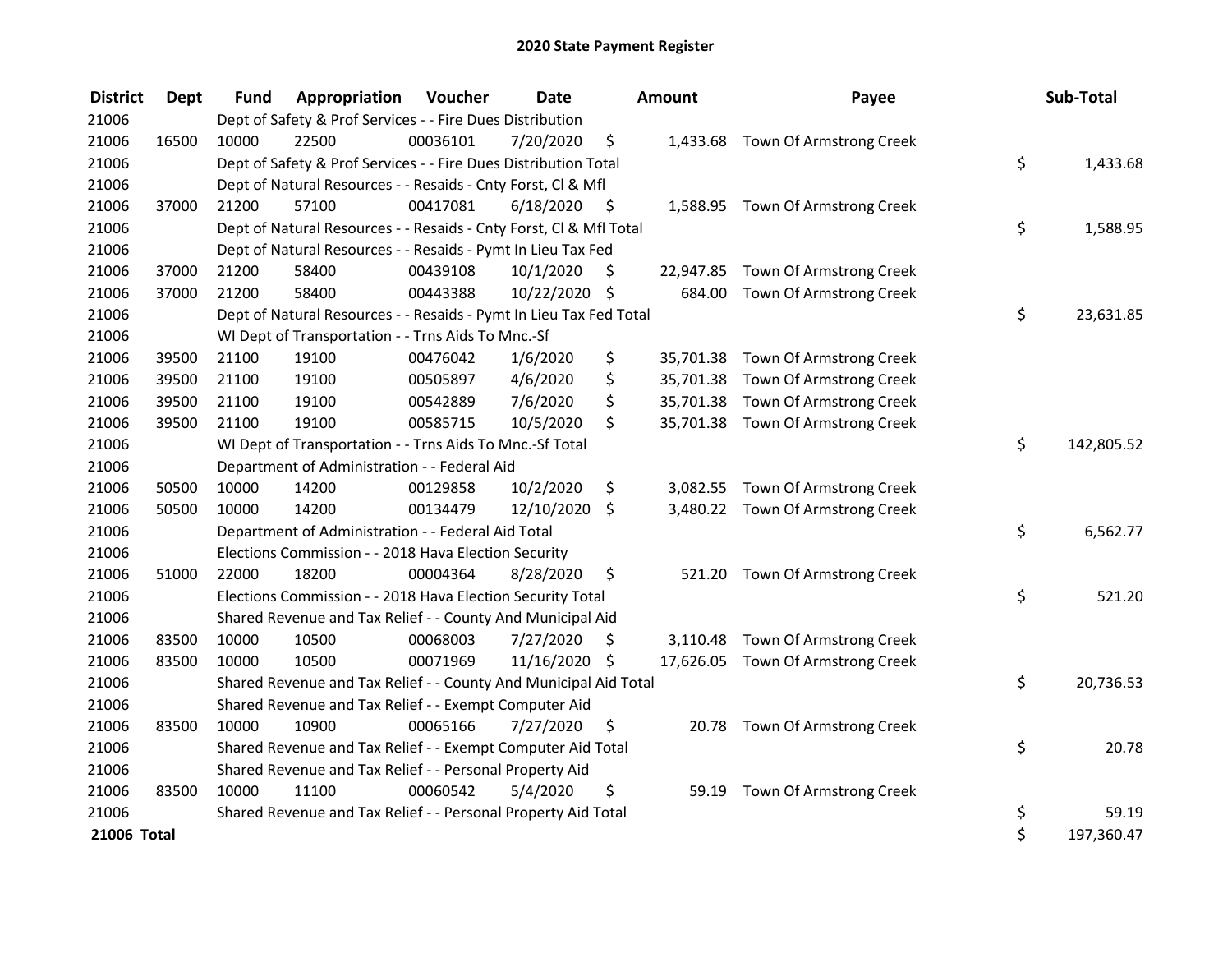| <b>District</b> | Dept  | <b>Fund</b> | Appropriation                                                      | Voucher  | Date          |      | <b>Amount</b> | Payee                      | Sub-Total        |
|-----------------|-------|-------------|--------------------------------------------------------------------|----------|---------------|------|---------------|----------------------------|------------------|
| 21008           |       |             | Dept of Safety & Prof Services - - Fire Dues Distribution          |          |               |      |               |                            |                  |
| 21008           | 16500 | 10000       | 22500                                                              | 00036102 | 7/20/2020     | - \$ | 590.71        | Town Of Blackwell          |                  |
| 21008           |       |             | Dept of Safety & Prof Services - - Fire Dues Distribution Total    |          |               |      |               |                            | \$<br>590.71     |
| 21008           |       |             | Dept of Natural Resources - - Aids In Lieu Of Taxes - Gener        |          |               |      |               |                            |                  |
| 21008           | 37000 | 10000       | 50300                                                              | 00382704 | 1/15/2020     | - \$ | 454.08        | <b>Town Of Blackwell</b>   |                  |
| 21008           |       |             | Dept of Natural Resources - - Aids In Lieu Of Taxes - Gener Total  |          |               |      |               |                            | \$<br>454.08     |
| 21008           |       |             | Dept of Natural Resources - - Resaids - Cnty Forst, CI & Mfl       |          |               |      |               |                            |                  |
| 21008           | 37000 | 21200       | 57100                                                              | 00417082 | 6/18/2020     | - \$ |               | 1,274.57 Town Of Blackwell |                  |
| 21008           |       |             | Dept of Natural Resources - - Resaids - Cnty Forst, Cl & Mfl Total |          |               |      |               |                            | \$<br>1,274.57   |
| 21008           |       |             | Dept of Natural Resources - - Resaids - Pymt In Lieu Tax Fed       |          |               |      |               |                            |                  |
| 21008           | 37000 | 21200       | 58400                                                              | 00439109 | 10/1/2020     | Ŝ.   | 79,904.64     | Town Of Blackwell          |                  |
| 21008           | 37000 | 21200       | 58400                                                              | 00443389 | 10/22/2020 \$ |      | 2,381.69      | Town Of Blackwell          |                  |
| 21008           |       |             | Dept of Natural Resources - - Resaids - Pymt In Lieu Tax Fed Total |          |               |      |               |                            | \$<br>82,286.33  |
| 21008           |       |             | WI Dept of Transportation - - Trns Aids To Mnc.-Sf                 |          |               |      |               |                            |                  |
| 21008           | 39500 | 21100       | 19100                                                              | 00476043 | 1/7/2020      | \$   | 33,684.39     | Town Of Blackwell          |                  |
| 21008           | 39500 | 21100       | 19100                                                              | 00505898 | 4/6/2020      | \$   | 33,684.39     | <b>Town Of Blackwell</b>   |                  |
| 21008           | 39500 | 21100       | 19100                                                              | 00542890 | 7/6/2020      | \$   | 33,684.39     | Town Of Blackwell          |                  |
| 21008           | 39500 | 21100       | 19100                                                              | 00585716 | 10/5/2020     | \$   | 33,684.39     | Town Of Blackwell          |                  |
| 21008           |       |             | WI Dept of Transportation - - Trns Aids To Mnc.-Sf Total           |          |               |      |               |                            | \$<br>134,737.56 |
| 21008           |       |             | Shared Revenue and Tax Relief - - County And Municipal Aid         |          |               |      |               |                            |                  |
| 21008           | 83500 | 10000       | 10500                                                              | 00068004 | 7/27/2020     | \$.  | 5,091.05      | <b>Town Of Blackwell</b>   |                  |
| 21008           | 83500 | 10000       | 10500                                                              | 00071970 | 11/16/2020    | Ŝ.   | 28,849.28     | Town Of Blackwell          |                  |
| 21008           |       |             | Shared Revenue and Tax Relief - - County And Municipal Aid Total   |          |               |      |               |                            | \$<br>33,940.33  |
| 21008           |       |             | Shared Revenue and Tax Relief - - Personal Property Aid            |          |               |      |               |                            |                  |
| 21008           | 83500 | 10000       | 11100                                                              | 00060543 | 5/4/2020      | \$   | 0.63          | <b>Town Of Blackwell</b>   |                  |
| 21008           |       |             | Shared Revenue and Tax Relief - - Personal Property Aid Total      |          |               |      |               |                            | \$<br>0.63       |
| 21008 Total     |       |             |                                                                    |          |               |      |               |                            | \$<br>253,284.21 |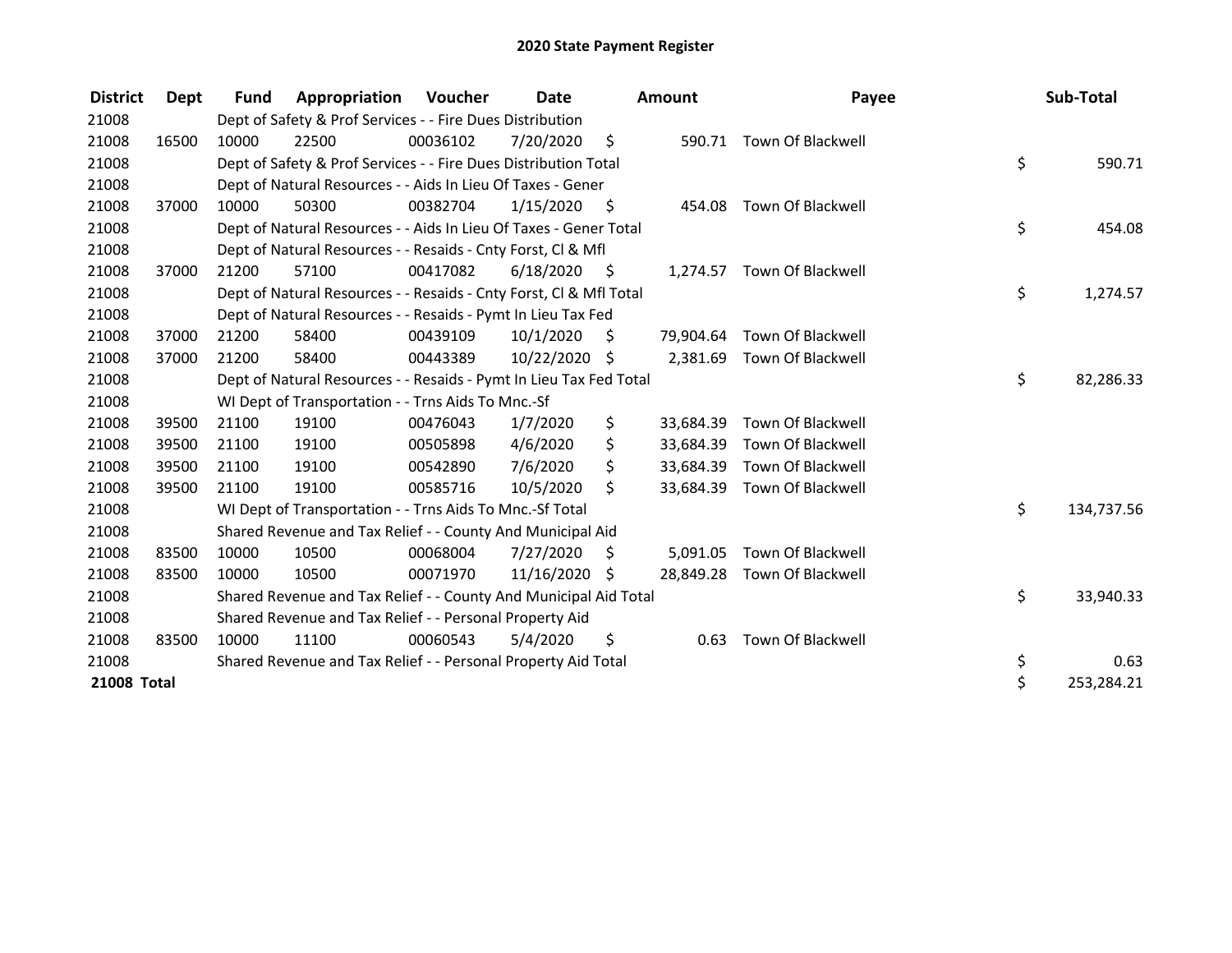| <b>District</b> | Dept  | <b>Fund</b> | Appropriation                                                      | Voucher  | <b>Date</b>     |      | <b>Amount</b> | Payee                     | Sub-Total       |
|-----------------|-------|-------------|--------------------------------------------------------------------|----------|-----------------|------|---------------|---------------------------|-----------------|
| 21010           |       |             | Dept of Safety & Prof Services - - Fire Dues Distribution          |          |                 |      |               |                           |                 |
| 21010           | 16500 | 10000       | 22500                                                              | 00036103 | 7/20/2020       | - \$ | 415.94        | Town Of Caswell           |                 |
| 21010           |       |             | Dept of Safety & Prof Services - - Fire Dues Distribution Total    |          |                 |      |               |                           | \$<br>415.94    |
| 21010           |       |             | Dept of Natural Resources - - Aids In Lieu Of Taxes - Gener        |          |                 |      |               |                           |                 |
| 21010           | 37000 | 10000       | 50300                                                              | 00382737 | 1/14/2020       | - \$ | 588.13        | Town Of Caswell           |                 |
| 21010           |       |             | Dept of Natural Resources - - Aids In Lieu Of Taxes - Gener Total  |          |                 |      |               |                           | \$<br>588.13    |
| 21010           |       |             | Dept of Natural Resources - - Resaids - Cnty Forst, CI & Mfl       |          |                 |      |               |                           |                 |
| 21010           | 37000 | 21200       | 57100                                                              | 00417083 | 6/18/2020       | - \$ |               | 3,713.83 Town Of Caswell  |                 |
| 21010           |       |             | Dept of Natural Resources - - Resaids - Cnty Forst, Cl & Mfl Total |          |                 |      |               |                           | \$<br>3,713.83  |
| 21010           |       |             | Dept of Natural Resources - - Resaids - Pymt In Lieu Tax Fed       |          |                 |      |               |                           |                 |
| 21010           | 37000 | 21200       | 58400                                                              | 00439110 | 10/1/2020       | \$   |               | 22,501.21 Town Of Caswell |                 |
| 21010           | 37000 | 21200       | 58400                                                              | 00443390 | 10/22/2020 \$   |      | 670.68        | Town Of Caswell           |                 |
| 21010           |       |             | Dept of Natural Resources - - Resaids - Pymt In Lieu Tax Fed Total |          |                 |      |               |                           | \$<br>23,171.89 |
| 21010           |       |             | WI Dept of Transportation - - Trns Aids To Mnc.-Sf                 |          |                 |      |               |                           |                 |
| 21010           | 39500 | 21100       | 19100                                                              | 00476044 | 1/6/2020        | \$   | 8,895.78      | Town Of Caswell           |                 |
| 21010           | 39500 | 21100       | 19100                                                              | 00505899 | 4/6/2020        | \$   | 8,895.78      | Town Of Caswell           |                 |
| 21010           | 39500 | 21100       | 19100                                                              | 00542891 | 7/6/2020        | \$   | 8,895.78      | <b>Town Of Caswell</b>    |                 |
| 21010           | 39500 | 21100       | 19100                                                              | 00585717 | 10/5/2020       | \$   |               | 8,895.78 Town Of Caswell  |                 |
| 21010           |       |             | WI Dept of Transportation - - Trns Aids To Mnc.-Sf Total           |          |                 |      |               |                           | \$<br>35,583.12 |
| 21010           |       |             | Commissioners of Public Lands - - General Program Operations       |          |                 |      |               |                           |                 |
| 21010           | 50700 | 10000       | 10100                                                              | 00002860 | 1/10/2020       | S.   | 328.84        | Town Of Caswell           |                 |
| 21010           |       |             | Commissioners of Public Lands - - General Program Operations Total |          |                 |      |               |                           | \$<br>328.84    |
| 21010           |       |             | Shared Revenue and Tax Relief - - County And Municipal Aid         |          |                 |      |               |                           |                 |
| 21010           | 83500 | 10000       | 10500                                                              | 00068005 | 7/27/2020       | \$   | 2,824.23      | Town Of Caswell           |                 |
| 21010           | 83500 | 10000       | 10500                                                              | 00071971 | $11/16/2020$ \$ |      |               | 16,068.60 Town Of Caswell |                 |
| 21010           |       |             | Shared Revenue and Tax Relief - - County And Municipal Aid Total   |          |                 |      |               |                           | \$<br>18,892.83 |
| 21010 Total     |       |             |                                                                    |          |                 |      |               |                           | \$<br>82,694.58 |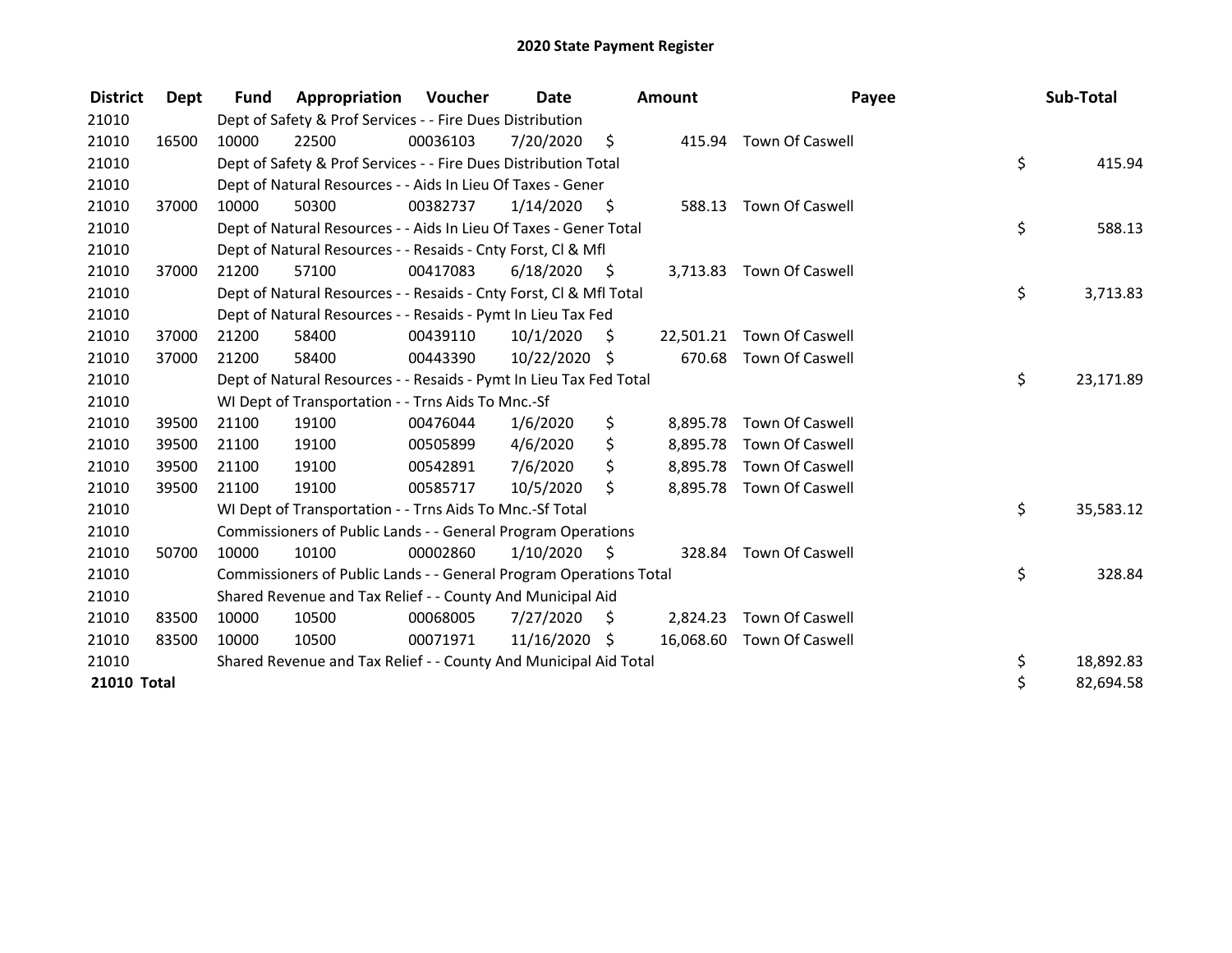| <b>District</b> | Dept  | <b>Fund</b> | Appropriation                                                      | Voucher  | Date       |      | Amount   | Payee                     | Sub-Total        |
|-----------------|-------|-------------|--------------------------------------------------------------------|----------|------------|------|----------|---------------------------|------------------|
| 21012           |       |             | Dept of Safety & Prof Services - - Fire Dues Distribution          |          |            |      |          |                           |                  |
| 21012           | 16500 | 10000       | 22500                                                              | 00036104 | 7/20/2020  | \$   |          | 2,100.15 Town of Crandon  |                  |
| 21012           |       |             | Dept of Safety & Prof Services - - Fire Dues Distribution Total    |          |            |      |          |                           | \$<br>2,100.15   |
| 21012           |       |             | Dept of Natural Resources - - Aids In Lieu Of Taxes - Gener        |          |            |      |          |                           |                  |
| 21012           | 37000 | 10000       | 50300                                                              | 00382728 | 1/15/2020  | \$.  | 4,947.65 | Town of Crandon           |                  |
| 21012           | 37000 | 10000       | 50300                                                              | 00404118 | 4/21/2020  | \$   | 64.00    | Town of Crandon           |                  |
| 21012           |       |             | Dept of Natural Resources - - Aids In Lieu Of Taxes - Gener Total  |          |            |      |          |                           | \$<br>5,011.65   |
| 21012           |       |             | Dept of Natural Resources - - Resaids - Cnty Forst, Cl & Mfl       |          |            |      |          |                           |                  |
| 21012           | 37000 | 21200       | 57100                                                              | 00417084 | 6/18/2020  | - \$ |          | 1,491.48 Town of Crandon  |                  |
| 21012           |       |             | Dept of Natural Resources - - Resaids - Cnty Forst, Cl & Mfl Total |          |            |      |          |                           | \$<br>1,491.48   |
| 21012           |       |             | Dept of Natural Resources - - Aids In Lieu Of Taxes - Sum S        |          |            |      |          |                           |                  |
| 21012           | 37000 | 21200       | 57900                                                              | 00404117 | 4/21/2020  | - \$ |          | 1,868.58 Town of Crandon  |                  |
| 21012           |       |             | Dept of Natural Resources - - Aids In Lieu Of Taxes - Sum S Total  |          |            |      |          |                           | \$<br>1,868.58   |
| 21012           |       |             | WI Dept of Transportation - - Trns Aids To Mnc.-Sf                 |          |            |      |          |                           |                  |
| 21012           | 39500 | 21100       | 19100                                                              | 00476045 | 1/6/2020   | \$   |          | 20,636.37 Town of Crandon |                  |
| 21012           | 39500 | 21100       | 19100                                                              | 00505900 | 4/6/2020   | \$   |          | 20,636.37 Town of Crandon |                  |
| 21012           | 39500 | 21100       | 19100                                                              | 00542892 | 7/6/2020   | \$   |          | 20,636.37 Town of Crandon |                  |
| 21012           | 39500 | 21100       | 19100                                                              | 00585718 | 10/5/2020  | \$   |          | 20,636.37 Town of Crandon |                  |
| 21012           |       |             | WI Dept of Transportation - - Trns Aids To Mnc.-Sf Total           |          |            |      |          |                           | \$<br>82,545.48  |
| 21012           |       |             | Elections Commission - - 2018 Hava Election Security               |          |            |      |          |                           |                  |
| 21012           | 51000 | 22000       | 18200                                                              | 00004444 | 9/9/2020   | \$   |          | 1,200.00 Town of Crandon  |                  |
| 21012           |       |             | Elections Commission - - 2018 Hava Election Security Total         |          |            |      |          |                           | \$<br>1,200.00   |
| 21012           |       |             | Shared Revenue and Tax Relief - - County And Municipal Aid         |          |            |      |          |                           |                  |
| 21012           | 83500 | 10000       | 10500                                                              | 00068006 | 7/27/2020  | S    |          | 4,908.92 Town of Crandon  |                  |
| 21012           | 83500 | 10000       | 10500                                                              | 00071972 | 11/16/2020 | \$   |          | 27,817.19 Town of Crandon |                  |
| 21012           |       |             | Shared Revenue and Tax Relief - - County And Municipal Aid Total   |          |            |      |          |                           | \$<br>32,726.11  |
| 21012           |       |             | Shared Revenue and Tax Relief - - Exempt Computer Aid              |          |            |      |          |                           |                  |
| 21012           | 83500 | 10000       | 10900                                                              | 00065167 | 7/27/2020  | \$   |          | 301.38 Town of Crandon    |                  |
| 21012           |       |             | Shared Revenue and Tax Relief - - Exempt Computer Aid Total        |          |            |      |          |                           | \$<br>301.38     |
| 21012           |       |             | Shared Revenue and Tax Relief - - Personal Property Aid            |          |            |      |          |                           |                  |
| 21012           | 83500 | 10000       | 11100                                                              | 00060544 | 5/4/2020   | \$   |          | 21.24 Town of Crandon     |                  |
| 21012           |       |             | Shared Revenue and Tax Relief - - Personal Property Aid Total      |          |            |      |          |                           | \$<br>21.24      |
| 21012 Total     |       |             |                                                                    |          |            |      |          |                           | \$<br>127,266.07 |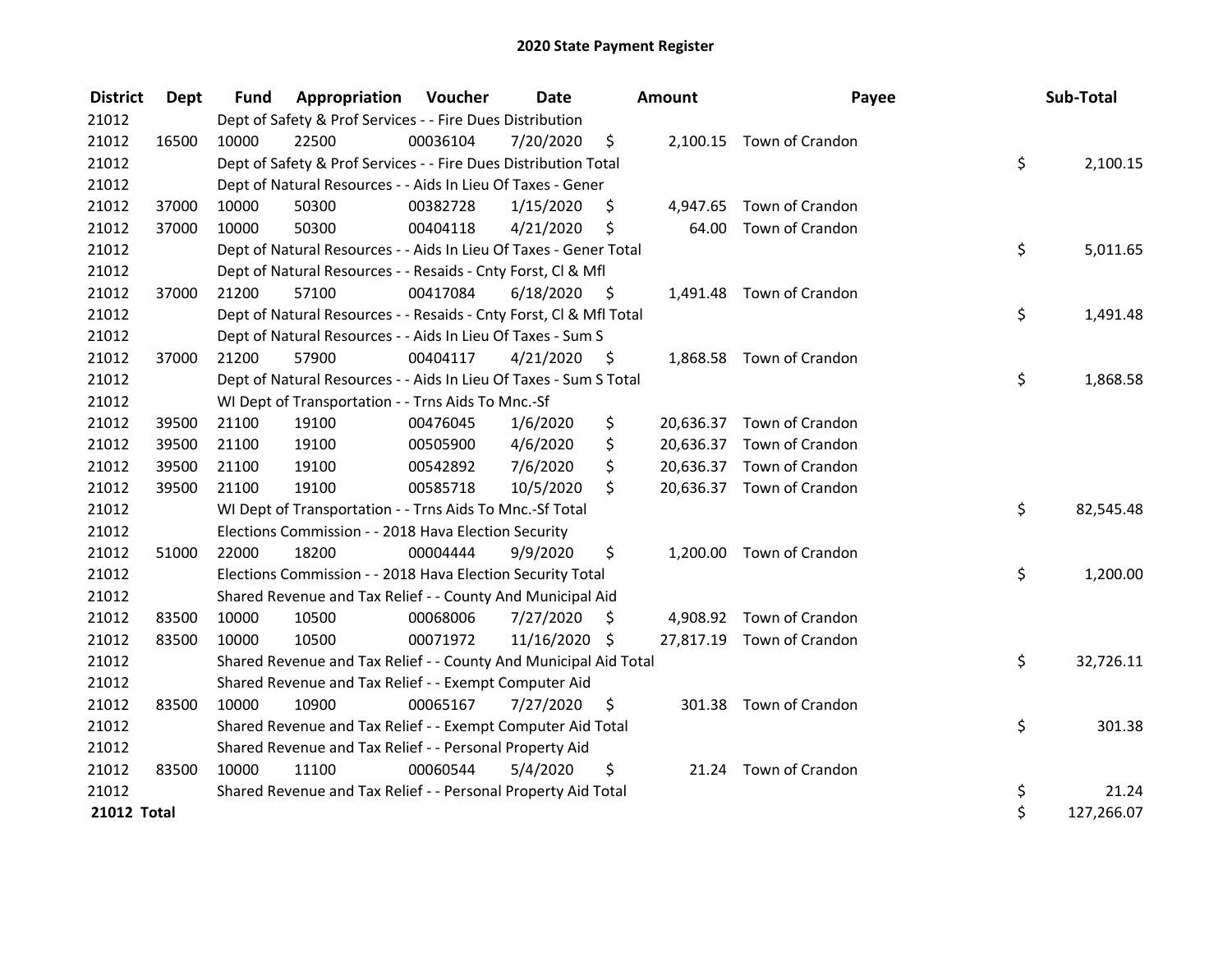| <b>District</b> | <b>Dept</b> | <b>Fund</b> | Appropriation                                                      | Voucher  | <b>Date</b>   |      | <b>Amount</b> | Payee                     | Sub-Total        |
|-----------------|-------------|-------------|--------------------------------------------------------------------|----------|---------------|------|---------------|---------------------------|------------------|
| 21014           |             |             | Dept of Safety & Prof Services - - Fire Dues Distribution          |          |               |      |               |                           |                  |
| 21014           | 16500       | 10000       | 22500                                                              | 00036105 | 7/20/2020     | \$   |               | 2,436.17 Town Of Freedom  |                  |
| 21014           |             |             | Dept of Safety & Prof Services - - Fire Dues Distribution Total    |          |               |      |               |                           | \$<br>2,436.17   |
| 21014           |             |             | Dept of Natural Resources - - Resaids - Cnty Forst, Cl & Mfl       |          |               |      |               |                           |                  |
| 21014           | 37000       | 21200       | 57100                                                              | 00417085 | 6/18/2020     | - \$ |               | 110.21 Town Of Freedom    |                  |
| 21014           |             |             | Dept of Natural Resources - - Resaids - Cnty Forst, Cl & Mfl Total |          |               |      |               |                           | \$<br>110.21     |
| 21014           |             |             | Dept of Natural Resources - - Resaids - Pymt In Lieu Tax Fed       |          |               |      |               |                           |                  |
| 21014           | 37000       | 21200       | 58400                                                              | 00439111 | 10/1/2020     | \$   |               | 35,103.53 Town Of Freedom |                  |
| 21014           | 37000       | 21200       | 58400                                                              | 00443391 | 10/22/2020 \$ |      |               | 1,046.32 Town Of Freedom  |                  |
| 21014           |             |             | Dept of Natural Resources - - Resaids - Pymt In Lieu Tax Fed Total |          |               |      |               |                           | \$<br>36,149.85  |
| 21014           |             |             | WI Dept of Transportation - - Trns Aids To Mnc.-Sf                 |          |               |      |               |                           |                  |
| 21014           | 39500       | 21100       | 19100                                                              | 00476046 | 1/6/2020      | \$   |               | 26,115.75 Town Of Freedom |                  |
| 21014           | 39500       | 21100       | 19100                                                              | 00505901 | 4/6/2020      | \$   |               | 26,115.75 Town Of Freedom |                  |
| 21014           | 39500       | 21100       | 19100                                                              | 00542893 | 7/6/2020      | \$   |               | 26,115.75 Town Of Freedom |                  |
| 21014           | 39500       | 21100       | 19100                                                              | 00585719 | 10/5/2020     | \$   |               | 26,115.75 Town Of Freedom |                  |
| 21014           |             |             | WI Dept of Transportation - - Trns Aids To Mnc.-Sf Total           |          |               |      |               |                           | \$<br>104,463.00 |
| 21014           |             |             | Elections Commission - - 2018 Hava Election Security               |          |               |      |               |                           |                  |
| 21014           | 51000       | 22000       | 18200                                                              | 00004572 | 9/15/2020     | \$   |               | 480.50 Town Of Freedom    |                  |
| 21014           |             |             | Elections Commission - - 2018 Hava Election Security Total         |          |               |      |               |                           | \$<br>480.50     |
| 21014           |             |             | Shared Revenue and Tax Relief - - County And Municipal Aid         |          |               |      |               |                           |                  |
| 21014           | 83500       | 10000       | 10500                                                              | 00068007 | 7/27/2020     | S    | 647.00        | Town Of Freedom           |                  |
| 21014           | 83500       | 10000       | 10500                                                              | 00071973 | 11/16/2020 \$ |      |               | 3,666.32 Town Of Freedom  |                  |
| 21014           |             |             | Shared Revenue and Tax Relief - - County And Municipal Aid Total   |          |               |      |               |                           | \$<br>4,313.32   |
| 21014           |             |             | Shared Revenue and Tax Relief - - Exempt Computer Aid              |          |               |      |               |                           |                  |
| 21014           | 83500       | 10000       | 10900                                                              | 00065168 | 7/27/2020     | \$   | 2.08          | Town Of Freedom           |                  |
| 21014           |             |             | Shared Revenue and Tax Relief - - Exempt Computer Aid Total        |          |               |      |               |                           | \$<br>2.08       |
| 21014           |             |             | Shared Revenue and Tax Relief - - Personal Property Aid            |          |               |      |               |                           |                  |
| 21014           | 83500       | 10000       | 11100                                                              | 00060545 | 5/4/2020      | \$   |               | 56.05 Town Of Freedom     |                  |
| 21014           |             |             | Shared Revenue and Tax Relief - - Personal Property Aid Total      |          |               |      |               |                           | \$<br>56.05      |
| 21014 Total     |             |             |                                                                    |          |               |      |               |                           | \$<br>148,011.18 |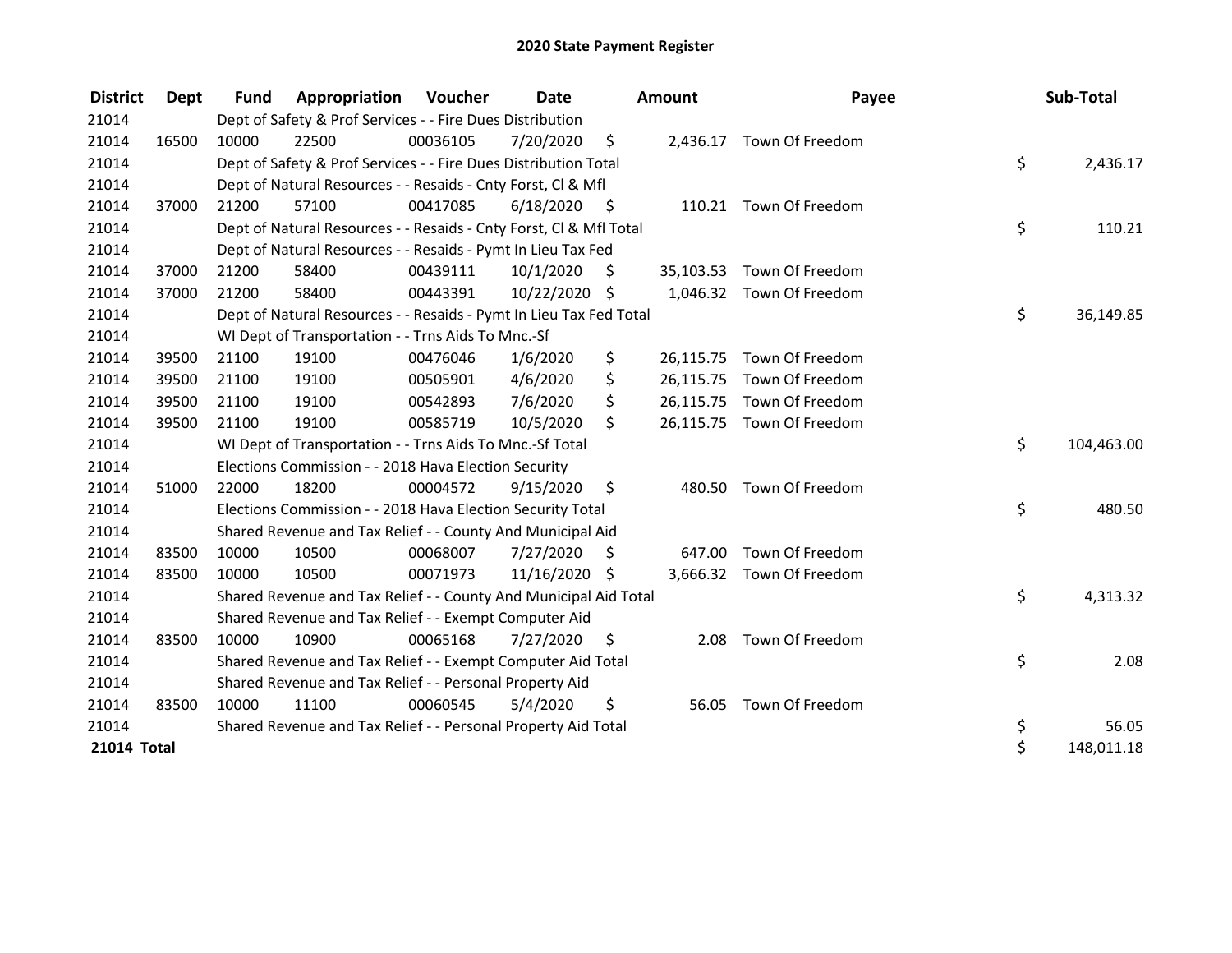| <b>District</b> | Dept  | Fund  | <b>Appropriation Voucher</b>                                       |          | <b>Date</b>   |      | Amount |                          | Payee | Sub-Total  |
|-----------------|-------|-------|--------------------------------------------------------------------|----------|---------------|------|--------|--------------------------|-------|------------|
| 21016           |       |       | Dept of Safety & Prof Services - - Fire Dues Distribution          |          |               |      |        |                          |       |            |
| 21016           | 16500 | 10000 | 22500                                                              | 00036106 | 7/20/2020     | \$   |        | 3,775.54 Town of Hiles   |       |            |
| 21016           |       |       | Dept of Safety & Prof Services - - Fire Dues Distribution Total    |          |               |      |        |                          | \$    | 3,775.54   |
| 21016           |       |       | Dept of Natural Resources - - Aids In Lieu Of Taxes - Gener        |          |               |      |        |                          |       |            |
| 21016           | 37000 | 10000 | 50300                                                              | 00405322 | 4/21/2020     | - \$ |        | 49.71 Town of Hiles      |       |            |
| 21016           |       |       | Dept of Natural Resources - - Aids In Lieu Of Taxes - Gener Total  |          |               |      |        |                          | \$    | 49.71      |
| 21016           |       |       | Dept of Natural Resources - - Resaids - Cnty Forst, Cl & Mfl       |          |               |      |        |                          |       |            |
| 21016           | 37000 | 21200 | 57100                                                              | 00417086 | 6/18/2020     | - \$ |        | 588.36 Town of Hiles     |       |            |
| 21016           |       |       | Dept of Natural Resources - - Resaids - Cnty Forst, Cl & Mfl Total |          |               |      |        |                          | \$    | 588.36     |
| 21016           |       |       | Dept of Natural Resources - - Aids In Lieu Of Taxes - Sum S        |          |               |      |        |                          |       |            |
| 21016           | 37000 | 21200 | 57900                                                              | 00405323 | 4/21/2020     | - \$ |        | 5.02 Town of Hiles       |       |            |
| 21016           |       |       | Dept of Natural Resources - - Aids In Lieu Of Taxes - Sum S Total  |          |               |      |        |                          | \$    | 5.02       |
| 21016           |       |       | Dept of Natural Resources - - Resaids - Pymt In Lieu Tax Fed       |          |               |      |        |                          |       |            |
| 21016           | 37000 | 21200 | 58400                                                              | 00439112 | 10/1/2020     | \$   |        | 159,301.24 Town of Hiles |       |            |
| 21016           | 37000 | 21200 | 58400                                                              | 00443392 | 10/22/2020 \$ |      |        | 4,748.23 Town of Hiles   |       |            |
| 21016           |       |       | Dept of Natural Resources - - Resaids - Pymt In Lieu Tax Fed Total |          |               |      |        |                          | \$    | 164,049.47 |
| 21016           |       |       | WI Dept of Transportation - - Trns Aids To Mnc.-Sf                 |          |               |      |        |                          |       |            |
| 21016           | 39500 | 21100 | 19100                                                              | 00476047 | 1/6/2020      | \$   |        | 66,521.25 Town of Hiles  |       |            |
| 21016           | 39500 | 21100 | 19100                                                              | 00505902 | 4/6/2020      | \$   |        | 66,521.25 Town of Hiles  |       |            |
| 21016           | 39500 | 21100 | 19100                                                              | 00542894 | 7/6/2020      | \$   |        | 66,521.25 Town of Hiles  |       |            |
| 21016           | 39500 | 21100 | 19100                                                              | 00585720 | 10/5/2020     | \$   |        | 66,521.25 Town of Hiles  |       |            |
| 21016           |       |       | WI Dept of Transportation - - Trns Aids To Mnc.-Sf Total           |          |               |      |        |                          | \$    | 266,085.00 |
| 21016           |       |       | WI Dept of Transportation - - Loc Rd Imp Prg St Fd                 |          |               |      |        |                          |       |            |
| 21016           | 39500 | 21100 | 27800                                                              | 00621834 | 12/2/2020     | \$   |        | 23,970.57 Town of Hiles  |       |            |
| 21016           |       |       | WI Dept of Transportation - - Loc Rd Imp Prg St Fd Total           |          |               |      |        |                          | \$    | 23,970.57  |
| 21016           |       |       | Department of Administration - - Federal Aid                       |          |               |      |        |                          |       |            |
| 21016           | 50500 | 10000 | 14200                                                              | 00134480 | 12/10/2020 \$ |      |        | 4,820.20 Town of Hiles   |       |            |
| 21016           |       |       | Department of Administration - - Federal Aid Total                 |          |               |      |        |                          | \$    | 4,820.20   |
| 21016           |       |       | Shared Revenue and Tax Relief - - County And Municipal Aid         |          |               |      |        |                          |       |            |
| 21016           | 83500 | 10000 | 10500                                                              | 00068008 | 7/27/2020     | \$   |        | 1,345.03 Town of Hiles   |       |            |
| 21016           | 83500 | 10000 | 10500                                                              | 00071974 | 11/16/2020 \$ |      |        | 7,621.82 Town of Hiles   |       |            |
| 21016           |       |       | Shared Revenue and Tax Relief - - County And Municipal Aid Total   |          |               |      |        |                          | \$    | 8,966.85   |
| 21016           |       |       | Shared Revenue and Tax Relief - - Exempt Computer Aid              |          |               |      |        |                          |       |            |
| 21016           | 83500 | 10000 | 10900                                                              | 00065169 | 7/27/2020     | \$   | 1.03   | Town of Hiles            |       |            |
| 21016           |       |       | Shared Revenue and Tax Relief - - Exempt Computer Aid Total        |          |               |      |        |                          | \$    | 1.03       |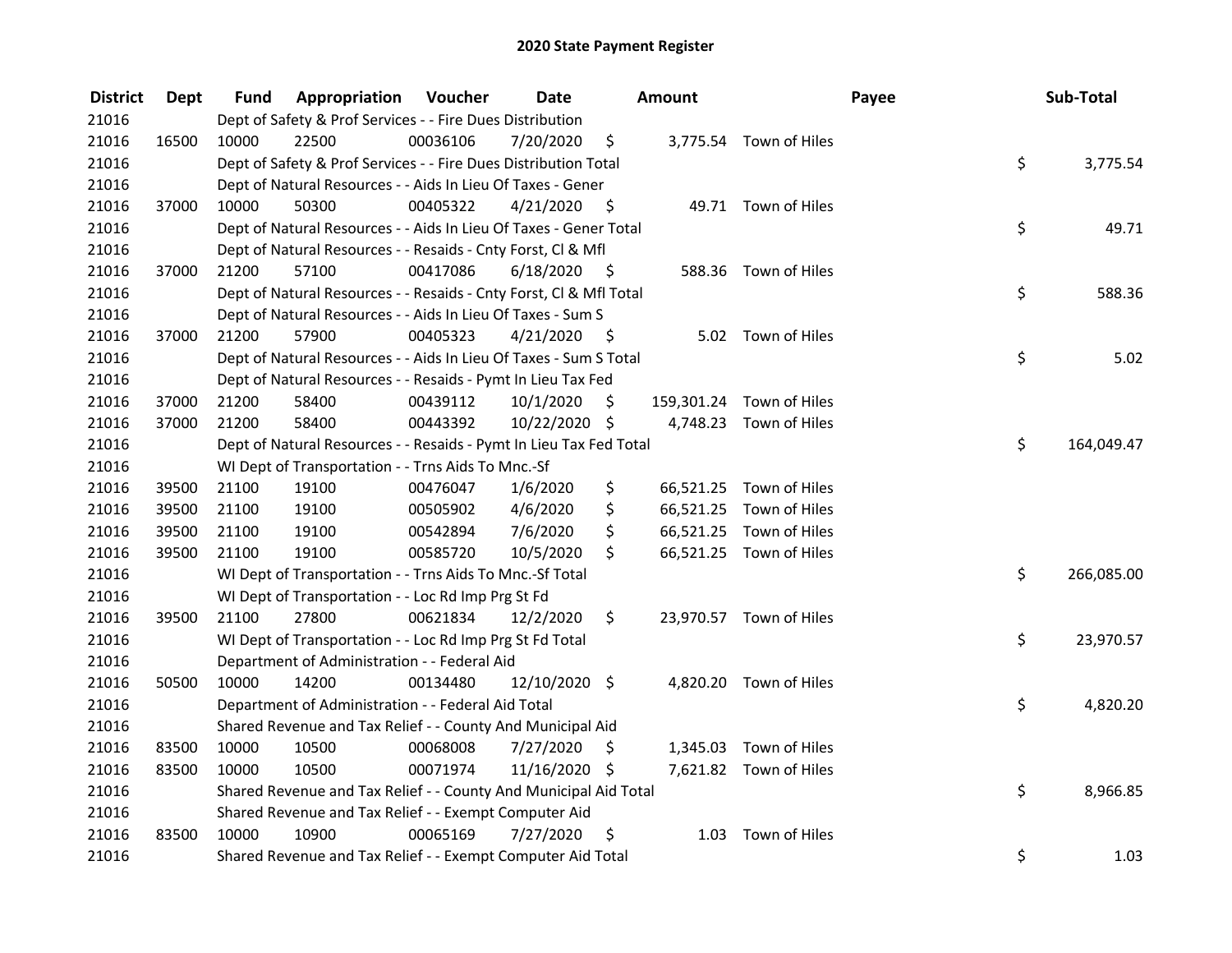| <b>District</b> | <b>Dept</b> | Fund  | <b>Appropriation</b>                                          | Voucher  | Date     | Amount |               | Payee | Sub-Total  |
|-----------------|-------------|-------|---------------------------------------------------------------|----------|----------|--------|---------------|-------|------------|
| 21016           |             |       | Shared Revenue and Tax Relief - - Personal Property Aid       |          |          |        |               |       |            |
| 21016           | 83500       | 10000 | 11100                                                         | 00060546 | 5/4/2020 | 27.27  | Town of Hiles |       |            |
| 21016           |             |       | Shared Revenue and Tax Relief - - Personal Property Aid Total |          |          |        |               |       | 27.27      |
| 21016 Total     |             |       |                                                               |          |          |        |               |       | 472,339.02 |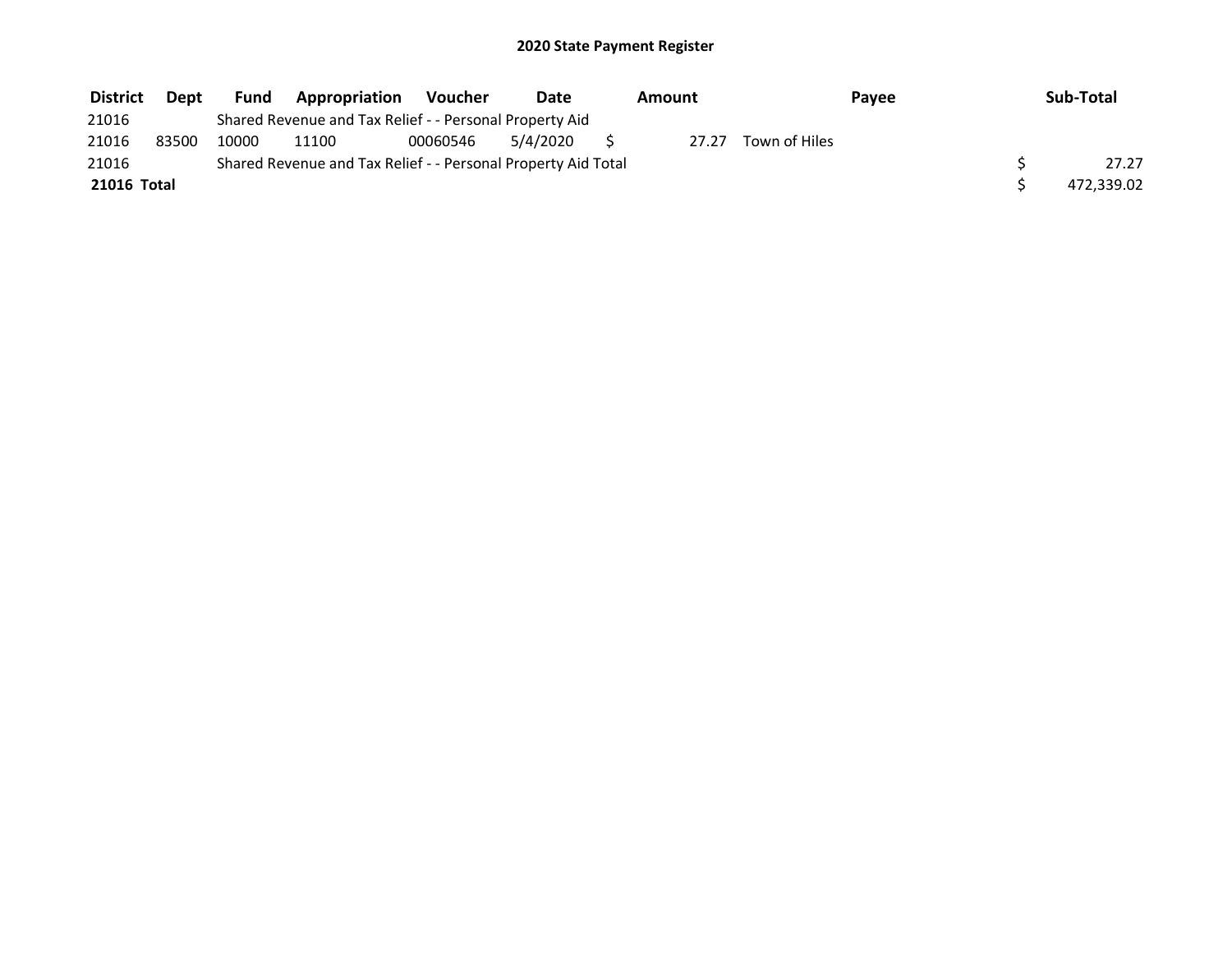| <b>District</b> | <b>Dept</b> | Fund  | Appropriation                                                      | Voucher  | <b>Date</b>   |      | Amount |                         | Payee | Sub-Total  |
|-----------------|-------------|-------|--------------------------------------------------------------------|----------|---------------|------|--------|-------------------------|-------|------------|
| 21018           |             |       | Dept of Safety & Prof Services - - Fire Dues Distribution          |          |               |      |        |                         |       |            |
| 21018           | 16500       | 10000 | 22500                                                              | 00036107 | 7/20/2020     | \$   |        | 3,620.06 Town Of Laona  |       |            |
| 21018           |             |       | Dept of Safety & Prof Services - - Fire Dues Distribution Total    |          |               |      |        |                         | \$    | 3,620.06   |
| 21018           |             |       | Dept of Natural Resources - - Aids In Lieu Of Taxes - Gener        |          |               |      |        |                         |       |            |
| 21018           | 37000       | 10000 | 50300                                                              | 00382760 | 1/15/2020     | \$   |        | 2,508.24 Town Of Laona  |       |            |
| 21018           |             |       | Dept of Natural Resources - - Aids In Lieu Of Taxes - Gener Total  |          |               |      |        |                         | \$    | 2,508.24   |
| 21018           |             |       | Dept of Natural Resources - - Resaids - Cnty Forst, Cl & Mfl       |          |               |      |        |                         |       |            |
| 21018           | 37000       | 21200 | 57100                                                              | 00417087 | 6/18/2020     | - \$ |        | 5,781.08 Town Of Laona  |       |            |
| 21018           |             |       | Dept of Natural Resources - - Resaids - Cnty Forst, Cl & Mfl Total |          |               |      |        |                         | \$    | 5,781.08   |
| 21018           |             |       | Dept of Natural Resources - - Aids In Lieu Of Taxes - Sum S        |          |               |      |        |                         |       |            |
| 21018           | 37000       | 21200 | 57900                                                              | 00404825 | 4/21/2020     | - \$ |        | 12.32 Town Of Laona     |       |            |
| 21018           |             |       | Dept of Natural Resources - - Aids In Lieu Of Taxes - Sum S Total  |          |               |      |        |                         | \$    | 12.32      |
| 21018           |             |       | Dept of Natural Resources - - Resaids - Pymt In Lieu Tax Fed       |          |               |      |        |                         |       |            |
| 21018           | 37000       | 21200 | 58400                                                              | 00439113 | 10/1/2020     | \$   |        | 69,729.60 Town Of Laona |       |            |
| 21018           | 37000       | 21200 | 58400                                                              | 00443393 | 10/22/2020 \$ |      |        | 2,078.40 Town Of Laona  |       |            |
| 21018           |             |       | Dept of Natural Resources - - Resaids - Pymt In Lieu Tax Fed Total |          |               |      |        |                         | \$    | 71,808.00  |
| 21018           |             |       | WI Dept of Transportation - - Trns Aids To Mnc.-Sf                 |          |               |      |        |                         |       |            |
| 21018           | 39500       | 21100 | 19100                                                              | 00476048 | 1/6/2020      | \$   |        | 42,842.97 Town Of Laona |       |            |
| 21018           | 39500       | 21100 | 19100                                                              | 00505903 | 4/6/2020      | \$   |        | 42,842.97 Town Of Laona |       |            |
| 21018           | 39500       | 21100 | 19100                                                              | 00542895 | 7/6/2020      | \$   |        | 42,842.97 Town Of Laona |       |            |
| 21018           | 39500       | 21100 | 19100                                                              | 00585721 | 10/5/2020     | \$   |        | 42,842.97 Town Of Laona |       |            |
| 21018           |             |       | WI Dept of Transportation - - Trns Aids To Mnc.-Sf Total           |          |               |      |        |                         | \$    | 171,371.88 |
| 21018           |             |       | Department of Justice - - Law Enforcement Train, Local             |          |               |      |        |                         |       |            |
| 21018           | 45500       | 10000 | 23100                                                              | 00091567 | 12/8/2020     | \$   |        | 160.00 Town Of Laona    |       |            |
| 21018           |             |       | Department of Justice - - Law Enforcement Train, Local Total       |          |               |      |        |                         | \$    | 160.00     |
| 21018           |             |       | Commissioners of Public Lands - - General Program Operations       |          |               |      |        |                         |       |            |
| 21018           | 50700       | 10000 | 10100                                                              | 00002861 | 1/10/2020     | \$   |        | 1,198.93 Town Of Laona  |       |            |
| 21018           |             |       | Commissioners of Public Lands - - General Program Operations Total |          |               |      |        |                         | \$    | 1,198.93   |
| 21018           |             |       | Elections Commission - - 2018 Hava Election Security               |          |               |      |        |                         |       |            |
| 21018           | 51000       | 22000 | 18200                                                              | 00004128 | 8/6/2020      | \$   |        | 984.30 Town Of Laona    |       |            |
| 21018           |             |       | Elections Commission - - 2018 Hava Election Security Total         |          |               |      |        |                         | \$    | 984.30     |
| 21018           |             |       | Shared Revenue and Tax Relief - - County And Municipal Aid         |          |               |      |        |                         |       |            |
| 21018           | 83500       | 10000 | 10500                                                              | 00068009 | 7/27/2020     | \$   |        | 13,851.41 Town Of Laona |       |            |
| 21018           | 83500       | 10000 | 10500                                                              | 00071975 | 11/16/2020    | \$   |        | 78,491.34 Town Of Laona |       |            |
| 21018           |             |       | Shared Revenue and Tax Relief - - County And Municipal Aid Total   |          |               |      |        |                         | \$    | 92,342.75  |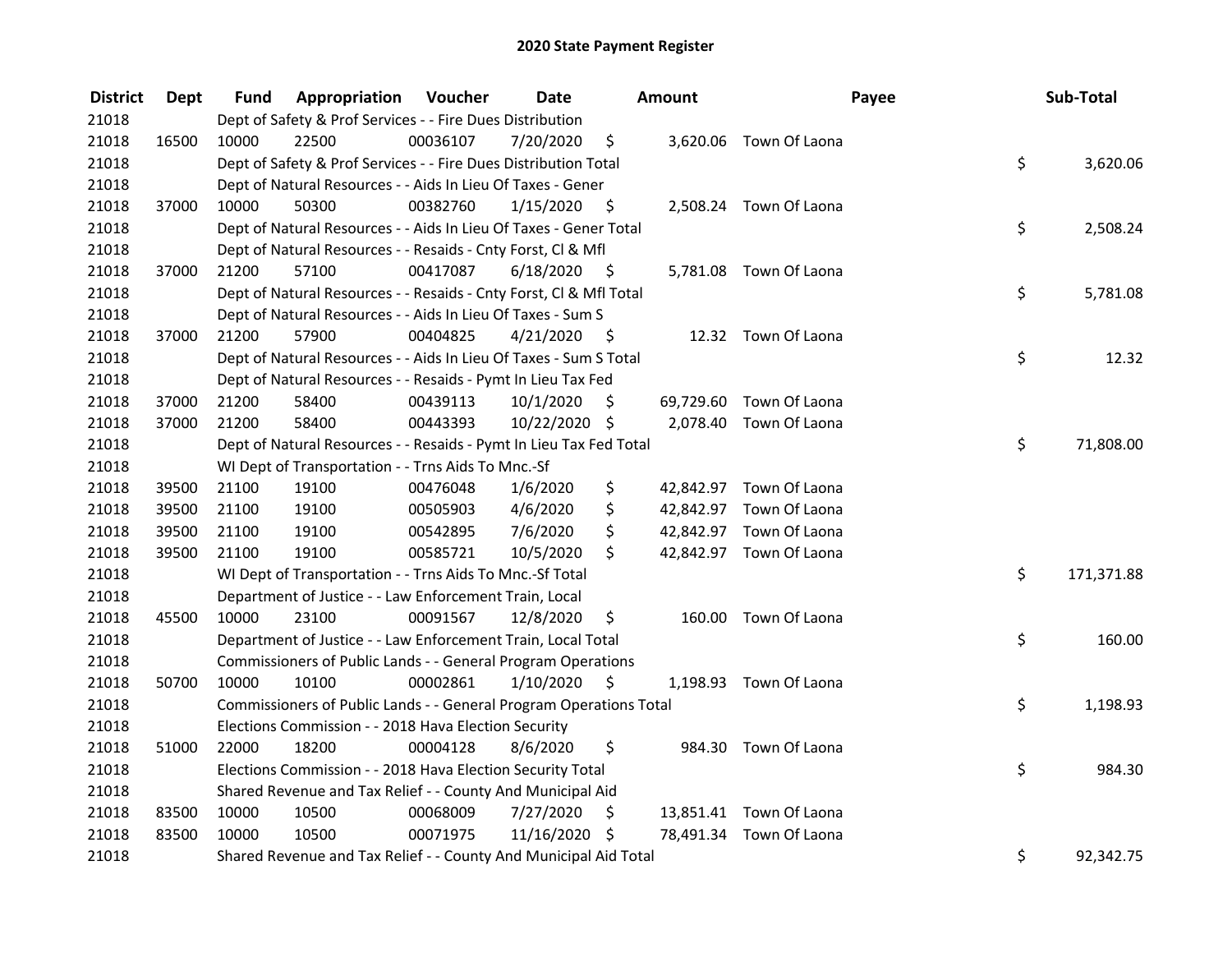| <b>District</b>    | Dept  | <b>Fund</b> | Appropriation                                                 | <b>Voucher</b> | <b>Date</b>     |   | Amount   |               | Payee | Sub-Total    |
|--------------------|-------|-------------|---------------------------------------------------------------|----------------|-----------------|---|----------|---------------|-------|--------------|
| 21018              |       |             | Shared Revenue and Tax Relief - - Exempt Computer Aid         |                |                 |   |          |               |       |              |
| 21018              | 83500 | 10000       | 10900                                                         | 00065170       | 7/27/2020       |   | 798.15   | Town Of Laona |       |              |
| 21018              |       |             | Shared Revenue and Tax Relief - - Exempt Computer Aid Total   |                |                 |   |          |               |       | \$<br>798.15 |
| 21018              |       |             | Shared Revenue and Tax Relief - - Utility Aid                 |                |                 |   |          |               |       |              |
| 21018              | 83500 | 10000       | 11000                                                         | 00068009       | 7/27/2020       | S | 11.30    | Town Of Laona |       |              |
| 21018              | 83500 | 10000       | 11000                                                         | 00071975       | $11/16/2020$ \$ |   | 2,857.85 | Town Of Laona |       |              |
| 21018              |       |             | Shared Revenue and Tax Relief - - Utility Aid Total           |                |                 |   |          |               |       | 2,869.15     |
| 21018              |       |             | Shared Revenue and Tax Relief - - Personal Property Aid       |                |                 |   |          |               |       |              |
| 21018              | 83500 | 10000       | 11100                                                         | 00060547       | 5/4/2020        |   | 884.70   | Town Of Laona |       |              |
| 21018              |       |             | Shared Revenue and Tax Relief - - Personal Property Aid Total |                |                 |   |          |               |       | \$<br>884.70 |
| <b>21018 Total</b> |       |             |                                                               |                |                 |   |          |               |       | 354,339.56   |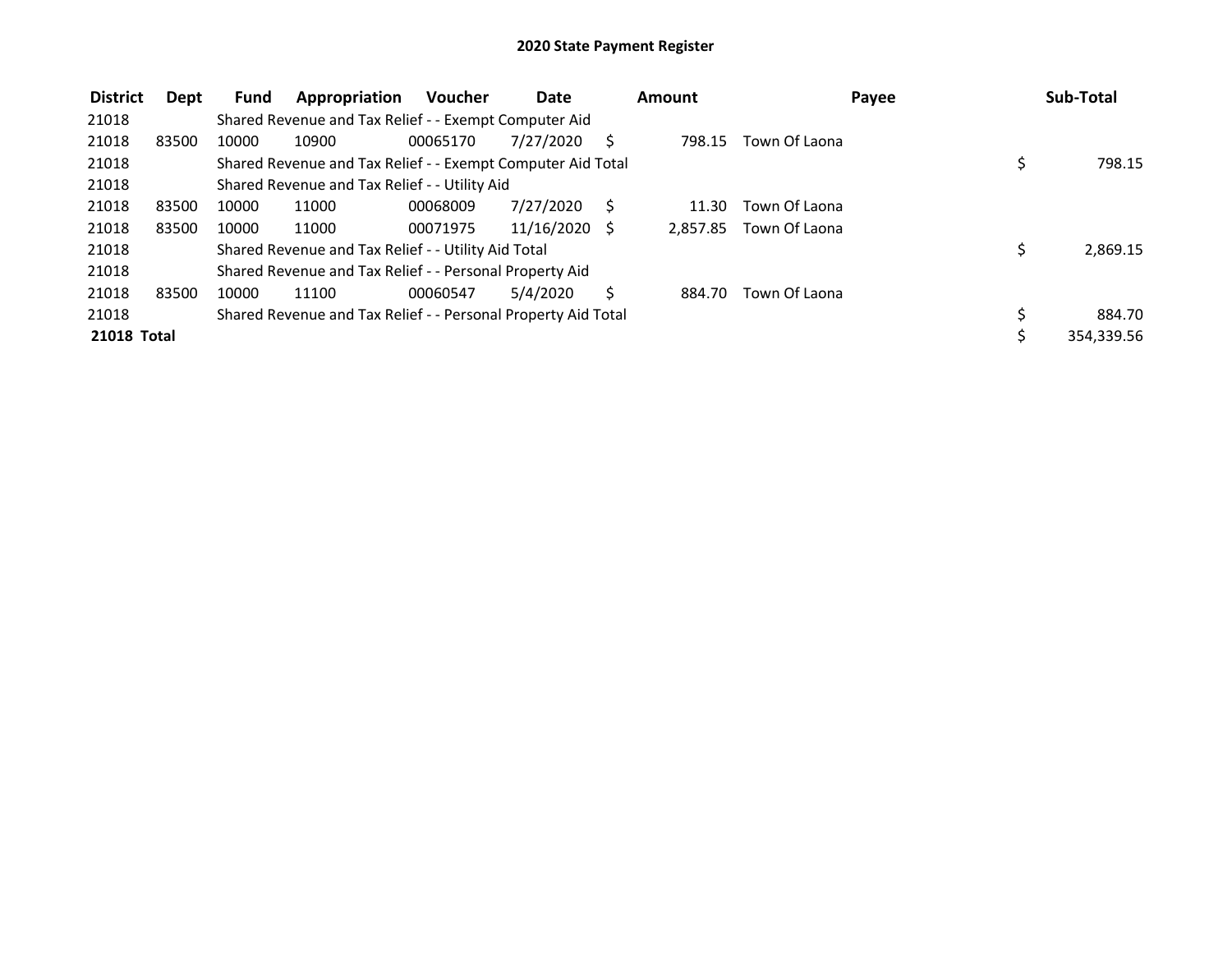| <b>District</b> | <b>Dept</b> | Fund  | Appropriation                                                      | Voucher  | <b>Date</b>   |         | <b>Amount</b> | Payee                     | Sub-Total        |
|-----------------|-------------|-------|--------------------------------------------------------------------|----------|---------------|---------|---------------|---------------------------|------------------|
| 21020           |             |       | Dept of Safety & Prof Services - - Fire Dues Distribution          |          |               |         |               |                           |                  |
| 21020           | 16500       | 10000 | 22500                                                              | 00036108 | 7/20/2020     | \$      | 4,886.50      | Lincoln, Town of          |                  |
| 21020           |             |       | Dept of Safety & Prof Services - - Fire Dues Distribution Total    |          |               |         |               |                           | \$<br>4,886.50   |
| 21020           |             |       | Dept of Natural Resources - - Aids In Lieu Of Taxes - Gener        |          |               |         |               |                           |                  |
| 21020           | 37000       | 10000 | 50300                                                              | 00382782 | 1/15/2020     | \$      | 2,862.46      | Lincoln, Town of          |                  |
| 21020           | 37000       | 10000 | 50300                                                              | 00405364 | 4/21/2020     | \$      | 52.44         | Lincoln, Town of          |                  |
| 21020           |             |       | Dept of Natural Resources - - Aids In Lieu Of Taxes - Gener Total  |          |               |         |               |                           | \$<br>2,914.90   |
| 21020           |             |       | Dept of Natural Resources - - Resaids - Cnty Forst, CI & Mfl       |          |               |         |               |                           |                  |
| 21020           | 37000       | 21200 | 57100                                                              | 00417088 | 6/18/2020     | - \$    |               | 5,181.95 Lincoln, Town of |                  |
| 21020           |             |       | Dept of Natural Resources - - Resaids - Cnty Forst, Cl & Mfl Total |          |               |         |               |                           | \$<br>5,181.95   |
| 21020           |             |       | Dept of Natural Resources - - Aids In Lieu Of Taxes - Sum S        |          |               |         |               |                           |                  |
| 21020           | 37000       | 21200 | 57900                                                              | 00405363 | 4/21/2020     | \$.     | 563.20        | Lincoln, Town of          |                  |
| 21020           | 37000       | 21200 | 57900                                                              | 00405365 | 4/21/2020     | \$      | 1.80          | Lincoln, Town of          |                  |
| 21020           |             |       | Dept of Natural Resources - - Aids In Lieu Of Taxes - Sum S Total  |          |               |         |               |                           | \$<br>565.00     |
| 21020           |             |       | WI Dept of Transportation - - Trns Aids To Mnc.-Sf                 |          |               |         |               |                           |                  |
| 21020           | 39500       | 21100 | 19100                                                              | 00476049 | 1/6/2020      | \$      | 51,903.00     | Lincoln, Town of          |                  |
| 21020           | 39500       | 21100 | 19100                                                              | 00505904 | 4/6/2020      | \$      | 51,903.00     | Lincoln, Town of          |                  |
| 21020           | 39500       | 21100 | 19100                                                              | 00542896 | 7/6/2020      | \$      | 51,903.00     | Lincoln, Town of          |                  |
| 21020           | 39500       | 21100 | 19100                                                              | 00585722 | 10/5/2020     | \$      | 51,903.00     | Lincoln, Town of          |                  |
| 21020           |             |       | WI Dept of Transportation - - Trns Aids To Mnc.-Sf Total           |          |               |         |               |                           | \$<br>207,612.00 |
| 21020           |             |       | Department of Administration - - Federal Aid                       |          |               |         |               |                           |                  |
| 21020           | 50500       | 10000 | 14200                                                              | 00132140 | 11/13/2020 \$ |         | 3,443.42      | Lincoln, Town of          |                  |
| 21020           | 50500       | 10000 | 14200                                                              | 00134481 | 12/10/2020    | \$      | 12,147.58     | Lincoln, Town of          |                  |
| 21020           | 50500       | 10000 | 14200                                                              | 00136247 | 12/17/2020 \$ |         | 792.16        | Lincoln, Town of          |                  |
| 21020           |             |       | Department of Administration - - Federal Aid Total                 |          |               |         |               |                           | \$<br>16,383.16  |
| 21020           |             |       | Shared Revenue and Tax Relief - - County And Municipal Aid         |          |               |         |               |                           |                  |
| 21020           | 83500       | 10000 | 10500                                                              | 00068010 | 7/27/2020     | \$.     | 2,610.47      | Lincoln, Town of          |                  |
| 21020           | 83500       | 10000 | 10500                                                              | 00071976 | 11/16/2020 \$ |         | 14,792.68     | Lincoln, Town of          |                  |
| 21020           |             |       | Shared Revenue and Tax Relief - - County And Municipal Aid Total   |          |               |         |               |                           | \$<br>17,403.15  |
| 21020           |             |       | Shared Revenue and Tax Relief - - Exempt Computer Aid              |          |               |         |               |                           |                  |
| 21020           | 83500       | 10000 | 10900                                                              | 00065171 | 7/27/2020     | \$      | 11.43         | Lincoln, Town of          |                  |
| 21020           |             |       | Shared Revenue and Tax Relief - - Exempt Computer Aid Total        |          |               |         |               |                           | \$<br>11.43      |
| 21020           |             |       | Shared Revenue and Tax Relief - - Utility Aid                      |          |               |         |               |                           |                  |
| 21020           | 83500       | 10000 | 11000                                                              | 00068010 | 7/27/2020     | \$      | 141.57        | Lincoln, Town of          |                  |
| 21020           | 83500       | 10000 | 11000                                                              | 00071976 | 11/16/2020    | $\zeta$ | 817.64        | Lincoln, Town of          |                  |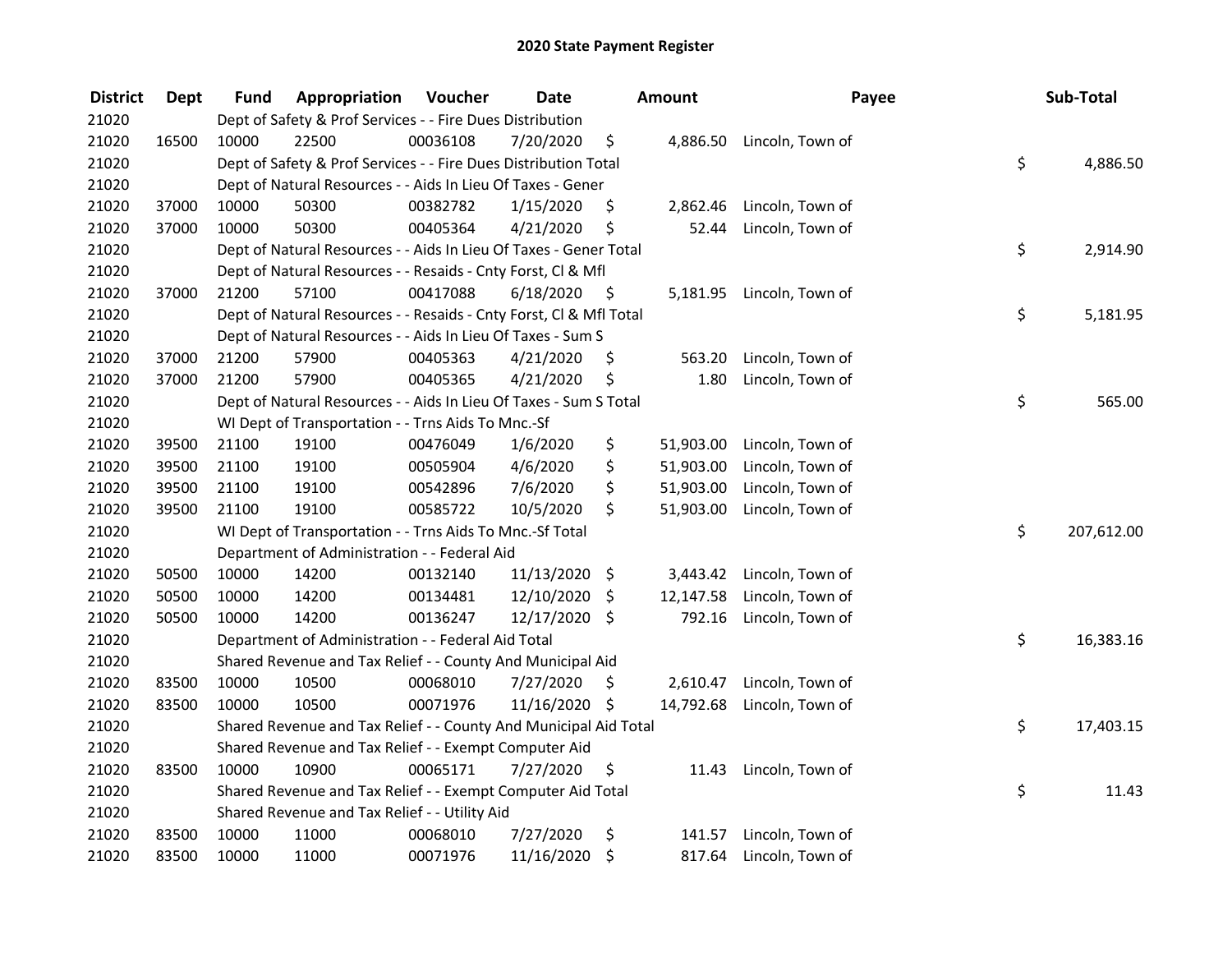| <b>District</b> | <b>Dept</b> | Fund  | Appropriation                                                 | <b>Voucher</b> | Date     | Amount | Payee                  | Sub-Total  |
|-----------------|-------------|-------|---------------------------------------------------------------|----------------|----------|--------|------------------------|------------|
| 21020           |             |       | Shared Revenue and Tax Relief - - Utility Aid Total           |                |          |        |                        | 959.21     |
| 21020           |             |       | Shared Revenue and Tax Relief - - Personal Property Aid       |                |          |        |                        |            |
| 21020           | 83500       | 10000 | 11100                                                         | 00060548       | 5/4/2020 |        | 94.62 Lincoln. Town of |            |
| 21020           |             |       | Shared Revenue and Tax Relief - - Personal Property Aid Total |                |          |        |                        | 94.62      |
| 21020 Total     |             |       |                                                               |                |          |        |                        | 256,011.92 |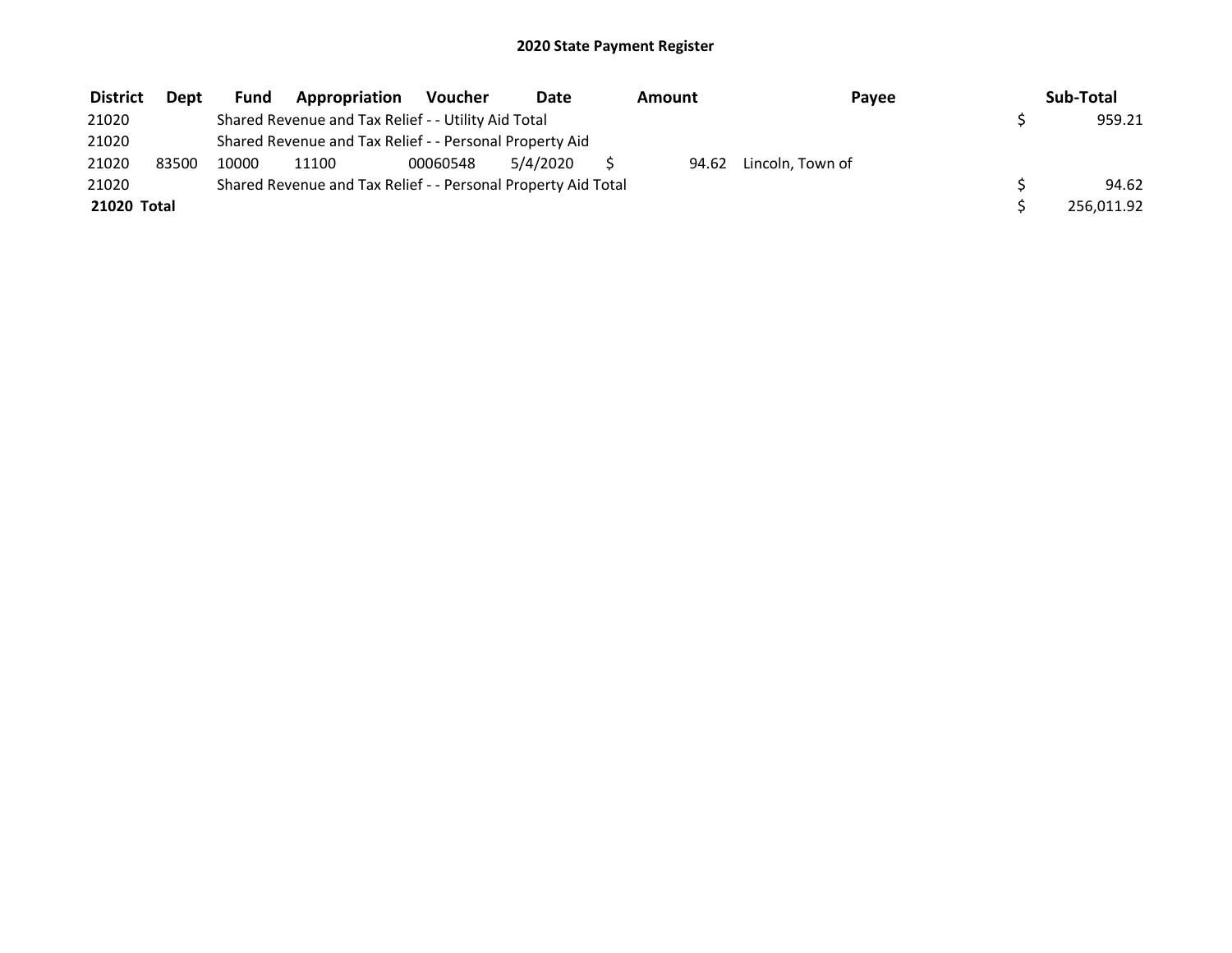| <b>District</b> | <b>Dept</b> | Fund  | Appropriation                                                          | Voucher  | <b>Date</b>   |      | Amount    | Payee                       | Sub-Total        |
|-----------------|-------------|-------|------------------------------------------------------------------------|----------|---------------|------|-----------|-----------------------------|------------------|
| 21022           |             |       | Dept of Safety & Prof Services - - Fire Dues Distribution              |          |               |      |           |                             |                  |
| 21022           | 16500       | 10000 | 22500                                                                  | 00036109 | 7/20/2020     | \$   |           | 5,994.33 Town Of Nashville  |                  |
| 21022           |             |       | Dept of Safety & Prof Services - - Fire Dues Distribution Total        |          |               |      |           |                             | \$<br>5,994.33   |
| 21022           |             |       | Dept of Natural Resources - - Aids In Lieu Of Taxes - Gener            |          |               |      |           |                             |                  |
| 21022           | 37000       | 10000 | 50300                                                                  | 00382700 | 1/15/2020     | \$   | 942.06    | Town Of Nashville           |                  |
| 21022           | 37000       | 10000 | 50300                                                                  | 00403735 | 4/21/2020     | \$   | 81.04     | Town Of Nashville           |                  |
| 21022           |             |       | Dept of Natural Resources - - Aids In Lieu Of Taxes - Gener Total      |          |               |      |           |                             | \$<br>1,023.10   |
| 21022           |             |       | Dept of Natural Resources - - Resaids - Cnty Forst, Cl & Mfl           |          |               |      |           |                             |                  |
| 21022           | 37000       | 21200 | 57100                                                                  | 00417089 | 6/18/2020     | - \$ |           | 4,444.45 Town Of Nashville  |                  |
| 21022           |             |       | Dept of Natural Resources - - Resaids - Cnty Forst, CI & Mfl Total     |          |               |      |           |                             | \$<br>4,444.45   |
| 21022           |             |       | Dept of Natural Resources - - Aids In Lieu Of Taxes - Sum S            |          |               |      |           |                             |                  |
| 21022           | 37000       | 21200 | 57900                                                                  | 00403733 | 4/21/2020     | \$.  | 24.22     | Town Of Nashville           |                  |
| 21022           | 37000       | 21200 | 57900                                                                  | 00403734 | 4/21/2020     | \$   | 233.68    | Town Of Nashville           |                  |
| 21022           | 37000       | 21200 | 57900                                                                  | 00403736 | 4/21/2020     | \$   | 2.60      | Town Of Nashville           |                  |
| 21022           |             |       | Dept of Natural Resources - - Aids In Lieu Of Taxes - Sum S Total      |          |               |      |           |                             | \$<br>260.50     |
| 21022           |             |       | WI Dept of Transportation - - Trns Aids To Mnc.-Sf                     |          |               |      |           |                             |                  |
| 21022           | 39500       | 21100 | 19100                                                                  | 00476050 | 1/6/2020      | \$   | 45,562.95 | Town Of Nashville           |                  |
| 21022           | 39500       | 21100 | 19100                                                                  | 00505905 | 4/6/2020      | \$   |           | 45,562.95 Town Of Nashville |                  |
| 21022           | 39500       | 21100 | 19100                                                                  | 00542897 | 7/6/2020      | \$   |           | 45,562.95 Town Of Nashville |                  |
| 21022           | 39500       | 21100 | 19100                                                                  | 00585723 | 10/5/2020     | \$   |           | 45,562.95 Town Of Nashville |                  |
| 21022           |             |       | WI Dept of Transportation - - Trns Aids To Mnc.-Sf Total               |          |               |      |           |                             | \$<br>182,251.80 |
| 21022           |             |       | Department of Military Affairs - - Disaster Recovery Aid               |          |               |      |           |                             |                  |
| 21022           | 46500       | 10000 | 30500                                                                  | 00082054 | 8/26/2020     | \$   | 8,999.99  | Town Of Nashville           |                  |
| 21022           | 46500       | 10000 | 30500                                                                  | 00082586 | 9/9/2020      | \$   | 426.68    | Town Of Nashville           |                  |
| 21022           |             |       | Department of Military Affairs - - Disaster Recovery Aid Total         |          |               |      |           |                             | \$<br>9,426.67   |
| 21022           |             |       | Department of Military Affairs - - Federal Aid, Local Assistance       |          |               |      |           |                             |                  |
| 21022           | 46500       | 10000 | 34200                                                                  | 00082054 | 8/26/2020     | \$   |           | 53,999.92 Town Of Nashville |                  |
| 21022           | 46500       | 10000 | 34200                                                                  | 00082586 | 9/9/2020      | \$   |           | 2,560.05 Town Of Nashville  |                  |
| 21022           |             |       | Department of Military Affairs - - Federal Aid, Local Assistance Total |          |               |      |           |                             | \$<br>56,559.97  |
| 21022           |             |       | Department of Administration - - Federal Aid                           |          |               |      |           |                             |                  |
| 21022           | 50500       | 10000 | 14200                                                                  | 00134482 | 12/10/2020 \$ |      |           | 17,477.00 Town Of Nashville |                  |
| 21022           | 50500       | 10000 | 14200                                                                  | 00136248 | 12/17/2020 \$ |      |           | 571.22 Town Of Nashville    |                  |
| 21022           |             |       | Department of Administration - - Federal Aid Total                     |          |               |      |           |                             | \$<br>18,048.22  |
| 21022           |             |       | Commissioners of Public Lands - - General Program Operations           |          |               |      |           |                             |                  |
| 21022           | 50700       | 10000 | 10100                                                                  | 00002862 | 1/10/2020     | \$   | 310.05    | Town Of Nashville           |                  |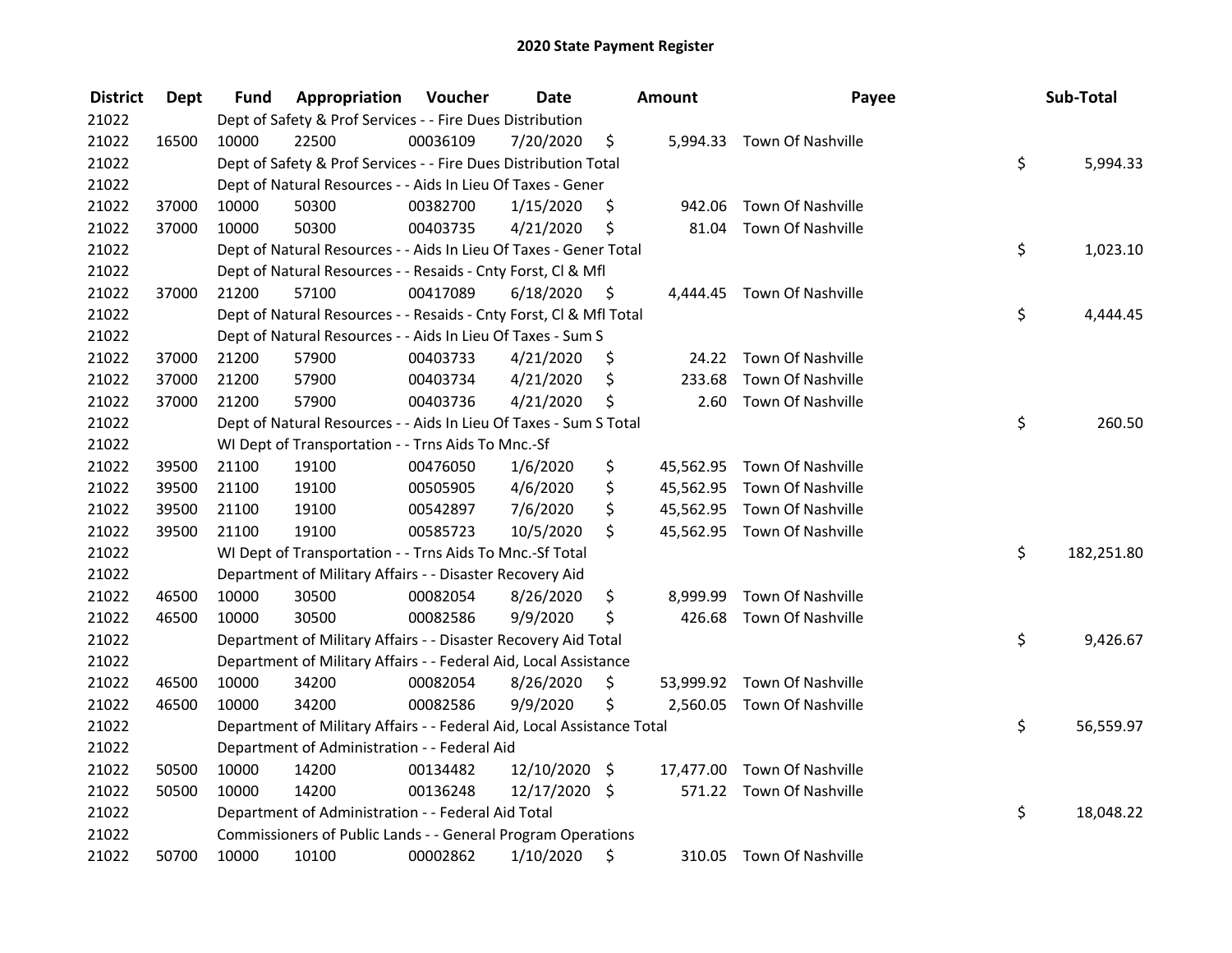| <b>District</b> | Dept  | Fund  | Appropriation                                                      | <b>Voucher</b> | Date            |     | Amount    | Payee                    | Sub-Total       |
|-----------------|-------|-------|--------------------------------------------------------------------|----------------|-----------------|-----|-----------|--------------------------|-----------------|
| 21022           |       |       | Commissioners of Public Lands - - General Program Operations Total |                |                 |     |           |                          | \$<br>310.05    |
| 21022           |       |       | Elections Commission - - 2018 Hava Election Security               |                |                 |     |           |                          |                 |
| 21022           | 51000 | 22000 | 18200                                                              | 00003675       | 7/1/2020        | S.  | 984.30    | <b>Town Of Nashville</b> |                 |
| 21022           |       |       | Elections Commission - - 2018 Hava Election Security Total         |                |                 |     |           |                          | \$<br>984.30    |
| 21022           |       |       | Shared Revenue and Tax Relief - - County And Municipal Aid         |                |                 |     |           |                          |                 |
| 21022           | 83500 | 10000 | 10500                                                              | 00068011       | 7/27/2020       | S   | 3,196.85  | Town Of Nashville        |                 |
| 21022           | 83500 | 10000 | 10500                                                              | 00071977       | $11/16/2020$ \$ |     | 18,115.48 | Town Of Nashville        |                 |
| 21022           |       |       | Shared Revenue and Tax Relief - - County And Municipal Aid Total   |                |                 |     |           |                          | \$<br>21,312.33 |
| 21022           |       |       | Shared Revenue and Tax Relief - - Exempt Computer Aid              |                |                 |     |           |                          |                 |
| 21022           | 83500 | 10000 | 10900                                                              | 00065172       | 7/27/2020       | - S | 5.19      | <b>Town Of Nashville</b> |                 |
| 21022           |       |       | Shared Revenue and Tax Relief - - Exempt Computer Aid Total        |                |                 |     |           |                          | \$<br>5.19      |
| 21022           |       |       | Shared Revenue and Tax Relief - - Personal Property Aid            |                |                 |     |           |                          |                 |
| 21022           | 83500 | 10000 | 11100                                                              | 00060549       | 5/4/2020        | S   | 36.34     | Town Of Nashville        |                 |
| 21022           |       |       | Shared Revenue and Tax Relief - - Personal Property Aid Total      |                |                 |     |           |                          | \$<br>36.34     |
| 21022 Total     |       |       |                                                                    |                |                 |     |           |                          | 300.657.25      |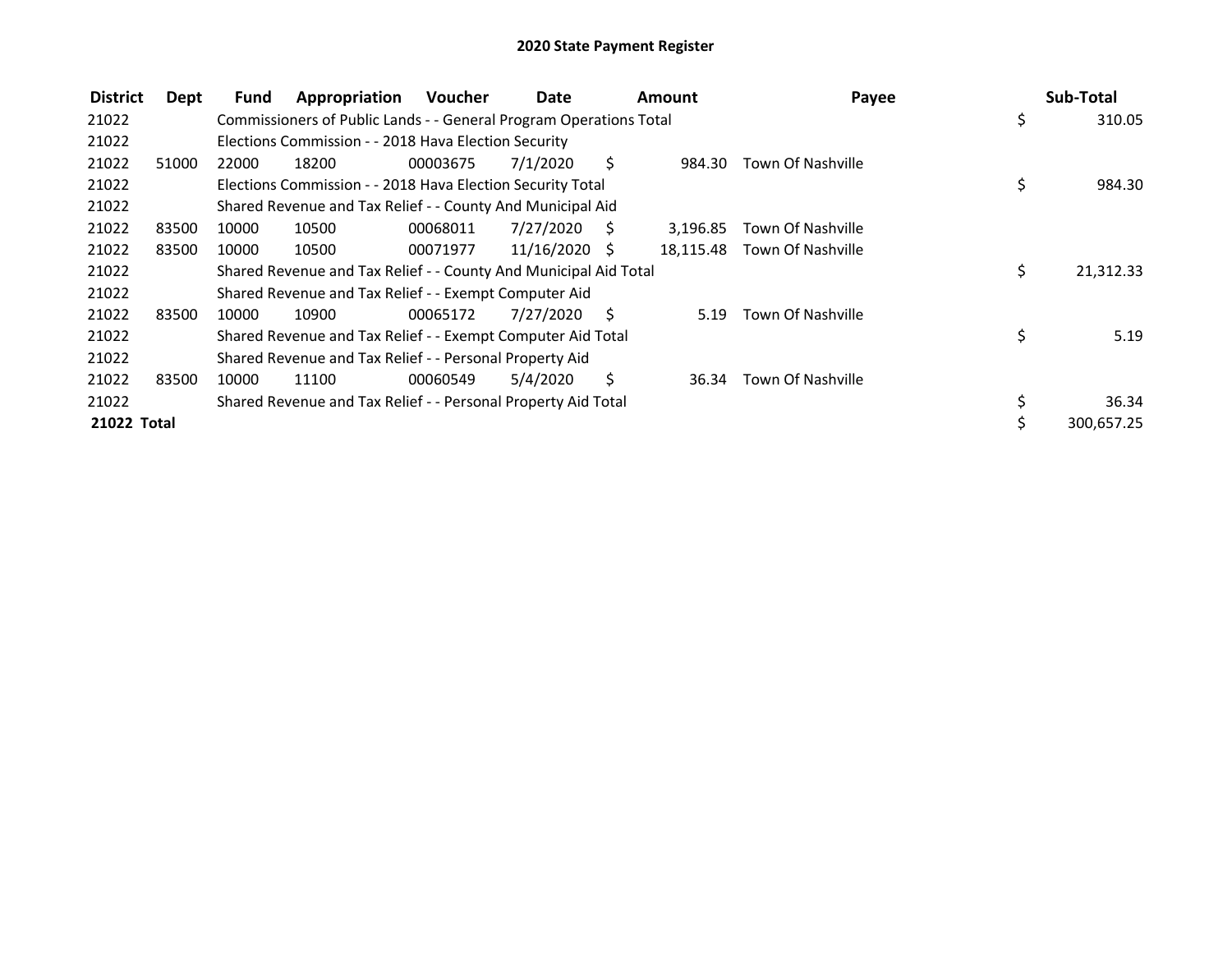| <b>District</b> | <b>Dept</b> | Fund  | Appropriation                                                        | Voucher  | <b>Date</b>   |                    | <b>Amount</b> | Payee                          | Sub-Total        |
|-----------------|-------------|-------|----------------------------------------------------------------------|----------|---------------|--------------------|---------------|--------------------------------|------------------|
| 21024           |             |       | Dept of Safety & Prof Services - - Fire Dues Distribution            |          |               |                    |               |                                |                  |
| 21024           | 16500       | 10000 | 22500                                                                | 00036110 | 7/20/2020     | \$                 |               | 278.60 Town Of Popple River    |                  |
| 21024           |             |       | Dept of Safety & Prof Services - - Fire Dues Distribution Total      |          |               |                    |               |                                | \$<br>278.60     |
| 21024           |             |       | Dept of Natural Resources - - Aids In Lieu Of Taxes - Gener          |          |               |                    |               |                                |                  |
| 21024           | 37000       | 10000 | 50300                                                                | 00382716 | 1/15/2020     | $\ddot{\varsigma}$ |               | 506.59 Town Of Popple River    |                  |
| 21024           |             |       | Dept of Natural Resources - - Aids In Lieu Of Taxes - Gener Total    |          |               |                    |               |                                | \$<br>506.59     |
| 21024           |             |       | Dept of Natural Resources - - Resaids - Cnty Forst, Cl & Mfl         |          |               |                    |               |                                |                  |
| 21024           | 37000       | 21200 | 57100                                                                | 00417090 | 6/18/2020     | - \$               |               | 542.90 Town Of Popple River    |                  |
| 21024           |             |       | Dept of Natural Resources - - Resaids - Cnty Forst, Cl & Mfl Total   |          |               |                    |               |                                | \$<br>542.90     |
| 21024           |             |       | Dept of Natural Resources - - Resaids - Pymt In Lieu Tax Fed         |          |               |                    |               |                                |                  |
| 21024           | 37000       | 21200 | 58400                                                                | 00439114 | 10/1/2020     | \$                 |               | 62,703.98 Town Of Popple River |                  |
| 21024           | 37000       | 21200 | 58400                                                                | 00443394 | 10/22/2020 \$ |                    |               | 1,868.99 Town Of Popple River  |                  |
| 21024           |             |       | Dept of Natural Resources - - Resaids - Pymt In Lieu Tax Fed Total   |          |               |                    |               |                                | \$<br>64,572.97  |
| 21024           |             |       | WI Dept of Transportation - - Trns Aids To Mnc.-Sf                   |          |               |                    |               |                                |                  |
| 21024           | 39500       | 21100 | 19100                                                                | 00476051 | 1/6/2020      | \$                 |               | 16,508.13 Town Of Popple River |                  |
| 21024           | 39500       | 21100 | 19100                                                                | 00505906 | 4/6/2020      | \$                 |               | 16,508.13 Town Of Popple River |                  |
| 21024           | 39500       | 21100 | 19100                                                                | 00542898 | 7/6/2020      | \$                 |               | 16,508.13 Town Of Popple River |                  |
| 21024           | 39500       | 21100 | 19100                                                                | 00585724 | 10/5/2020     | \$                 |               | 16,508.14 Town Of Popple River |                  |
| 21024           |             |       | WI Dept of Transportation - - Trns Aids To Mnc.-Sf Total             |          |               |                    |               |                                | \$<br>66,032.53  |
| 21024           |             |       | WI Dept of Transportation - - Supplemental Transportation Aids       |          |               |                    |               |                                |                  |
| 21024           | 39500       | 21100 | 19600                                                                | 00477507 | 1/6/2020      | \$                 |               | 11,094.64 Town Of Popple River |                  |
| 21024           |             |       | WI Dept of Transportation - - Supplemental Transportation Aids Total |          |               |                    |               |                                | \$<br>11,094.64  |
| 21024           |             |       | Department of Administration - - Federal Aid                         |          |               |                    |               |                                |                  |
| 21024           | 50500       | 10000 | 14200                                                                | 00132141 | 11/13/2020 \$ |                    |               | 1,444.59 Town Of Popple River  |                  |
| 21024           | 50500       | 10000 | 14200                                                                | 00134483 | 12/10/2020 \$ |                    |               | 1,155.41 Town Of Popple River  |                  |
| 21024           | 50500       | 10000 | 14200                                                                | 00136249 | 12/17/2020 \$ |                    |               | 112.19 Town Of Popple River    |                  |
| 21024           |             |       | Department of Administration - - Federal Aid Total                   |          |               |                    |               |                                | \$<br>2,712.19   |
| 21024           |             |       | Elections Commission - - 2018 Hava Election Security                 |          |               |                    |               |                                |                  |
| 21024           | 51000       | 22000 | 18200                                                                | 00004691 | 9/22/2020     | \$                 |               | 227.50 Town Of Popple River    |                  |
| 21024           |             |       | Elections Commission - - 2018 Hava Election Security Total           |          |               |                    |               |                                | \$<br>227.50     |
| 21024           |             |       | Shared Revenue and Tax Relief - - County And Municipal Aid           |          |               |                    |               |                                |                  |
| 21024           | 83500       | 10000 | 10500                                                                | 00068012 | 7/27/2020     | \$                 |               | 90.90 Town Of Popple River     |                  |
| 21024           | 83500       | 10000 | 10500                                                                | 00071978 | 11/16/2020 \$ |                    |               | 515.07 Town Of Popple River    |                  |
| 21024           |             |       | Shared Revenue and Tax Relief - - County And Municipal Aid Total     |          |               |                    |               |                                | \$<br>605.97     |
| 21024 Total     |             |       |                                                                      |          |               |                    |               |                                | \$<br>146,573.89 |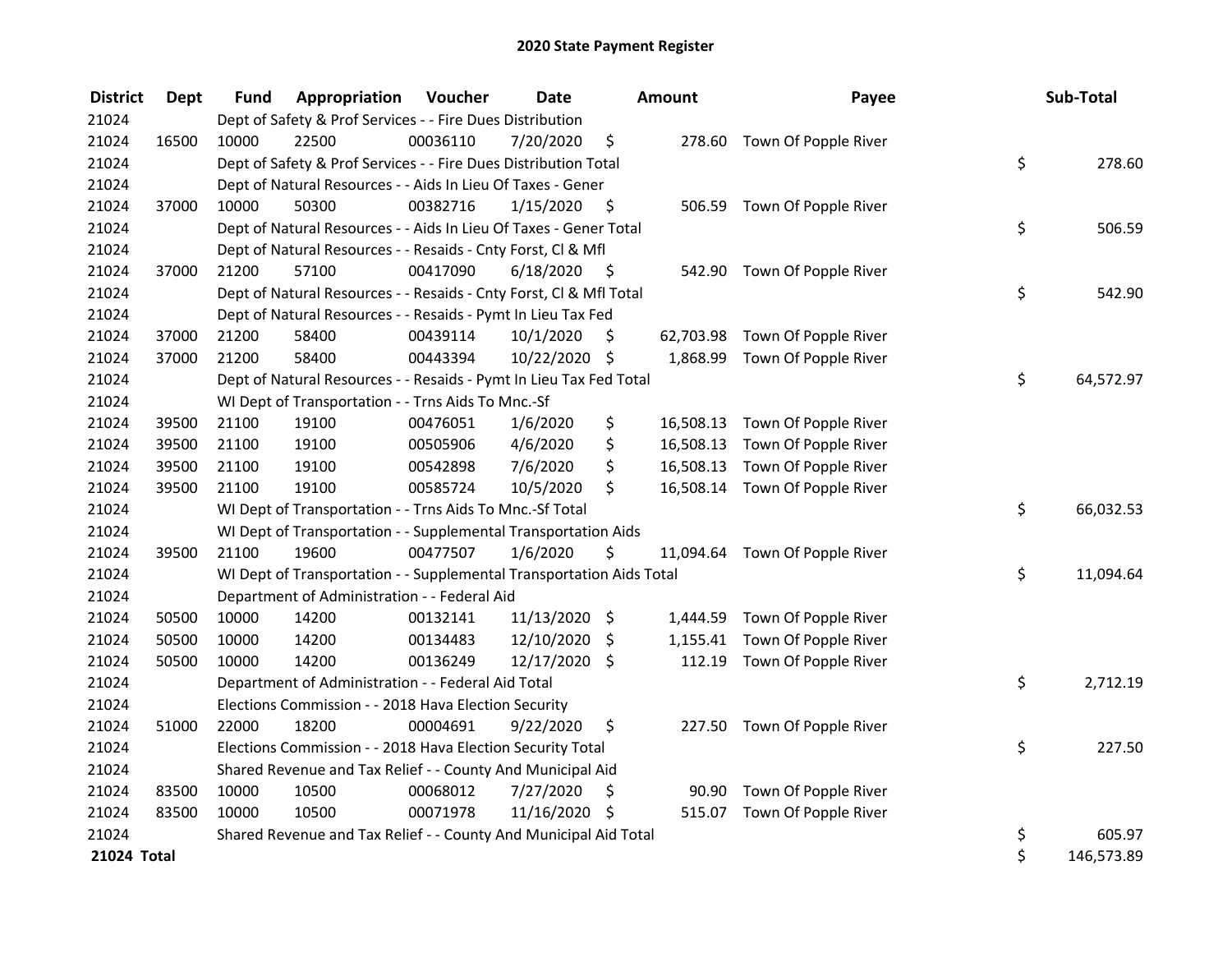| <b>District</b> | Dept  | Fund  | <b>Appropriation Voucher</b>                                       |          | <b>Date</b>   |      | Amount |                        | Payee | Sub-Total       |        |
|-----------------|-------|-------|--------------------------------------------------------------------|----------|---------------|------|--------|------------------------|-------|-----------------|--------|
| 21026           |       |       | Dept of Safety & Prof Services - - Fire Dues Distribution          |          |               |      |        |                        |       |                 |        |
| 21026           | 16500 | 10000 | 22500                                                              | 00036111 | 7/20/2020     | \$   |        | 501.81 Town Of Ross    |       |                 |        |
| 21026           |       |       | Dept of Safety & Prof Services - - Fire Dues Distribution Total    |          |               |      |        |                        |       | \$              | 501.81 |
| 21026           |       |       | Dept of Natural Resources - - Aids In Lieu Of Taxes - Gener        |          |               |      |        |                        |       |                 |        |
| 21026           | 37000 | 10000 | 50300                                                              | 00382747 | 1/15/2020     | \$   |        | 1,029.35 Town Of Ross  |       |                 |        |
| 21026           |       |       | Dept of Natural Resources - - Aids In Lieu Of Taxes - Gener Total  |          |               |      |        |                        |       | \$<br>1,029.35  |        |
| 21026           |       |       | Dept of Natural Resources - - Resaids - Cnty Forst, Cl & Mfl       |          |               |      |        |                        |       |                 |        |
| 21026           | 37000 | 21200 | 57100                                                              | 00417091 | 6/18/2020     | - \$ |        | 1,842.39 Town Of Ross  |       |                 |        |
| 21026           |       |       | Dept of Natural Resources - - Resaids - Cnty Forst, Cl & Mfl Total |          |               |      |        |                        |       | \$<br>1,842.39  |        |
| 21026           |       |       | Dept of Natural Resources - - Rec & Resource Aids, Fed             |          |               |      |        |                        |       |                 |        |
| 21026           | 37000 | 21200 | 58300                                                              | 00395806 | 3/19/2020     | \$.  |        | 1,010.08 Town Of Ross  |       |                 |        |
| 21026           |       |       | Dept of Natural Resources - - Rec & Resource Aids, Fed Total       |          |               |      |        |                        |       | \$<br>1,010.08  |        |
| 21026           |       |       | Dept of Natural Resources - - Resaids - Pymt In Lieu Tax Fed       |          |               |      |        |                        |       |                 |        |
| 21026           | 37000 | 21200 | 58400                                                              | 00439115 | 10/1/2020     | \$.  |        | 17,263.51 Town Of Ross |       |                 |        |
| 21026           | 37000 | 21200 | 58400                                                              | 00443395 | 10/22/2020 \$ |      |        | 514.57 Town Of Ross    |       |                 |        |
| 21026           |       |       | Dept of Natural Resources - - Resaids - Pymt In Lieu Tax Fed Total |          |               |      |        |                        |       | \$<br>17,778.08 |        |
| 21026           |       |       | WI Dept of Transportation - - Trns Aids To Mnc.-Sf                 |          |               |      |        |                        |       |                 |        |
| 21026           | 39500 | 21100 | 19100                                                              | 00476052 | 1/6/2020      | \$   |        | 10,801.08 Town Of Ross |       |                 |        |
| 21026           | 39500 | 21100 | 19100                                                              | 00505907 | 4/6/2020      | \$   |        | 10,801.08 Town Of Ross |       |                 |        |
| 21026           | 39500 | 21100 | 19100                                                              | 00542899 | 7/6/2020      | \$   |        | 10,801.08 Town Of Ross |       |                 |        |
| 21026           | 39500 | 21100 | 19100                                                              | 00585725 | 10/5/2020     | \$   |        | 10,801.08 Town Of Ross |       |                 |        |
| 21026           |       |       | WI Dept of Transportation - - Trns Aids To Mnc.-Sf Total           |          |               |      |        |                        |       | \$<br>43,204.32 |        |
| 21026           |       |       | Commissioners of Public Lands - - General Program Operations       |          |               |      |        |                        |       |                 |        |
| 21026           | 50700 | 10000 | 10100                                                              | 00002863 | 1/10/2020     | \$   |        | 2,603.30 Town Of Ross  |       |                 |        |
| 21026           |       |       | Commissioners of Public Lands - - General Program Operations Total |          |               |      |        |                        |       | \$<br>2,603.30  |        |
| 21026           |       |       | Shared Revenue and Tax Relief - - County And Municipal Aid         |          |               |      |        |                        |       |                 |        |
| 21026           | 83500 | 10000 | 10500                                                              | 00068013 | 7/27/2020     | Ŝ.   |        | 3,560.09 Town Of Ross  |       |                 |        |
| 21026           | 83500 | 10000 | 10500                                                              | 00071979 | 11/16/2020 \$ |      |        | 20,173.81 Town Of Ross |       |                 |        |
| 21026           |       |       | Shared Revenue and Tax Relief - - County And Municipal Aid Total   |          |               |      |        |                        |       | \$<br>23,733.90 |        |
| 21026           |       |       | Shared Revenue and Tax Relief - - Exempt Computer Aid              |          |               |      |        |                        |       |                 |        |
| 21026           | 83500 | 10000 | 10900                                                              | 00065173 | 7/27/2020     | \$   |        | 28.06 Town Of Ross     |       |                 |        |
| 21026           |       |       | Shared Revenue and Tax Relief - - Exempt Computer Aid Total        |          |               |      |        |                        |       | \$              | 28.06  |
| 21026           |       |       | Shared Revenue and Tax Relief - - Personal Property Aid            |          |               |      |        |                        |       |                 |        |
| 21026           | 83500 | 10000 | 11100                                                              | 00060550 | 5/4/2020      | \$   |        | 0.82 Town Of Ross      |       |                 |        |
| 21026           |       |       | Shared Revenue and Tax Relief - - Personal Property Aid Total      |          |               |      |        |                        |       | \$              | 0.82   |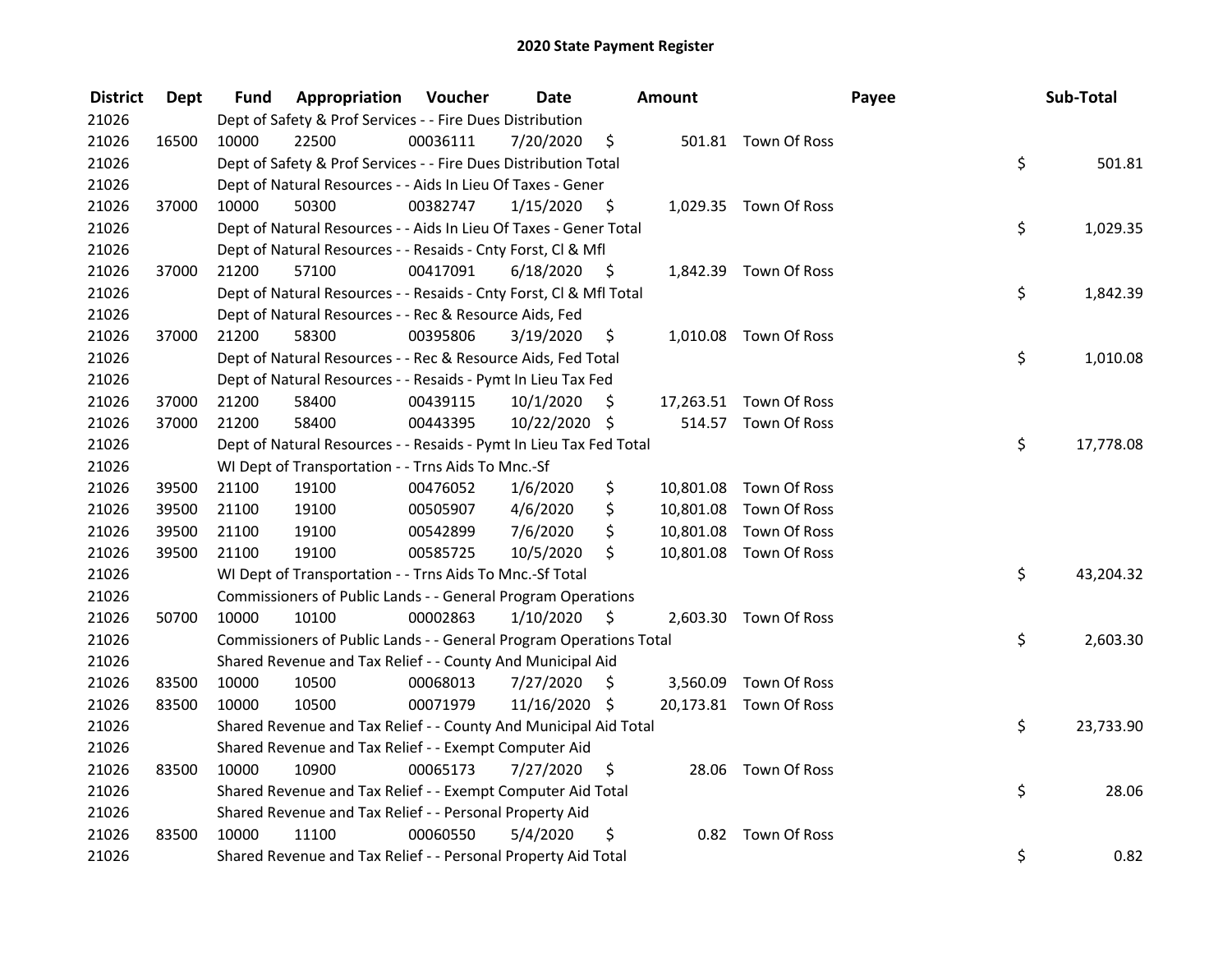|             |  | District Dept Fund Appropriation Voucher | Date | Amount | Payee | Sub-Total |
|-------------|--|------------------------------------------|------|--------|-------|-----------|
| 21026 Total |  |                                          |      |        |       | 91,732.11 |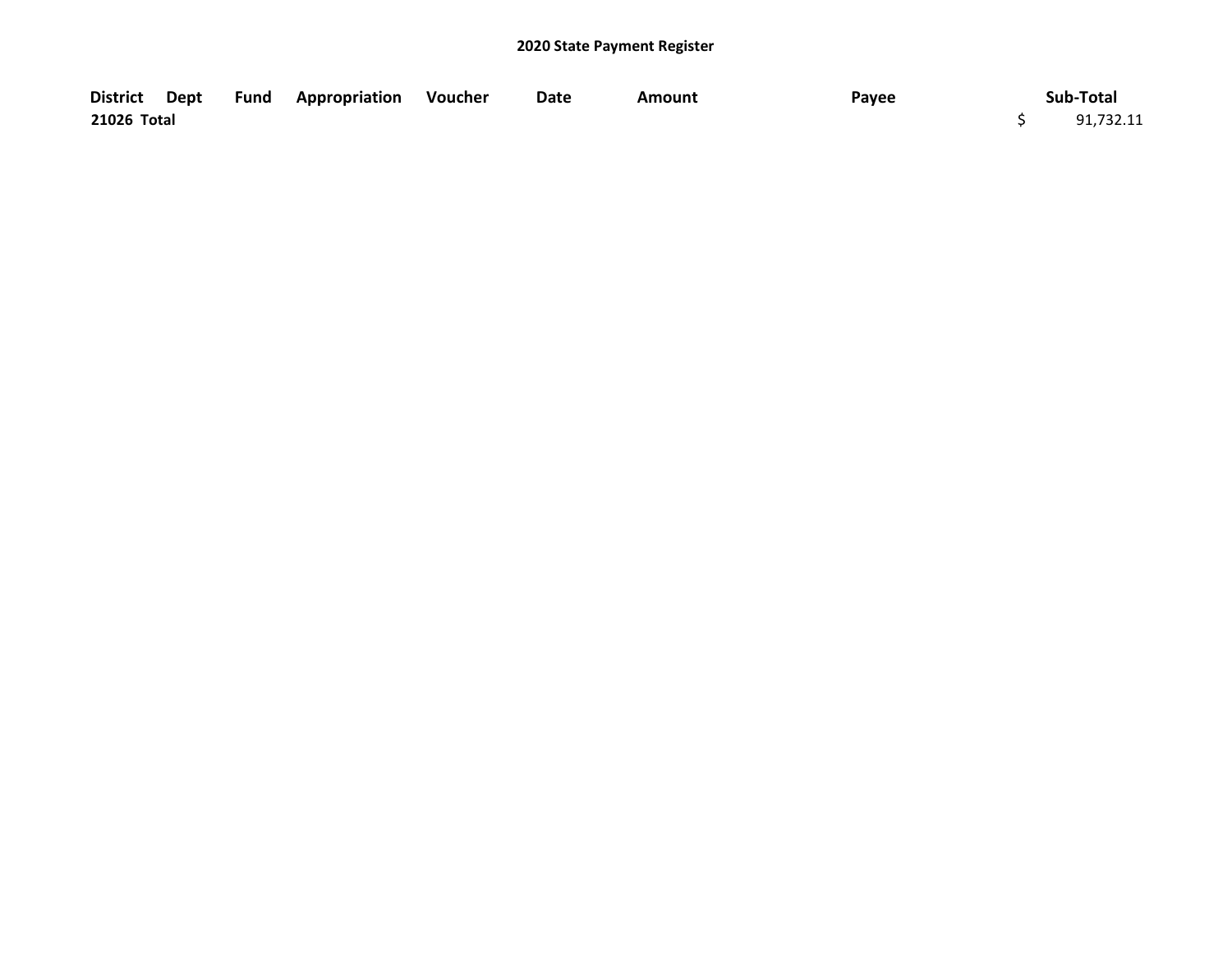| <b>District</b> | Dept  | Fund  | <b>Appropriation Voucher</b>                                       |          | <b>Date</b>   |      | Amount | Payee                     | Sub-Total        |
|-----------------|-------|-------|--------------------------------------------------------------------|----------|---------------|------|--------|---------------------------|------------------|
| 21028           |       |       | Dept of Safety & Prof Services - - Fire Dues Distribution          |          |               |      |        |                           |                  |
| 21028           | 16500 | 10000 | 22500                                                              | 00036112 | 7/20/2020     | \$   |        | 2,763.66 Town Of Wabeno   |                  |
| 21028           |       |       | Dept of Safety & Prof Services - - Fire Dues Distribution Total    |          |               |      |        |                           | \$<br>2,763.66   |
| 21028           |       |       | Dept of Natural Resources - - Aids In Lieu Of Taxes - Gener        |          |               |      |        |                           |                  |
| 21028           | 37000 | 10000 | 50300                                                              | 00382764 | 1/15/2020     | - \$ |        | 1,509.18 Town Of Wabeno   |                  |
| 21028           |       |       | Dept of Natural Resources - - Aids In Lieu Of Taxes - Gener Total  |          |               |      |        |                           | \$<br>1,509.18   |
| 21028           |       |       | Dept of Natural Resources - - Resaids - Cnty Forst, Cl & Mfl       |          |               |      |        |                           |                  |
| 21028           | 37000 | 21200 | 57100                                                              | 00417092 | 6/18/2020     | - \$ |        | 1,194.84 Town Of Wabeno   |                  |
| 21028           |       |       | Dept of Natural Resources - - Resaids - Cnty Forst, Cl & Mfl Total |          |               |      |        |                           | \$<br>1,194.84   |
| 21028           |       |       | Dept of Natural Resources - - Resaids - Pymt In Lieu Tax Fed       |          |               |      |        |                           |                  |
| 21028           | 37000 | 21200 | 58400                                                              | 00439116 | 10/1/2020     | \$   |        | 121,158.61 Town Of Wabeno |                  |
| 21028           | 37000 | 21200 | 58400                                                              | 00443396 | 10/22/2020 \$ |      |        | 3,611.33 Town Of Wabeno   |                  |
| 21028           |       |       | Dept of Natural Resources - - Resaids - Pymt In Lieu Tax Fed Total |          |               |      |        |                           | \$<br>124,769.94 |
| 21028           |       |       | WI Dept of Transportation - - Trns Aids To Mnc.-Sf                 |          |               |      |        |                           |                  |
| 21028           | 39500 | 21100 | 19100                                                              | 00476053 | 1/6/2020      | \$   |        | 47,849.31 Town Of Wabeno  |                  |
| 21028           | 39500 | 21100 | 19100                                                              | 00505908 | 4/6/2020      | \$   |        | 47,849.31 Town Of Wabeno  |                  |
| 21028           | 39500 | 21100 | 19100                                                              | 00542900 | 7/6/2020      | \$   |        | 47,849.31 Town Of Wabeno  |                  |
| 21028           | 39500 | 21100 | 19100                                                              | 00585726 | 10/5/2020     | \$   |        | 47,849.31 Town Of Wabeno  |                  |
| 21028           |       |       | WI Dept of Transportation - - Trns Aids To Mnc.-Sf Total           |          |               |      |        |                           | \$<br>191,397.24 |
| 21028           |       |       | Department of Administration - - Federal Aid                       |          |               |      |        |                           |                  |
| 21028           | 50500 | 10000 | 14200                                                              | 00134484 | 12/10/2020 \$ |      |        | 18,826.00 Town Of Wabeno  |                  |
| 21028           | 50500 | 10000 | 14200                                                              | 00136250 | 12/17/2020 \$ |      |        | 578.98 Town Of Wabeno     |                  |
| 21028           |       |       | Department of Administration - - Federal Aid Total                 |          |               |      |        |                           | \$<br>19,404.98  |
| 21028           |       |       | Shared Revenue and Tax Relief - - County And Municipal Aid         |          |               |      |        |                           |                  |
| 21028           | 83500 | 10000 | 10500                                                              | 00068014 | 7/27/2020     | \$.  |        | 14,020.68 Town Of Wabeno  |                  |
| 21028           | 83500 | 10000 | 10500                                                              | 00071980 | 11/16/2020 \$ |      |        | 79,450.54 Town Of Wabeno  |                  |
| 21028           |       |       | Shared Revenue and Tax Relief - - County And Municipal Aid Total   |          |               |      |        |                           | \$<br>93,471.22  |
| 21028           |       |       | Shared Revenue and Tax Relief - - Exempt Computer Aid              |          |               |      |        |                           |                  |
| 21028           | 83500 | 10000 | 10900                                                              | 00065174 | 7/27/2020     | \$   |        | 67.56 Town Of Wabeno      |                  |
| 21028           |       |       | Shared Revenue and Tax Relief - - Exempt Computer Aid Total        |          |               |      |        |                           | \$<br>67.56      |
| 21028           |       |       | Shared Revenue and Tax Relief - - Utility Aid                      |          |               |      |        |                           |                  |
| 21028           | 83500 | 10000 | 11000                                                              | 00068014 | 7/27/2020     | \$   |        | 473.06 Town Of Wabeno     |                  |
| 21028           | 83500 | 10000 | 11000                                                              | 00071980 | 11/16/2020 \$ |      |        | 2,698.97 Town Of Wabeno   |                  |
| 21028           |       |       | Shared Revenue and Tax Relief - - Utility Aid Total                |          |               |      |        |                           | \$<br>3,172.03   |
| 21028           |       |       | Shared Revenue and Tax Relief - - Personal Property Aid            |          |               |      |        |                           |                  |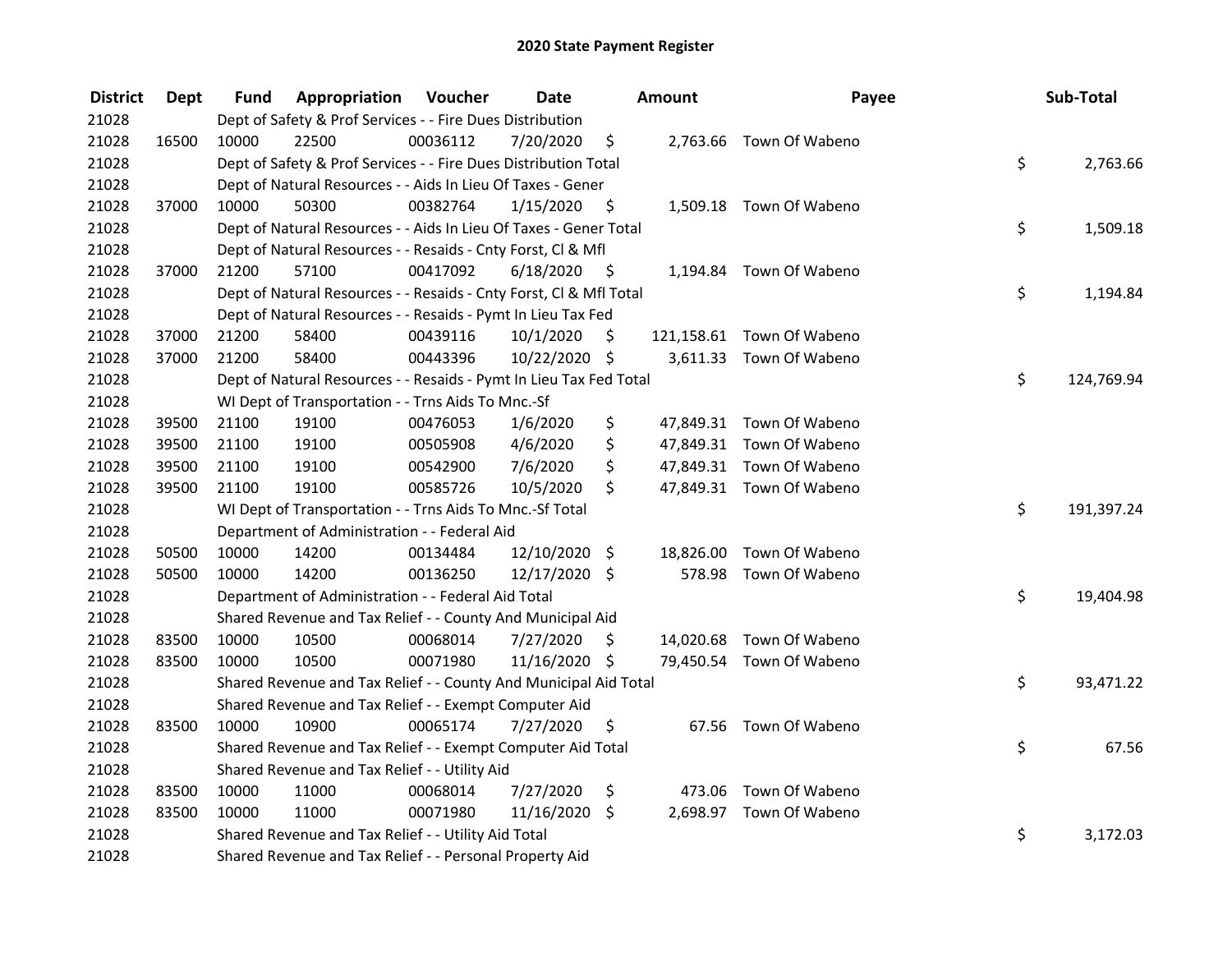| <b>District</b> | Dept  | <b>Fund</b> | <b>Appropriation</b>                                          | Voucher  | Date     | Pavee<br>Amount |  | Sub-Total             |            |
|-----------------|-------|-------------|---------------------------------------------------------------|----------|----------|-----------------|--|-----------------------|------------|
| 21028           | 83500 | 10000       | 11100                                                         | 00060551 | 5/4/2020 |                 |  | 139.95 Town Of Wabeno |            |
| 21028           |       |             | Shared Revenue and Tax Relief - - Personal Property Aid Total |          |          |                 |  |                       | 139.95     |
| 21028 Total     |       |             |                                                               |          |          |                 |  |                       | 437,890.60 |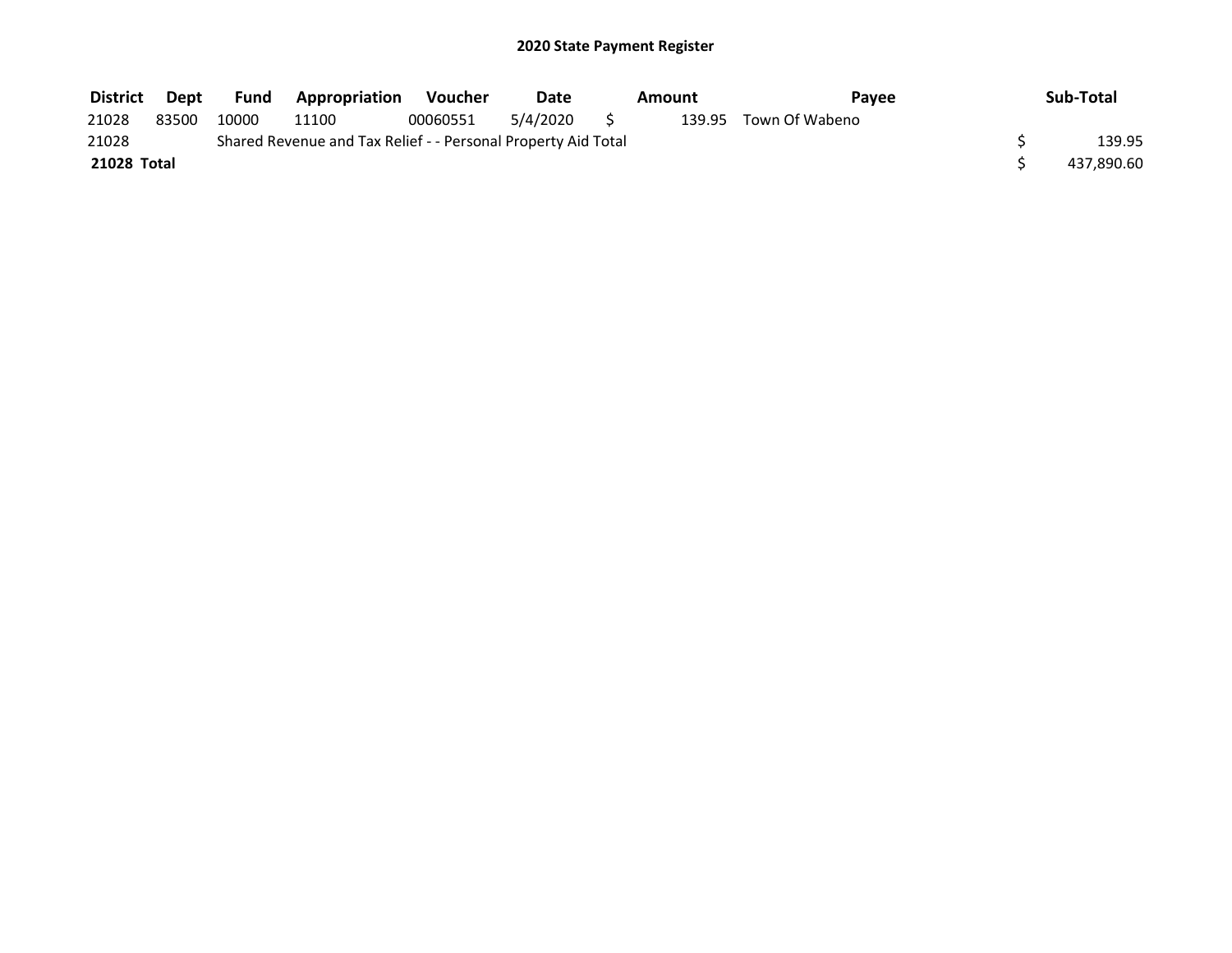| <b>District</b> | <b>Dept</b> | Fund  | Appropriation                                                      | Voucher  | <b>Date</b> |      | <b>Amount</b> | Payee                    | Sub-Total      |
|-----------------|-------------|-------|--------------------------------------------------------------------|----------|-------------|------|---------------|--------------------------|----------------|
| 21211           |             |       | Dept of Safety & Prof Services - - Fire Dues Distribution          |          |             |      |               |                          |                |
| 21211           | 16500       | 10000 | 22500                                                              | 00036113 | 7/20/2020   | \$   |               | 4,134.28 City Of Crandon |                |
| 21211           |             |       | Dept of Safety & Prof Services - - Fire Dues Distribution Total    |          |             |      |               |                          | \$<br>4,134.28 |
| 21211           |             |       | Dept of Natural Resources - - Aids In Lieu Of Taxes - Gener        |          |             |      |               |                          |                |
| 21211           | 37000       | 10000 | 50300                                                              | 00382753 | 1/15/2020   | \$   | 347.39        | City Of Crandon          |                |
| 21211           |             |       | Dept of Natural Resources - - Aids In Lieu Of Taxes - Gener Total  |          |             |      |               |                          | \$<br>347.39   |
| 21211           |             |       | Dept of Natural Resources - - Gen Program Ops-State Funds          |          |             |      |               |                          |                |
| 21211           | 37000       | 21200 | 16100                                                              | 00382477 | 1/14/2020   | \$   | 18.62         | City Of Crandon          |                |
| 21211           | 37000       | 21200 | 16100                                                              | 00403520 | 4/20/2020   | \$   | 18.28         | City Of Crandon          |                |
| 21211           | 37000       | 21200 | 16100                                                              | 00424519 | 7/14/2020   | \$   | 5.16          | City Of Crandon          |                |
| 21211           | 37000       | 21200 | 16100                                                              | 00424521 | 7/30/2020   | \$   | 18.28         | City Of Crandon          |                |
| 21211           | 37000       | 21200 | 16100                                                              | 00443206 | 10/22/2020  | \$   | 26.52         | City Of Crandon          |                |
| 21211           |             |       | Dept of Natural Resources - - Gen Program Ops-State Funds Total    |          |             |      |               |                          | \$<br>86.86    |
| 21211           |             |       | Dept of Natural Resources - - General Program Operations --        |          |             |      |               |                          |                |
| 21211           | 37000       | 21200 | 25400                                                              | 00382477 | 1/14/2020   | \$   | 74.47         | City Of Crandon          |                |
| 21211           | 37000       | 21200 | 25400                                                              | 00403520 | 4/20/2020   | \$   | 73.12         | City Of Crandon          |                |
| 21211           | 37000       | 21200 | 25400                                                              | 00424519 | 7/14/2020   | \$   | 20.67         | City Of Crandon          |                |
| 21211           | 37000       | 21200 | 25400                                                              | 00424521 | 7/30/2020   | \$   | 73.12         | City Of Crandon          |                |
| 21211           | 37000       | 21200 | 25400                                                              | 00443206 | 10/22/2020  | \$   | 66.30         | City Of Crandon          |                |
| 21211           |             |       | Dept of Natural Resources - - General Program Operations -- Total  |          |             |      |               |                          | \$<br>307.68   |
| 21211           |             |       | Dept of Natural Resources - - GPO--State Funds                     |          |             |      |               |                          |                |
| 21211           | 37000       | 21200 | 36100                                                              | 00382477 | 1/14/2020   | \$   | 18.62         | City Of Crandon          |                |
| 21211           | 37000       | 21200 | 36100                                                              | 00403520 | 4/20/2020   | \$   | 18.28         | City Of Crandon          |                |
| 21211           | 37000       | 21200 | 36100                                                              | 00424519 | 7/14/2020   | \$   | 5.16          | City Of Crandon          |                |
| 21211           | 37000       | 21200 | 36100                                                              | 00424521 | 7/30/2020   | \$   | 18.28         | City Of Crandon          |                |
| 21211           | 37000       | 21200 | 36100                                                              | 00443206 | 10/22/2020  | \$   | 13.26         | City Of Crandon          |                |
| 21211           |             |       | Dept of Natural Resources - - GPO--State Funds Total               |          |             |      |               |                          | \$<br>73.60    |
| 21211           |             |       | Dept of Natural Resources - - Resaids - Cnty Forst, CI & Mfl       |          |             |      |               |                          |                |
| 21211           | 37000       | 21200 | 57100                                                              | 00417093 | 6/18/2020   | - \$ | 77.29         | City Of Crandon          |                |
| 21211           |             |       | Dept of Natural Resources - - Resaids - Cnty Forst, Cl & Mfl Total |          |             |      |               |                          | \$<br>77.29    |
| 21211           |             |       | WI Dept of Transportation - - Trns Aids To Mnc.-Sf                 |          |             |      |               |                          |                |
| 21211           | 39500       | 21100 | 19100                                                              | 00476054 | 1/6/2020    | \$   | 27,088.93     | City Of Crandon          |                |
| 21211           | 39500       | 21100 | 19100                                                              | 00505909 | 4/6/2020    | \$   | 27,088.93     | City Of Crandon          |                |
| 21211           | 39500       | 21100 | 19100                                                              | 00542901 | 7/6/2020    | \$   | 27,088.93     | City Of Crandon          |                |
| 21211           | 39500       | 21100 | 19100                                                              | 00585727 | 10/5/2020   | \$   | 27,088.96     | City Of Crandon          |                |